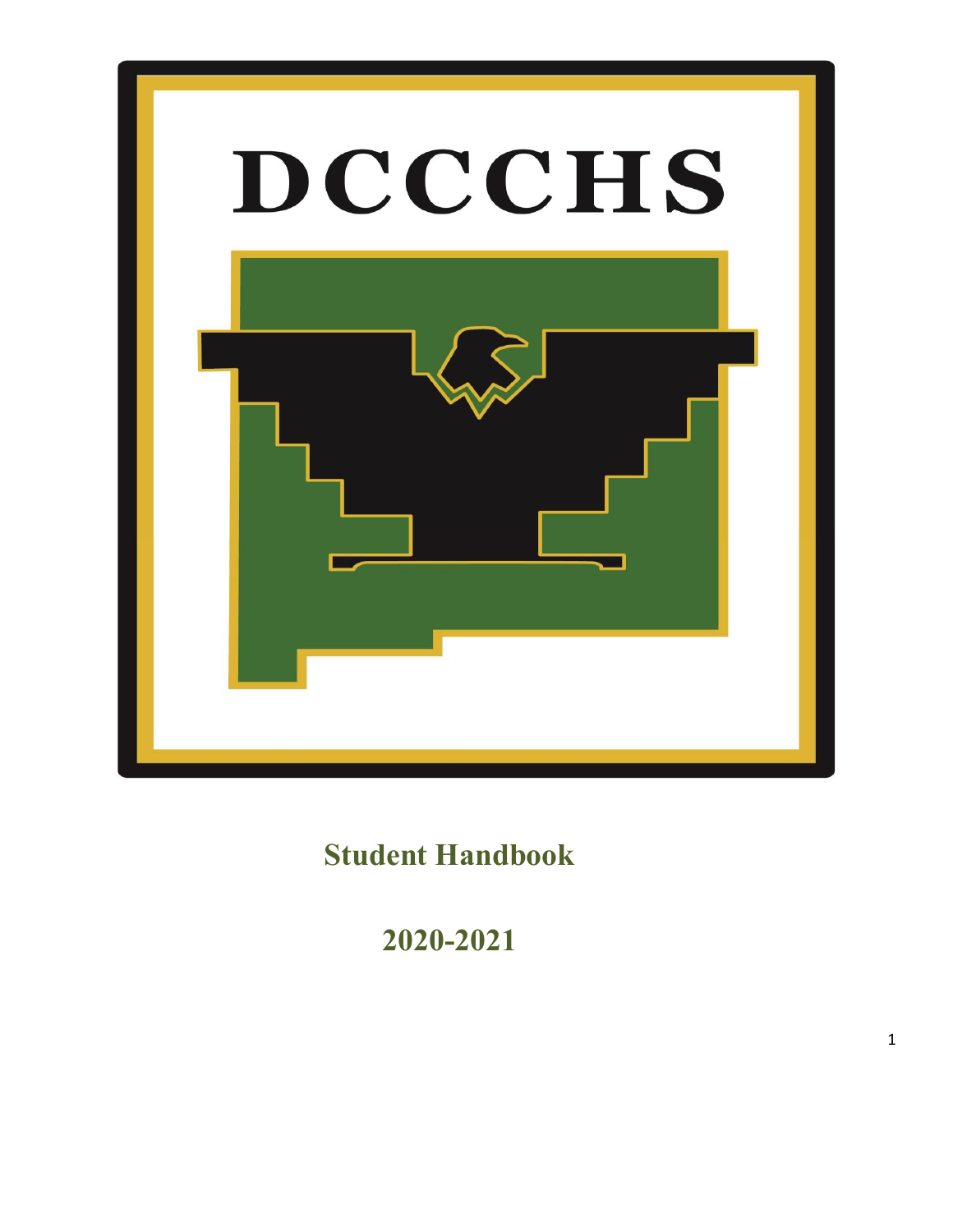# **Deming Cesar Chavez Charter High School**

# **Student Handbook**

| <b>TABLE OF CONTENTS</b>                                                                                                                                              |  |
|-----------------------------------------------------------------------------------------------------------------------------------------------------------------------|--|
| INTRODUCTION $\ldots$ $\ldots$ $\ldots$ $\ldots$ $\ldots$ $\ldots$ $\ldots$ $\ldots$ $\ldots$ $\ldots$ $\ldots$ $\ldots$ $\ldots$ $\ldots$ $\ldots$ $\ldots$ $\ldots$ |  |
|                                                                                                                                                                       |  |
|                                                                                                                                                                       |  |
|                                                                                                                                                                       |  |
|                                                                                                                                                                       |  |
|                                                                                                                                                                       |  |
|                                                                                                                                                                       |  |
|                                                                                                                                                                       |  |
|                                                                                                                                                                       |  |
|                                                                                                                                                                       |  |
|                                                                                                                                                                       |  |
|                                                                                                                                                                       |  |

# **IMPORTANT NOTICE INFORMATION**

### **ADMINISTERING MEDICINES TO STUDENTS**

# **ATTENDANCE POLICY**

# **DRESS CODE**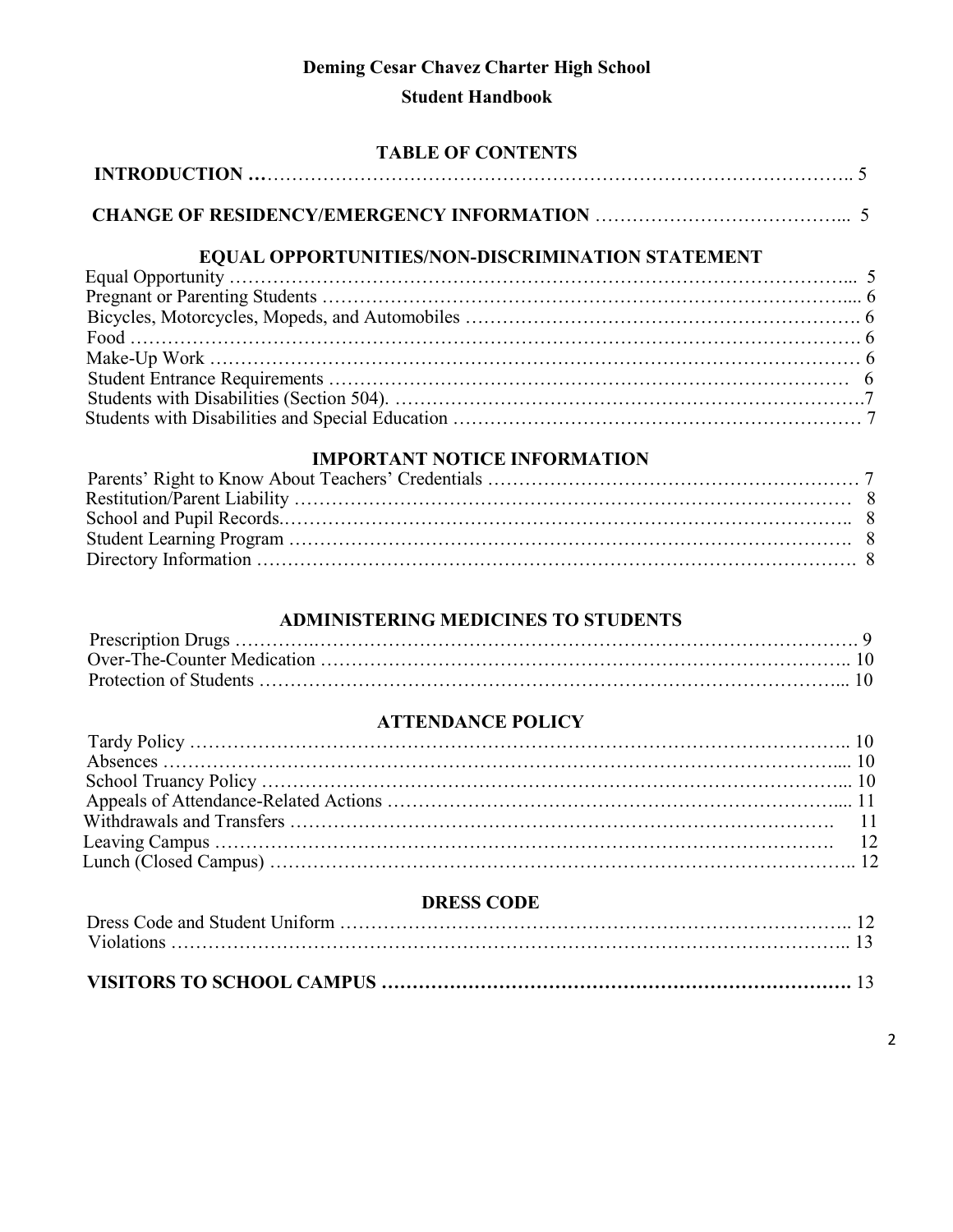| ANTI-BULLYING/HAZING AND HARASSMENT POLICY<br>14<br><b>DRUG AND ALCOHOL FREE CAMPUS</b><br>19<br>PROHIBITED CONDUCT/STUDENT ITEMS AT SCHOOL<br>22 |  |
|---------------------------------------------------------------------------------------------------------------------------------------------------|--|
|                                                                                                                                                   |  |
|                                                                                                                                                   |  |
|                                                                                                                                                   |  |
|                                                                                                                                                   |  |
|                                                                                                                                                   |  |
|                                                                                                                                                   |  |
|                                                                                                                                                   |  |
|                                                                                                                                                   |  |
|                                                                                                                                                   |  |
|                                                                                                                                                   |  |
|                                                                                                                                                   |  |
|                                                                                                                                                   |  |
|                                                                                                                                                   |  |
|                                                                                                                                                   |  |
|                                                                                                                                                   |  |
|                                                                                                                                                   |  |
|                                                                                                                                                   |  |
|                                                                                                                                                   |  |
|                                                                                                                                                   |  |
|                                                                                                                                                   |  |
|                                                                                                                                                   |  |
|                                                                                                                                                   |  |
|                                                                                                                                                   |  |
|                                                                                                                                                   |  |
|                                                                                                                                                   |  |
|                                                                                                                                                   |  |
|                                                                                                                                                   |  |
|                                                                                                                                                   |  |
|                                                                                                                                                   |  |
|                                                                                                                                                   |  |
|                                                                                                                                                   |  |
|                                                                                                                                                   |  |
|                                                                                                                                                   |  |
|                                                                                                                                                   |  |
|                                                                                                                                                   |  |
|                                                                                                                                                   |  |
|                                                                                                                                                   |  |
|                                                                                                                                                   |  |
|                                                                                                                                                   |  |
|                                                                                                                                                   |  |
|                                                                                                                                                   |  |
|                                                                                                                                                   |  |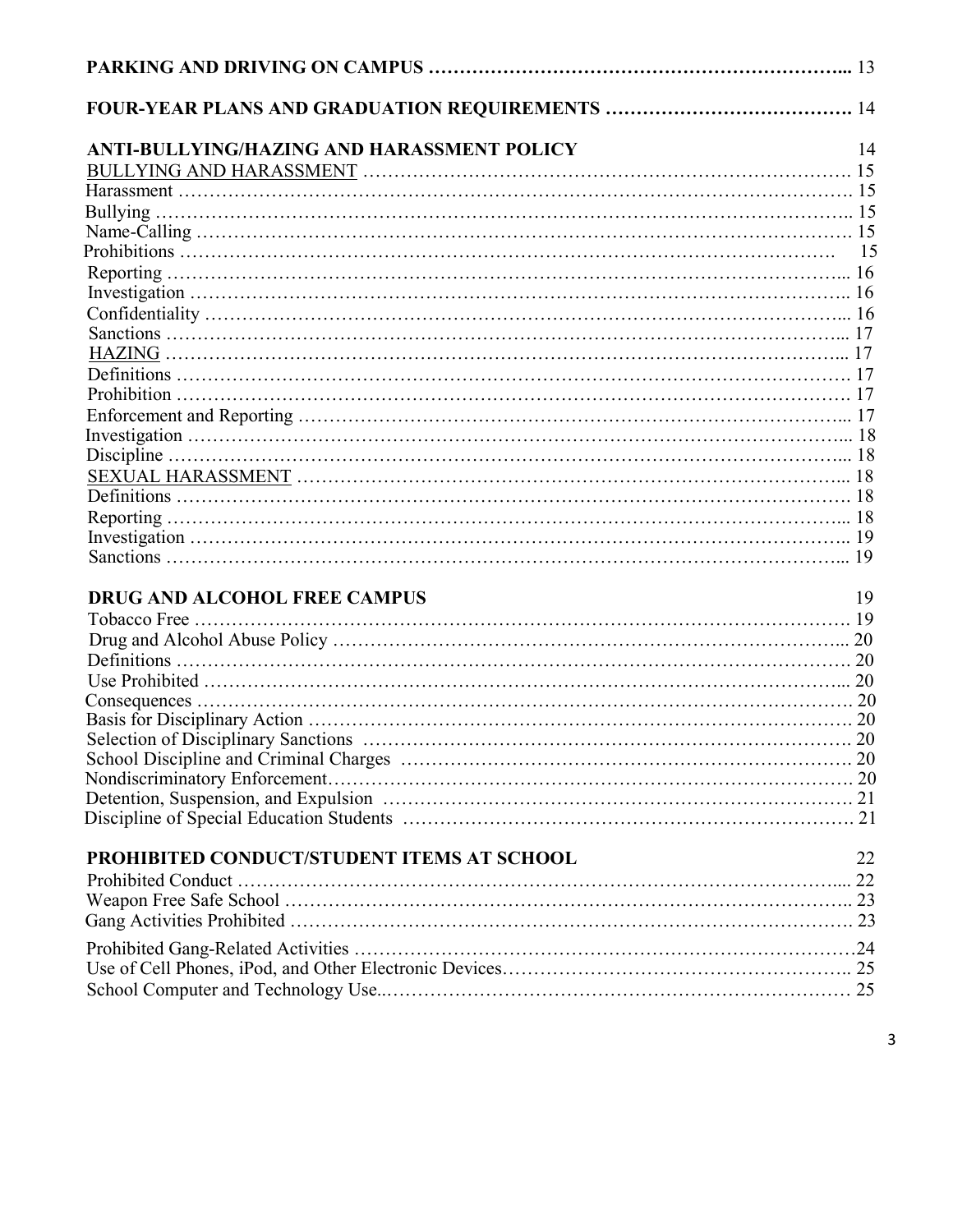| DISCIPLINARY CONSIDERATIONS FOR STUDENTS WITH DISABILITIES  32 |  |
|----------------------------------------------------------------|--|
|                                                                |  |
|                                                                |  |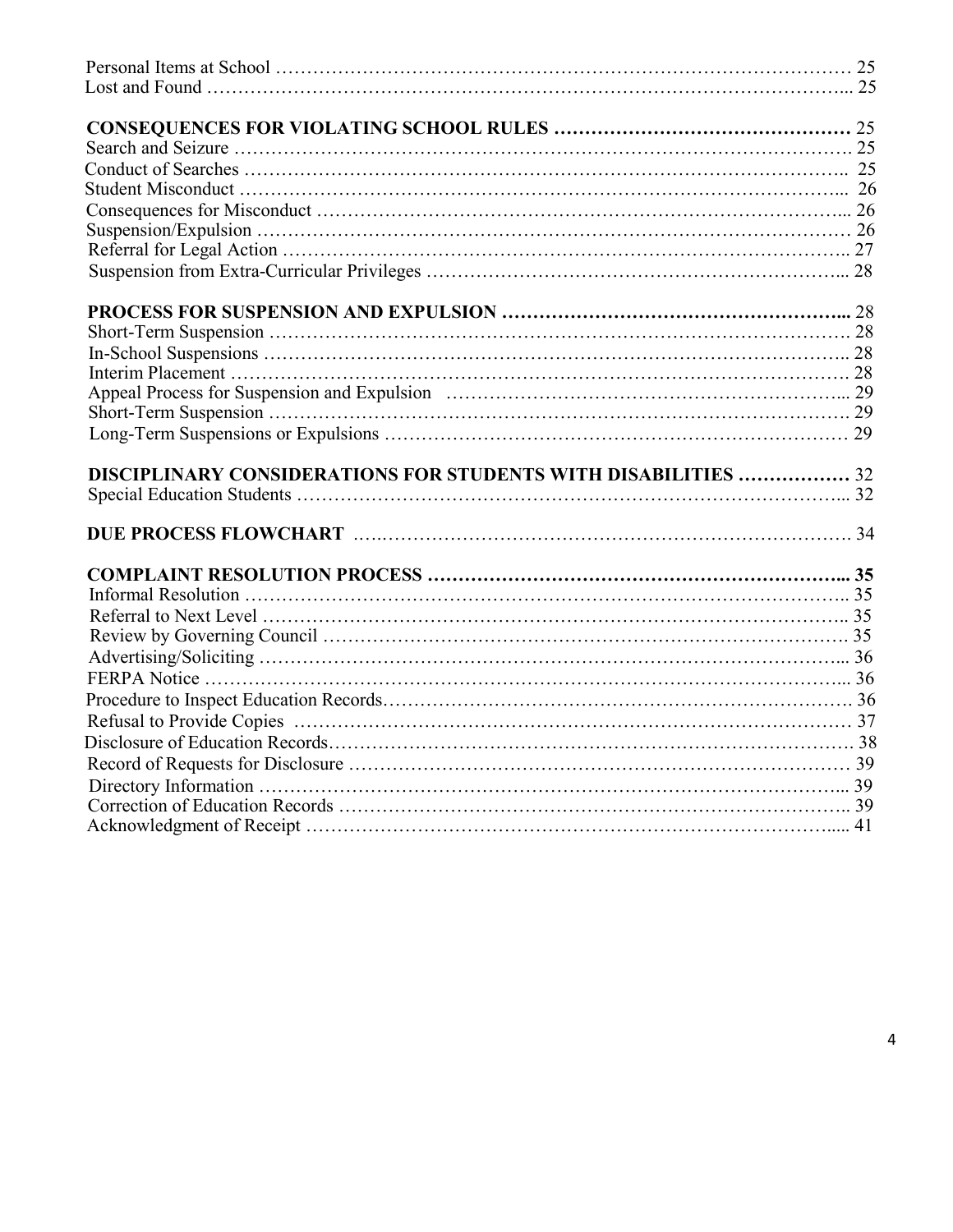#### **OUR MISSION**

The mission of Deming Cesar Chavez Charter High School is to provide our students an excellent education with effective life skills. (Adopted July, 2019)

#### **OUR VISION**

The Vision of Deming Cesar Chavez Charter High School (DCCCHS) is to develop responsible, caring individuals who will take advantage of the world's opportunities. (Adopted July, 2019)

#### I. INTRODUCTION

Welcome to Deming Cesar Chavez Charter High School. The staff of DCCCHS is here to encourage, motivate and assist you in achieving your dreams of receiving a diploma and continuing with a post Secondary education and a career. Do not hesitate to ask questions and expect guidance!

#### II. CHANGE OF RESIDENCE/EMERGENCY INFORMATION

It is the responsibility of parents, guardians, and students over 18, to inform the school of any change of address, telephone number or emergency information. Parents must provide a manner to receive both written (U.S. Mail) and oral communication (telephone, cell) regarding their student—information needed but is not limited to the following:

- Home address and current telephone, including cell phone
	- **Employment/business addresses and phone numbers**
- Relative/Friend's name, address, and telephone numbers authorized to pick up and care for the student in an emergency situation, if the parent/legal guardian cannot be reached. Parents of students with disabilities should also have the name of any other designated adult who can receive their son/daughter in case of an emergency. **Students will not be released to anyone not listed on the emergency card** unless the parent/legal guardian has provided written authorization on a case by case basis. Parents are required to update this information as soon as it is changed.

The school will not be responsible for a parent/guardian/student's failure to update contact information.

#### III. EQUAL OPPORTUNITIES/NONDISCRIMINATION STATEMENT

A. EQUAL OPPORTUNITY. DCCCHS is committed to providing a working and learning environment that is free from unlawful discrimination and harassment. DCCCHS p r o h i b it s discrimination and harassment based on an individual's age, ancestry, color, disability (mental or physical), marital status, national origin, race, religion (including religious accommodation), sex (actual or perceived, including pregnancy, childbirth, or related medical condition), sexual orientation, or on the basis of a person's association with a person or group with one or more of these actual or perceived characteristics. This nondiscrimination policy covers admission or access to, or treatment or employment in, all DCCCHS programs and activities, including vocational education. The lack of English language skills will not be a barrier to admission to or participation in DCCCHS programs or activities. DCCCHS prohibits retaliation against anyone who files a complaint or who participates in a complaint investigation. Federal law, Title IX, State law and DCCCHS policy prohibit anyone from discriminating against any student based on actual or perceived sex, sexual orientation, and gender (including gender identity, marital status, pregnancy, childbirth or related medical condition). Students who feel that their rights are being violated have the right to take action and should not be afraid of trying to correct a situation by speaking to a school administrator, counselor, or trusted adult at school, or filling a complaint. Students are encouraged whenever possible to try to resolve their complaints directly at the school site.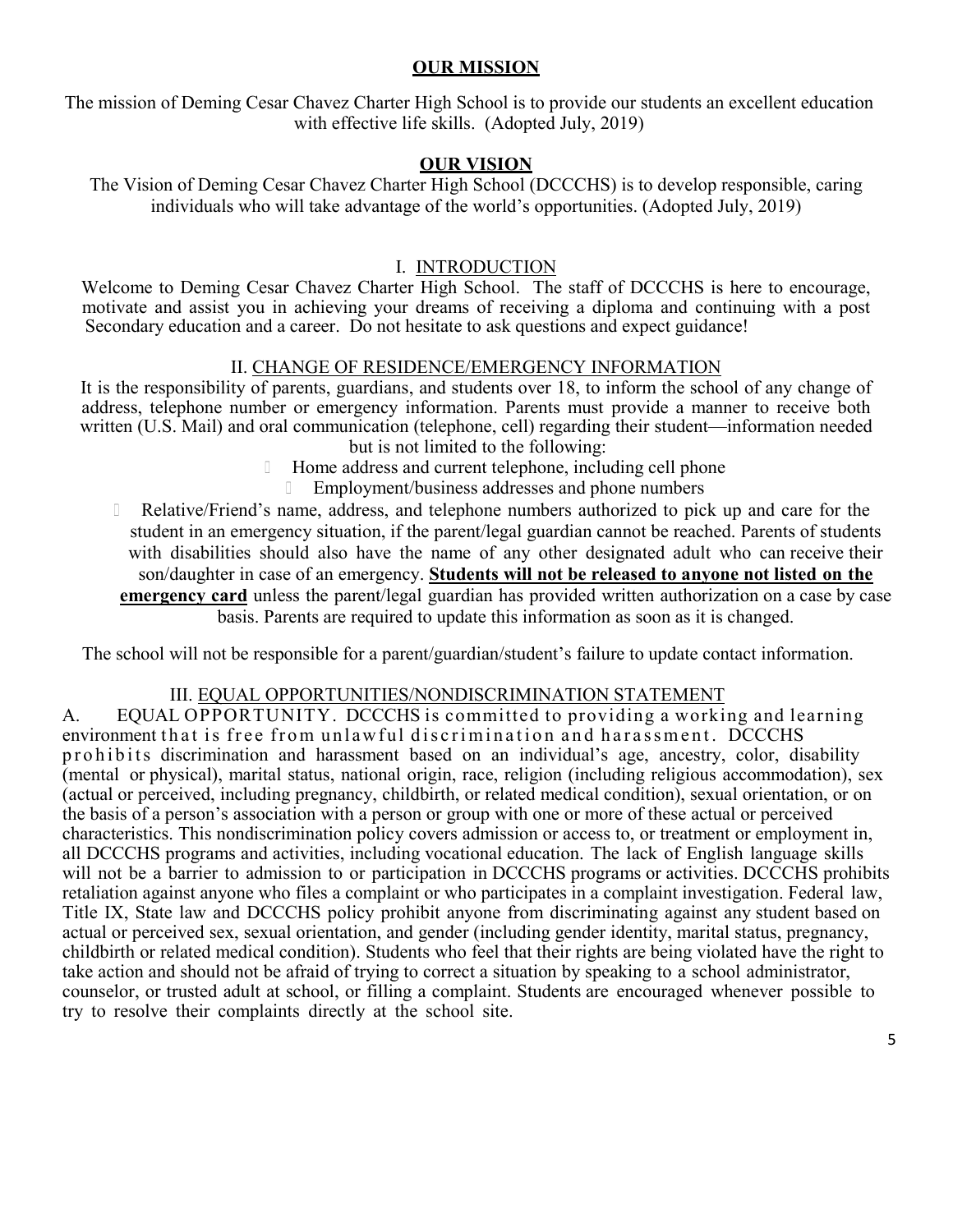B. PREGNANT OR PARENTING STUDENTS. Pregnant or parenting students, regardless of their marital status, have the right to attend school, and to participate in any program or activity for which they would otherwise qualify in an environment free from discrimination or harassment. Classes, programs and materials offered to pregnant and parenting students must be equal to those offered to other students and students must be provided access to those classes needed to complete their course of study. Pregnant and parenting students have a right to full participation in school classes, programs, and activities and it is the school's responsibility to make reasonable accommodations to keep pregnant students safe on campus and facilitate their continued participation.

C. BICYCLES, MOTORCYCLES, MOPEDS AND AUTOMOBILES – Students who ride bicycles to and from school assume full responsibility for their care and use.

Students operating motorcycles, mopeds, or automobiles to and from school assume the full responsibility for their care and use.

The director may deny the privilege of riding a bicycle to school or driving to school for any student who fails to comply with state law or school rules and regulations. Parents will be notified if privileges are revoked.

### D. FOOD

Breakfast and lunch are served for no charge to all students. (Deming Cesar Chavez Charter High School participates in universal free lunch and breakfast through a Memorandum of Understanding—MOU—with Deming Public Schools.)

E. MAKE UP WORK – Make-up work must be completed in a timely fashion. All make-up work will be graded as assignments are completed and submitted. Teachers manage this process, with oversight and support by administrator. It is the responsibility of the student to get from their teachers, all class work missed due to absences and to properly complete all work hand it in to their teacher on time.

# F. STUDENT ENTRANCE REQUIREMENTS

# *Birth Documentation and Verification of Age and Residence, Immunization of Student*

The parent or guardian of a student entering DCCCHS for the first time must submit a birth certificate or other satisfactory evidence of age and legal name. A proof of address must also be submitted at time of registration.

### *New to-the-School Students- Entrance Age - School Admissions*

The Deming Cesar Chavez Charter High School is for all students 14 years (entering the 9<sup>th</sup> grade) up to age 22 (for those who have not finished their high school diploma, who reside within Luna County, legal age being defined as that identified in the NM statutes and local Governing Council policies for determining qualified students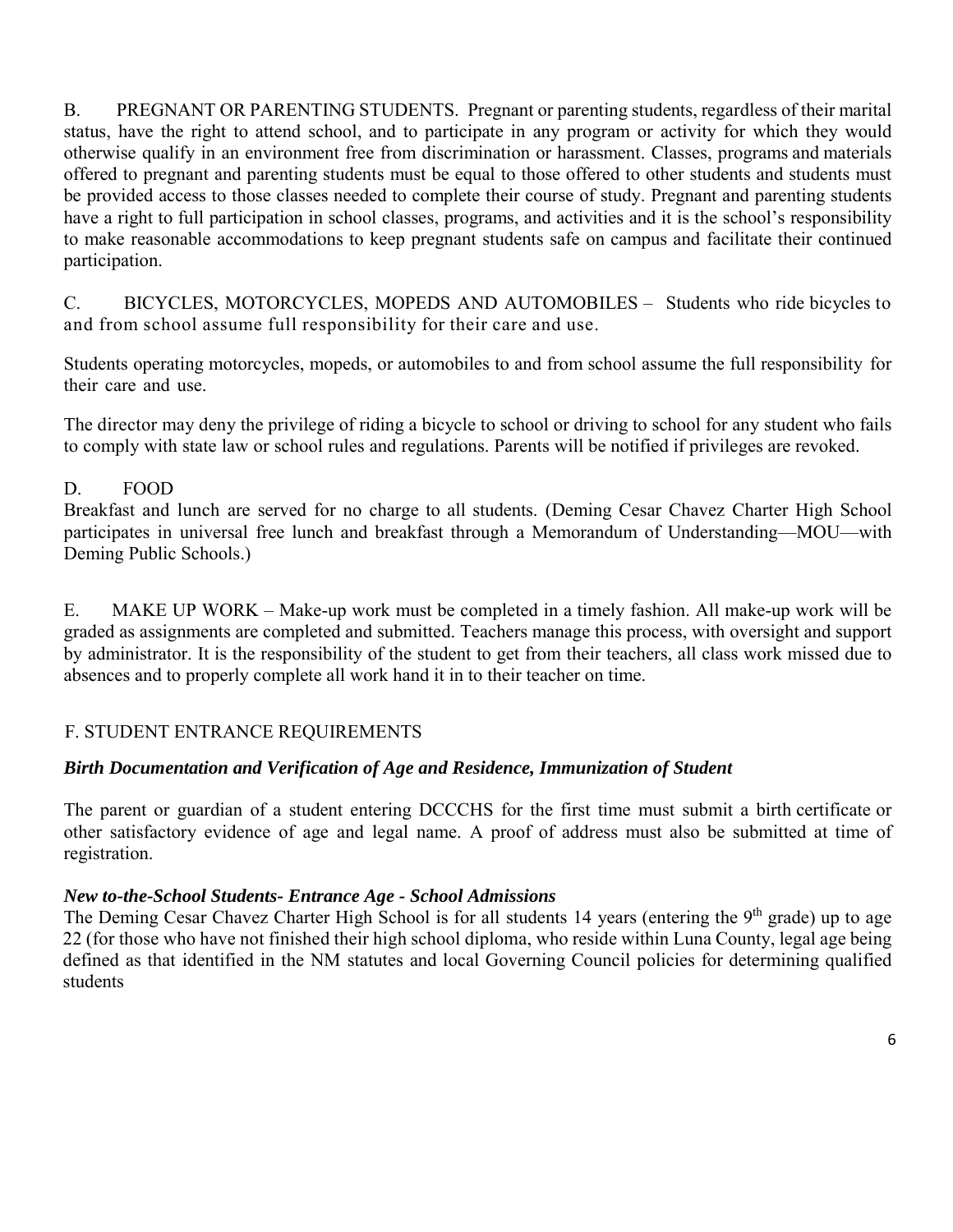### *Immunization of Students*

Immunization records that include proof of immunization with appropriate doctor's signature or New Mexico Department of Health Official's signature are kept appropriately with student records.

#### **Student and Parent must also sign and agree to Student Behavior Contract in order to attend DCCCHS.**

G. STUDENTS WITH DISABILITIES UNDER SECTION 504. Section 504 of the Rehabilitation Act of 1973 (Section) is a federal civil rights law that prohibits discrimination against individuals with disabilities in programs and activities that receive financial assistance from the U.S. Department of Education. Discrimination/harassment in any from toward individuals based on their actual or perceived disability is unacceptable and will not be tolerated. DCCCHS will promptly investigate all complaints of disability-based discrimination/harassment and take reasonable actions to stop future incidents of discrimination/harassment. Section 504 also requires that students with disabilities be provided a free and appropriate public education (FAPE), a program designed to meet the educational needs of students with disabilities as adequately as the educational needs of students without disabilities. For students who are not eligible for special education services, but meet the federal definition of disabled under Section 504, a Section 504 Plan is developed which indicates the accommodations, supplementary aids and/or services that will be provided to assist the student in accessing the general education program. Parents or guardians must be notified in writing of any DCCCHS decisions regarding the identification, evaluation, and/or educational placement of students and their right to participate in, and/or appeal these decisions under Section 504. See; paragraph B. above for complaint contact information.

H. STUDENTS WITH DISABILITIES AND SPECIAL EDUCATION. Students learn in a variety of ways, with most students learning effectively in a traditional school setting. However, sometimes students with disabilities need services beyond accommodations and modifications to the general education program. Students with disabilities may be eligible to receive special education services as determined by an Individualized Education Program (IEP) team, which includes the student's parent/guardian. Special education services are designed to meet the unique educational needs of students with disabilities and are provided at no cost to parents. To the maximum extent appropriate, students with disabilities must be educated with their nondisabled peers in the general education environment at the school they would attend if they were not disabled. Parents of school aged students who suspect their son/daughter may have a disability who may need special education should contact the administrator. The Handbook: Parental Rights and Special Education Procedures is available at www.ped.state.nm.us/seo/parents.index.htm (Including Procedural Rights and Safeguards) or from the DCCCHS office.

# **IV. IMPORTANT NOTICE INFORMATION**

A. PARENTS' RIGHT TO KNOW ABOUT TEACHERS' CREDENTIALS. Parents could request to be notified of the professional qualifications of their son/daughter's teacher in core academic subjects. This information includes:

- The type of credential the teacher holds.
- The teacher's college degree(s) and major(s).

A parent may also request information regarding the professional qualifications of an educational assistant who provides services to his/her son/daughter. Additionally, schools must provide timely notice to the parents of a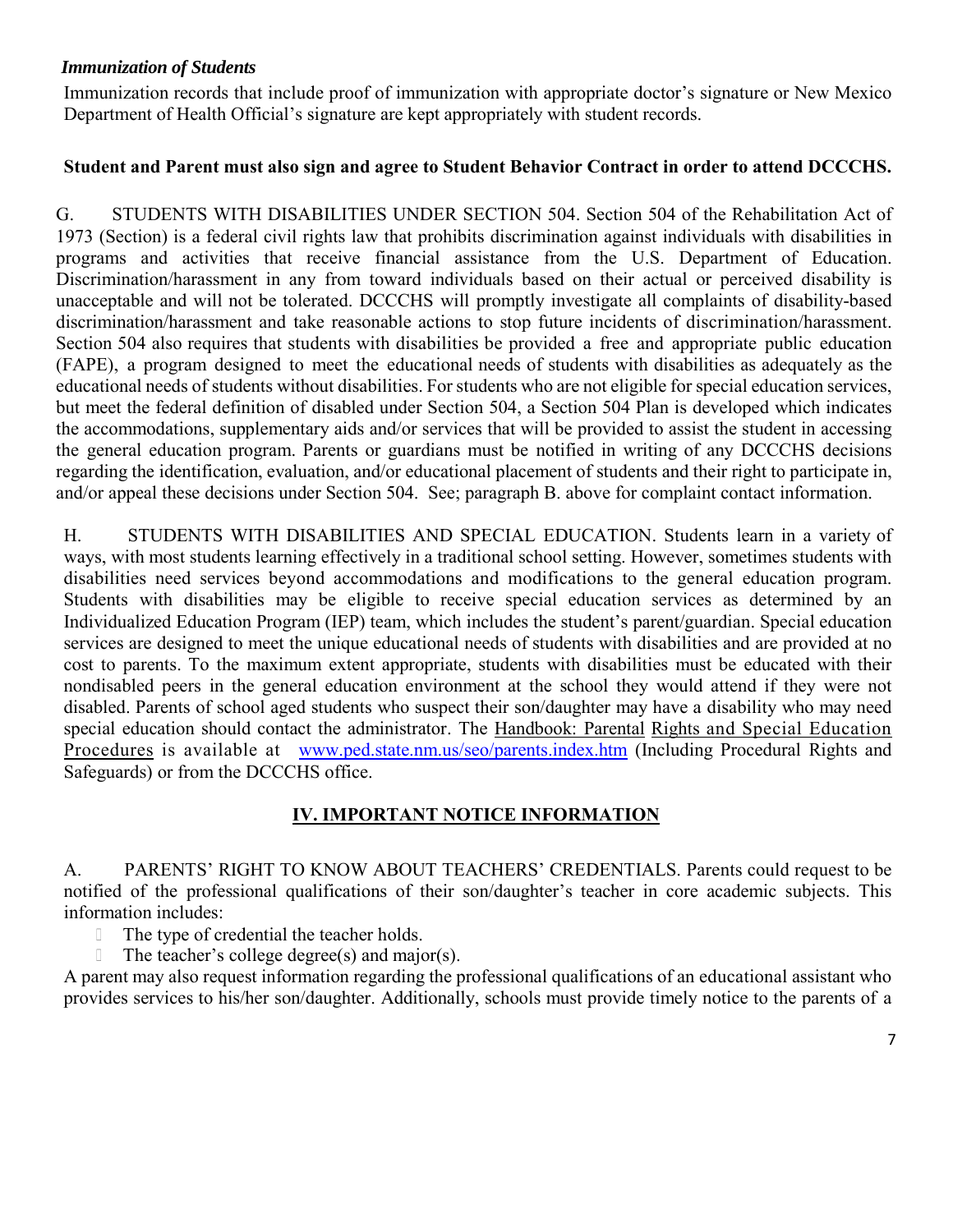son/daughter who has been assigned to, or has been taught in, a core academic subject for four or more consecutive weeks by a teacher who does not meet the NMPED teacher requirements.

B. RESTITUTION/PARENT LIABILITY. New Mexico Statues Annotated §32A-2-27 provides that any act of willful misconduct of a minor which results in any injury to the property or person of another, the parent or guardian shall be liable for any damages resulting from willful misconduct.

C. SCHOOL AND PUPIL RECORDS FEDERAL AND STATE LAWS AFFECTING FAMILY EDUCATIONAL RIGHTS AND PRIVACY. The Family Educational Rights and Privacy Act (FERPA) affords parents and student over 18 years of age ("eligible students") certain rights with respect to the student's education records. The privacy of school records is protected by federal and state laws which cover nearly every type of pupil record maintained by local schools or school district central offices. Such records might include information about attendance, health, grades, behavior, athletic ability, or activities in class. The law generally prohibits the release of pupil records information without written consent of the parent, or adult students (18 years or older). Records or information maintained by the school official exclusively for personal reference or use are not considered pupil records and are not subject to federal and state privacy laws. Unless otherwise prohibited by law, any natural parent, adopted parent, or legal guardian may have access to and review the educational records of their son/daughter. School employees and officials who have a legitimate educational interest, including district or NMPED officials, have a right to access pupil record information without the consent of the parent or student. A "legitimate educational interest" is defined as a need for the employee/official to access pupil record information in order to perform his/her job duties. In general, other individuals or agencies may be authorized to access, review and /or obtain pupil records by court order, parent/guardian consent, or by statute.

D. STUDENT LEARNING PROGRAM. DCCCHS provides learning programs for **high school age students as well as adult re-engaged students (as per NM Statutes)**. Each of our student learning programs involve instructional oversight AND personal academic advisement on campus. Adult students are expected to meet with a teacher at least one time a week and are encouraged to attend the night program as often as possible Monday through Thursday. Each DCCCHS student will have weekly face to face contact with DCCCHS instructional/counseling personnel.

E. DIRECTORY INFORMATION. Directory information is routine information maintained by DCCCHS about students. It is this special category of student record information that does not require the same level of confidential treatment as educational record information. Under the law, the school may identify certain categories of information as directory information and may publish directory information to certain individuals, officials and organizations without consent. Parents and/or adult students have the right to limit or deny the release of any portion of directory information. Any and all of the following items of directory information relating to a pupil may be released unless a written request is on file to withhold its release. See, attached form.

- Name
- Address
- Telephone
- Date of birth
- Dates of attendance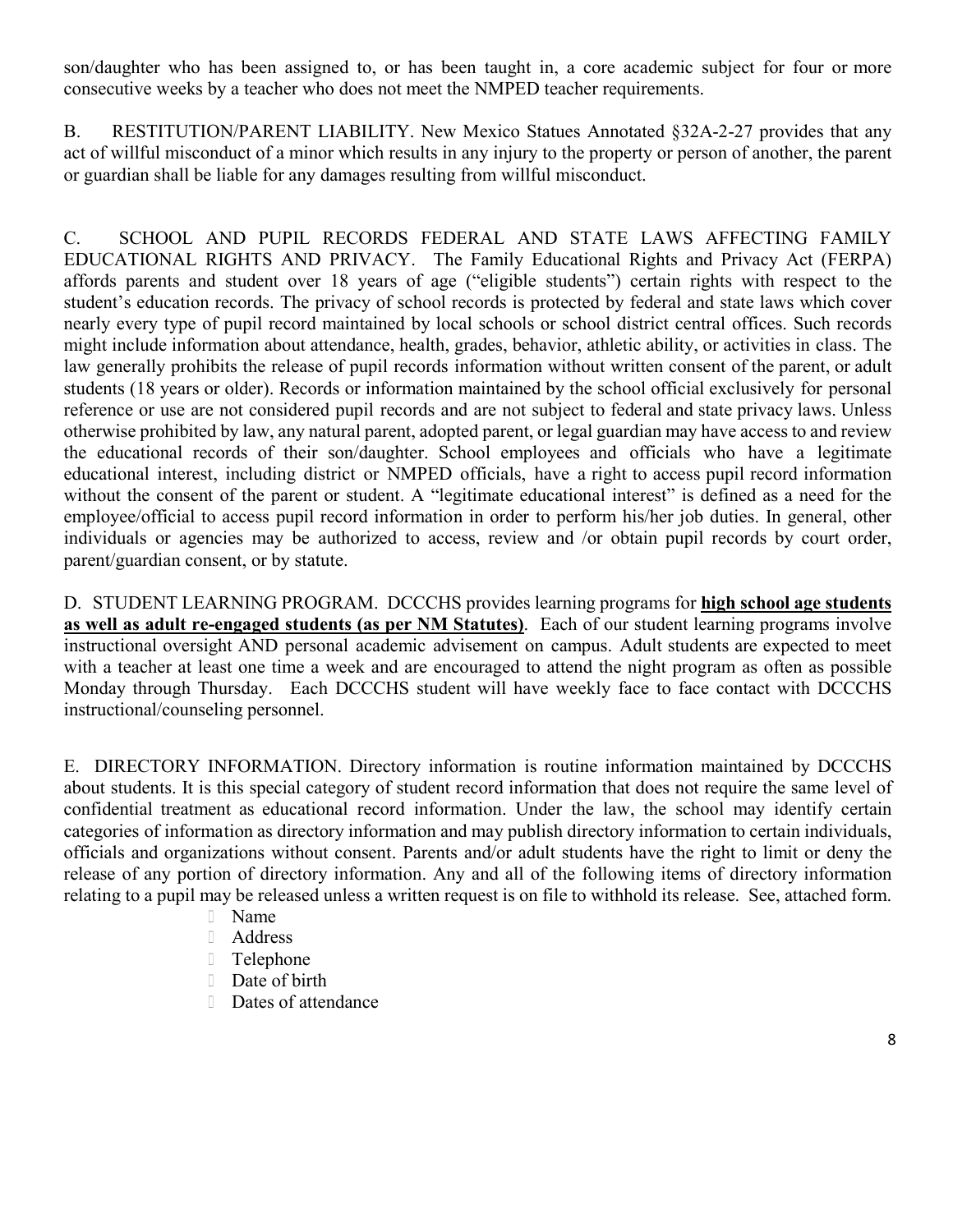Previous school(s) attended

### **V. ADMINISTERING MEDICINES TO STUDENTS**

A. PRESCRIPTION DRUGS. For occasions when it is necessary for a student to receive a prescription drug during the school day, the following procedure has been established to ensure the protection of the school and the student and to assure compliance with existing rules and regulations:

1. Administration by school personnel

- The medication must be prescribed by a physician and sent by the parent.
- The parent or guardian must provide written permission to administer the medicine to the student. Appropriate forms are available from the school office.
- The medication must come to the school office in the prescription container as put up by the pharmacist. Written directions from the physician or pharmacist must state the name of the patient, the name of the medicine, the dosage, and the time it is to be given.
- An administrator may designate a school employee to administer the medication.
- Each administration of prescription drugs must be documented, making a record of the student having received the medication.
- Drugs must be kept in their original containers in a locked medicine cabinet.
- 2. Asthma medication and emergency anaphylaxis self-administration.
	- When the physician feels it is necessary for the student to carry and self-administer either of these medications, the physician shall provide written orders, to be attached to the signed parent permission form, including a written treatment plan for managing asthma or anaphylaxis episodes; and
	- Extra dosages of medication may be provided by the parent as back up. Such medication must come in the prescription container as prepared by the pharmacist with a written permission to administer on an emergency basis from a parent and shall be kept in a locked area in the office.

B. OVER-THE-COUNTER MEDICATION. When it is necessary for a student to receive a medicine that does not require a prescription order but is sold, offered, promoted, and advertised to the general public, the following procedure has been established to ensure the protection of the school and the student:

- 1. Administration by school personnel.
	- Administration of specific over-the-counter drugs.
	- **Any over-the-counter drug or medicine sent by the parent to be administered to a student must** come to the school office in the original manufacturer's packaging with all directions, dosages, compound contents, and proportions clearly marked.
	- An administrator may designate a school employee to administer a specific over-the- counter drug.
	- Each instance of administration of an over-the-counter drug must be documented in the daily log.
	- Over-the-counter drugs must be kept in their original containers in a locked medicine cabinet.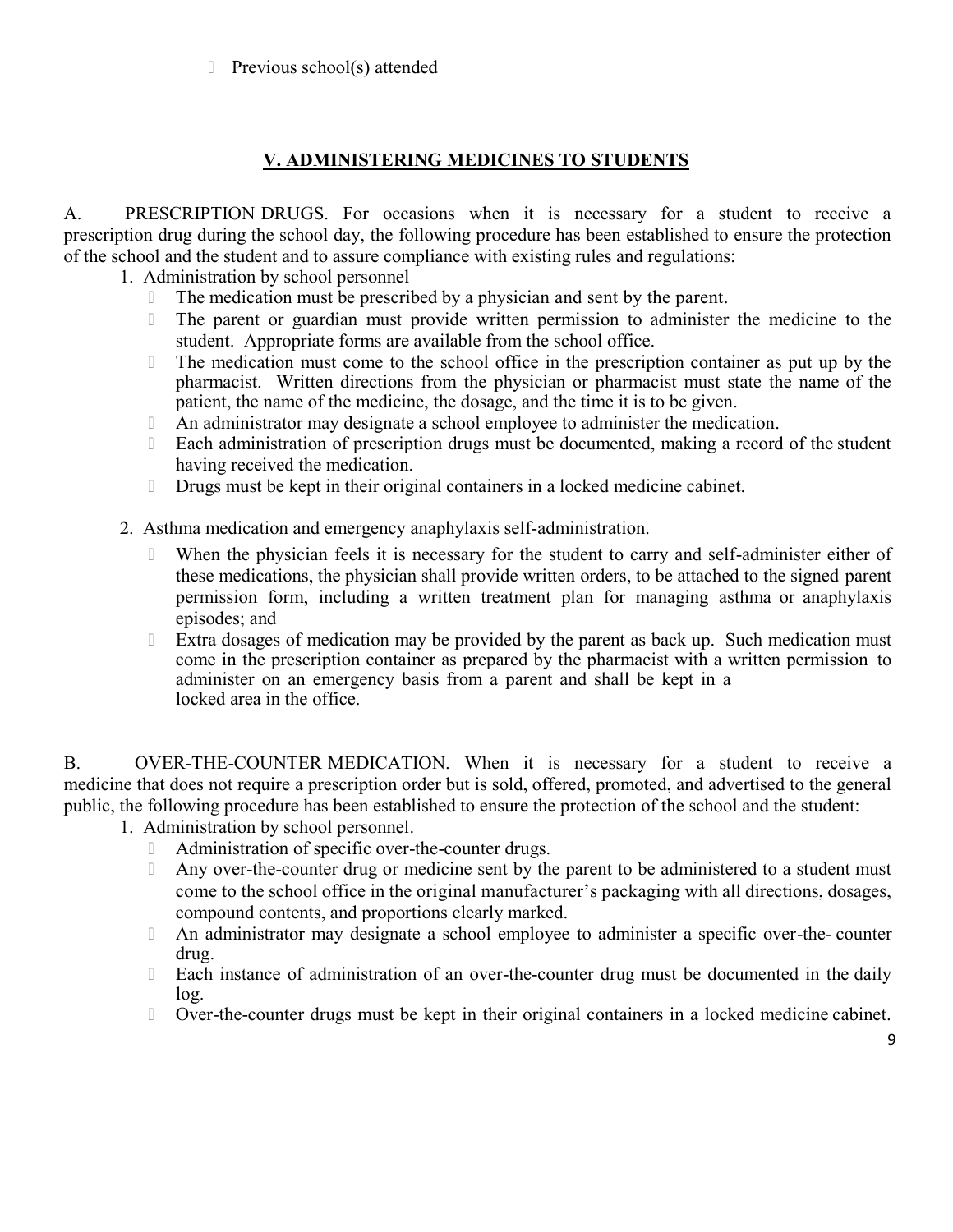C. PROTECTION OF STUDENTS. Use or administration of medication on school premises may be disallowed or strictly limited if it is determined by the Director, in consultation with medical personnel, that a threat of abuse or misuse of the medicine may pose a risk of harm to a member of the student population.

#### **VI. ATTENDANCE POLICY**

Students must attend classes each day, as their educational plan and attendance contract mandate. Also, New Mexico law requires that class attendance be taken for every instructional day in every public school. Attendance at DCCCHS is essential for each student to be successful.

A. TARDY POLICY. All tardies are considered unexcused unless excused by an administrator. A student who is more than 20 minutes late to class will be marked absent from that class, unless authorized by an administrator to be counted present or another designation. Students who are repeatedly tardy will have a conference with the Director or Principal. Enrollment at DCCCHS is a Choice, and students may not have habitual tardiness, as per the signed enrollment contract.

#### B. ABSENCES:

1. ALL absences must be documented. Parent phone calls or notes are required for all absences.

#### C. SCHOOL TRUANCY POLICY:

- 1. Notification of Absences: The following actions will be taken to ensure that parent(s)/guardian(s) are aware of student absenteeism and school attendance policies:
	- First and second unexcused absence the school will contact the student's parents and or guardians. If the student is over the age of 18, the student will be required to meet with the Social Service Coordinator to discuss the truancy policy.
	- Third unexcused absence  **1st letter will be mailed** via certified mail to the parent/guardian or student over 18 explaining New Mexico's Compulsory Attendance law.
	- Fourth unexcused absence the school will again contact the student's parents and or guardians. If the student is over the age of 18, the student will be required to meet with the Social Services Coordinator to further discuss the truancy policy.

 Fifth Unexcused absence - a **2ND letter wi l l b e mailed** via certified mail to the

parent/guardian or student over 18 explaining New Mexico's Compulsory Attendance law. Additionally, the student will be placed on an **Attendance Contract**, to be signed by the student and parents, or only the student if he/she is over the age of 18. Further, a notice of truancy will be sent via certified mail to the parent(s)/guardian. The notice will also include the date, time and place for a meeting with DCCCHS officials to develop intervention strategies that focus on keeping the student in an educational setting. If parents do not or cannot attend this conference the school's social services coordinator will conduct a home visit for support/intervention. Students over the age of 18 will be expected to attend this meeting.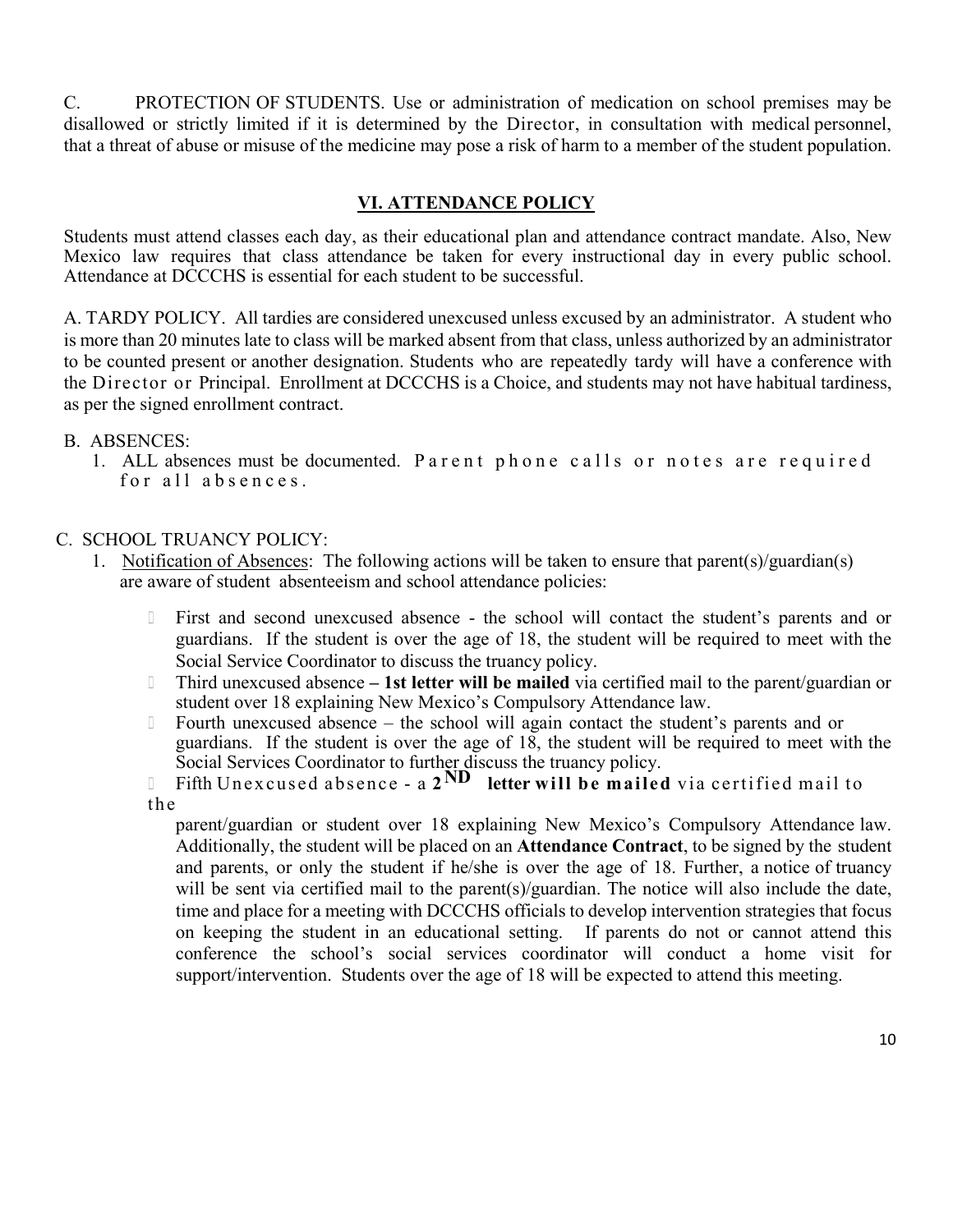- Sixth through Eighth unexcused absences Parent contact each time or student contact if over the age of 18 to review attendance, contract, and potential consequences of continued unexcused absences.
- Ninth unexcused absence a certified letter will be mailed to the parent/guardian or student over 18. The parent/guardian and student will be required to attend a conference with the Director and/or Principal and Counselor to review and revise the attendance contract. If parents do not or cannot attend this conference, the community liaison will provide a home visit for support/intervention. Upon the tenth  $(10<sup>th</sup>)$  unexcused absence, a certified letter will be mailed to the

parent/guardian notifying the parent/guardian and the student of the student's habitual truancy and that the student will fail the course(s) for the semester if all work and time missed are not satisfactorily made up through arrangements approved by the school (see Appeals). This notice includes the date, time and place for a meeting with DCCCHS officials and probationary service officers. If the parents fail to attend this meeting or if the unexcused absences continue, the school is required to report the matter to the probation services office of the judicial district in which the student resides for an investigation as to whether the student shall be considered to be a neglected son/daughter or a son/daughter in need or services because of habitual truancy. These actions will also be followed up by the social services coordinator.

- After DCCCHS has exhausted the above described efforts to keep the student in the educational setting, without a meaningful attempt on the part of the student to attend school, students 18 years old or above will be dropped from the school's roll after ten consecutive days of unexcused absences. Students under 18 years old will have Court papers filed with the JPO office.
- **EVENING STUDENTS** are required to attend night school at minimum one (1) full evening session a week in order to receive attendance credit for the week.

### D. APPEALS OF ATTENDANCE-RELATED ACTIONS:

Actions taken by a student's teacher due to absences may be appealed to the Committee for Academic Excellence.

- 1. Students or parent/guardian must appeal in writing to the Committee, which will be composed of the Director and/or social services coordinator and at least two certified employees. After reviewing the appeal, and any response by the teacher, the committee will render a written decision as to whether the action taken should be upheld, modified, or overturned. The review and decision of the Committee shall be subject to and in accordance with the School's Grade Change Policy.
- 2. The decision of the committee is FINAL, and a record of the appeal and decision will be placed in the student's working file.

#### E. WITHDRAWAL AND TRANSFERS.

Students must check out officially through the Counselor's office to clear records for release to another school, the military, etc. All students are also required to "check out" of school on the last day of the school year including graduating seniors. Check out forms will be distributed by teachers and collected at the end of the final day. Any student missing finals or leaving school without prior permission before taking finals will receive a grade of "F" or "0" for the final exams missed. Except under extenuating circumstances arranged in advance with the Director, finals will not be given to any student earlier than scheduled. If a student disenrolled before the final exam of a class, the grade will reflect an "F" or "0" for the final exam. This procedure is followed at all grade levels.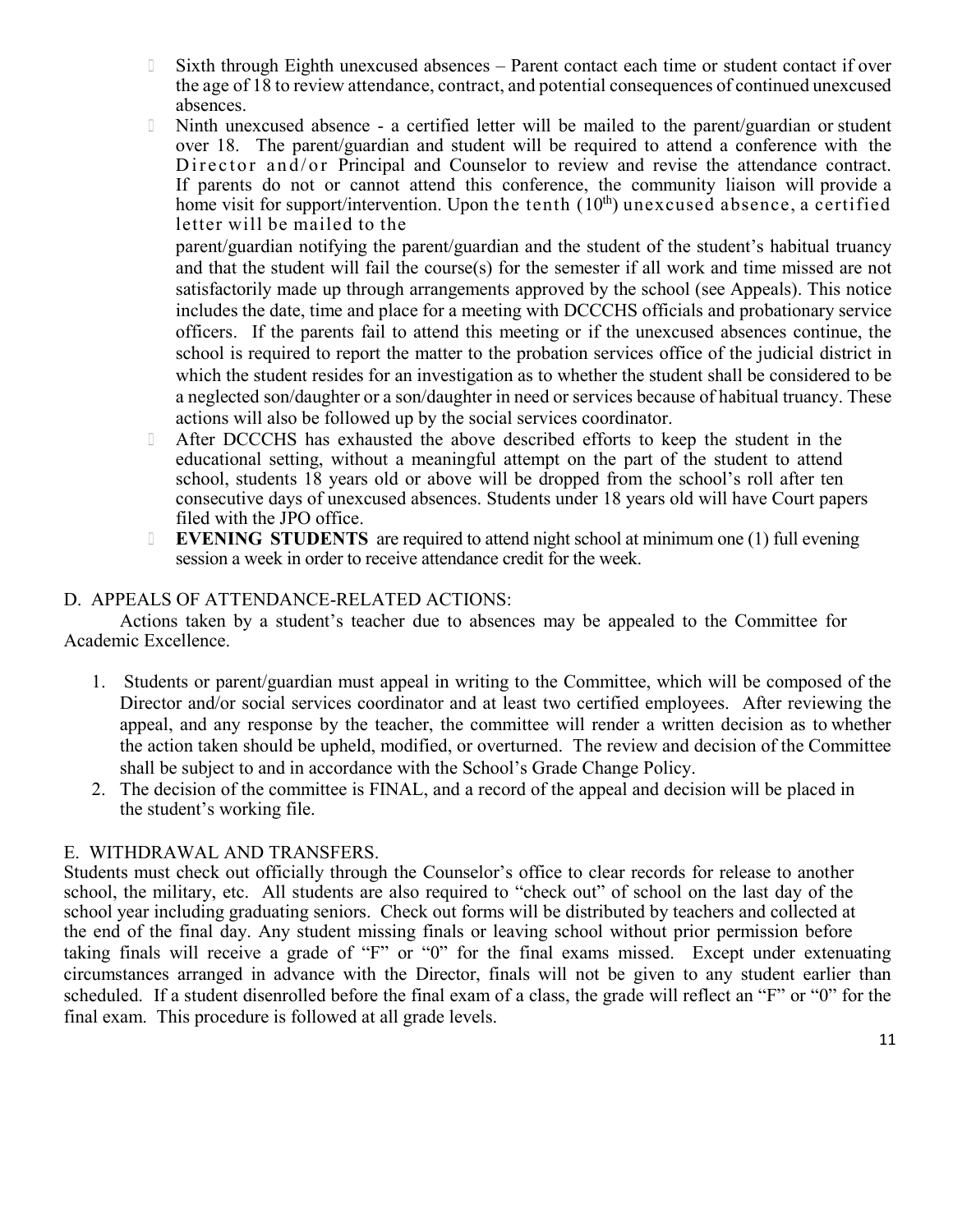#### F. LEAVING CAMPUS.

Any student aged 14-17 leaving campus for any reason must have parent/guardian permission on file in the office. Parents/Guardians and students over 18 are encouraged to schedule doctor, dental and other appointments to occur after school. The office must speak to the student's parent/guardian before the student maybe released from school early. A note is not sufficient for early dismissal of the student from the school. The student may only be excused when leaving with parents or permission from parents if a written pass from the office has been issued. In the event that a parent or other adult comes to school to check out a student for early release, office personnel must check the student's records to determine if, in fact, that person is allowed to check out the student.

#### G. LUNCH *(Closed Campus)*

DCCCHS has a closed campus for lunch with the opportunity for an incentive day on the Thursday of every week at the discretion of administration. On the incentive day, students will be able to leave campus within walking distance and MAY NOT AT ANY TIME GET INTO A VEHICLE. Violations will result in immediate sanctions, i.e. late one day lose privilege for the next week, gradually increasing for repeated violations until at the discretion of the Director the student's privilege is revoked.

### **VII. DRESS CODE**

#### **Students are required to adhere to the dress policy of the school, which exists to promote a positive, non-disruptive, safe and healthy atmosphere within the school.**

#### A. DRESS CODE AND STUDENT UNIFORM.

- 1. All students are required to wear officially sanctioned DCCCHS tops (male and female).
- 2. Pants must fit at waist and not be more than one size too large or too small.
- 3. Shorts, skirts, and jumpers will not be allowed if more than 3 inches above the knees and should not ride-up excessively when a student is sitting.
- 4. No clothing or article worn or carried by the student may display words or symbols of gangs, drugs, alcohol, tobacco, violence, racism or inappropriate or implied inappropriate language or images.
- 6. Gang-associated attire-such as long belts, bandannas and shirts buttoned only at the top-is prohibited.
- 7. All footwear shall be hard soled or rubberized. Shoes with wheels are not permitted.
- 8. Backpacks must be free of graffiti. Only the student's name and brand name or logo will be permitted on backpacks.
- 9. Clothing that is sexually suggestive, brief or extremely tight or low-cut is not appropriate for school:
	- $\Box$  All tops should reach at least 2 inches below the top of the pants or skirt and should not ride up excessively when the student is sitting.
		- Hats, caps and/or sunglasses must not be worn in the school building.
	- No spandex or undergarments may be worn as outerwear. This includes: Boxer shorts, sleeveless undershirts, muscle shirts, as well as sports bras.
	- Buckles, bracelets, chains or rings that can be used as weapons (i.e., spiked jewelry) are prohibited.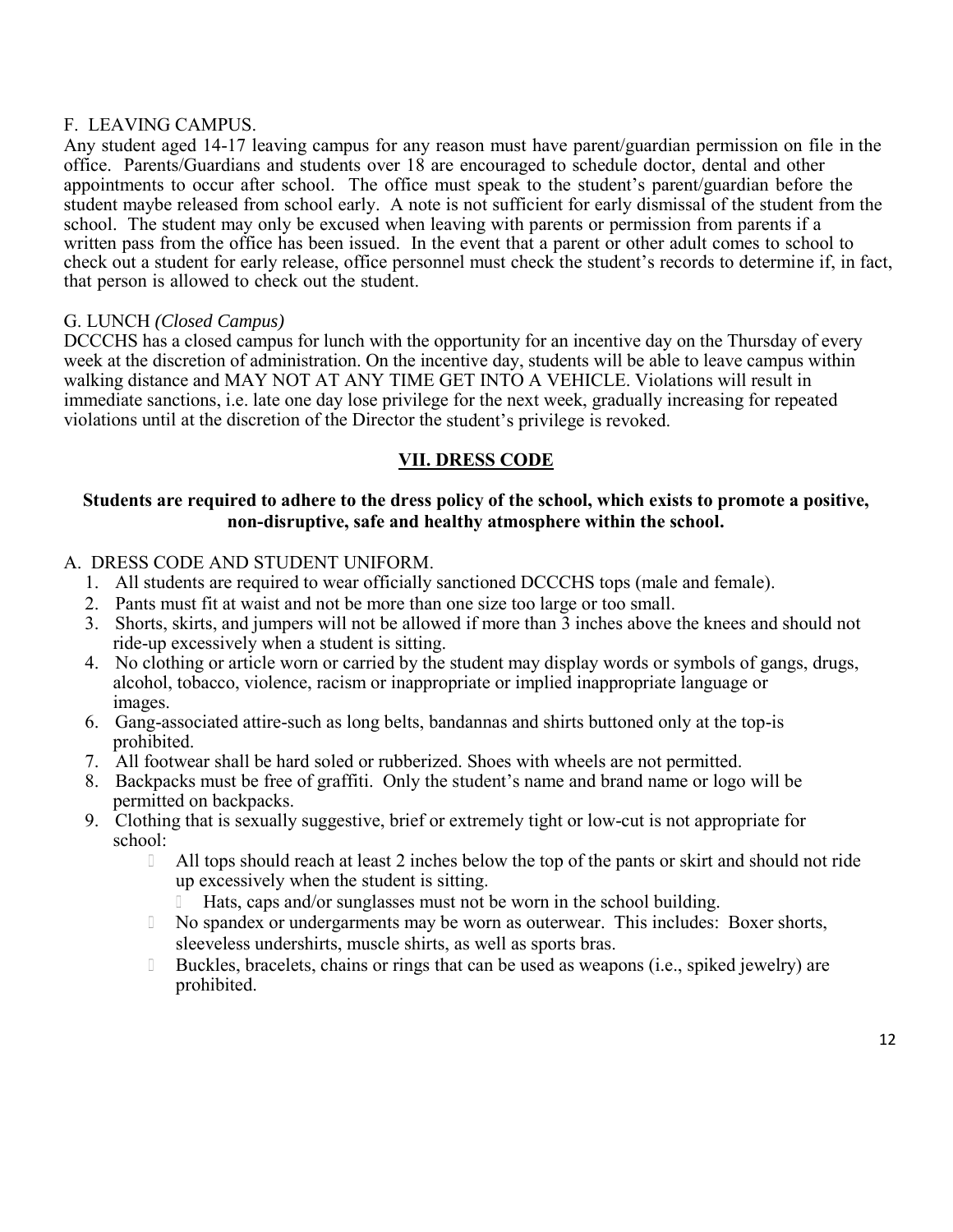10. Casual Thursdays – Students who attend school for each day for the week prior to Thursday (Thursday, Monday, Tuesday, Wednesday) may dress down or casually on Thursday. This is monitored by the attendance clerk using the attendance tree in the main corridor. Regular dress code must be adhered to.

#### B. VIOLATIONS.

**Violations of the Dress Code** will result in the following consequences:

- 1. First Violation: Conference with the Director and or Principal, attire adjusted to follow dress code.
- 2. Second Violation: Conference with the Director and or Principal and parent(s), attire adjusted to follow dress code, student placed on behavior contract.
- 3. Third and Subsequent Violations: In accordance with the behavior contract.

### **VIII. VISITORS TO SCHOOL CAMPUS**

All campus visitors must have the consent and approval of the Director/designee. permission to visit must be given at the time requested if possible or within a reasonable period of time following the request. Students who are not enrolled at the school are not to be on the campus unless prior approval of the Director has been obtained. Visitors may not interfere, disrupt or cause substantial disorder in any classroom or school activity. DCCCHS property or by students and visitors at any school –sponsored events. Visitors are expected to:

Follow the established school policy in requesting a classroom visitation

- Complete a visitor's permit upon arrival at the site
- Visitors must sign in upon arrival and sign out before departing
- Enter and leave the classroom as quietly as possible
- Not converse with the students, teachers and/or instructional aides during the visitation
- Do not interfere with any school activity
- Keep the length and frequency of classroom visits reasonable
- Follow the school's established procedures for meeting with the teacher and/or Director after the visit, if needed
- Return the visitor's permit to the point of origin before leaving the campus.
- Any individual who disrupts a school site or fails to follow school rules and/or procedures is subject to removal from the school site and may be further restricted from visiting the school in the future.

# **IX. PARKING AND DRIVING ON CAMPUS.**

Any vehicles driven to school by students must be parked in the student parking lot at DCCCHS. The DCCCHS parking area is provided as a convenience for DCCCHS students who drive to school, and the privilege is conditioned on the student's adherence to the school's regulations. Students desiring to park in the student parking lot may do so long as they comply with regulations and normal safe driving procedures and only after presenting a registration, proof of insurance and driver's license to the school's business office. Vehicles parked on school property are subject to the search and seizure provisions of this handbook. Chronic or persistent violations will be reported to parent(s)/guardian(s) and the legal authorities. Students are not to loiter in or around their cars. Designated student parking is on the south side of the high school. The school assumes no responsibility for the vehicles or their contents.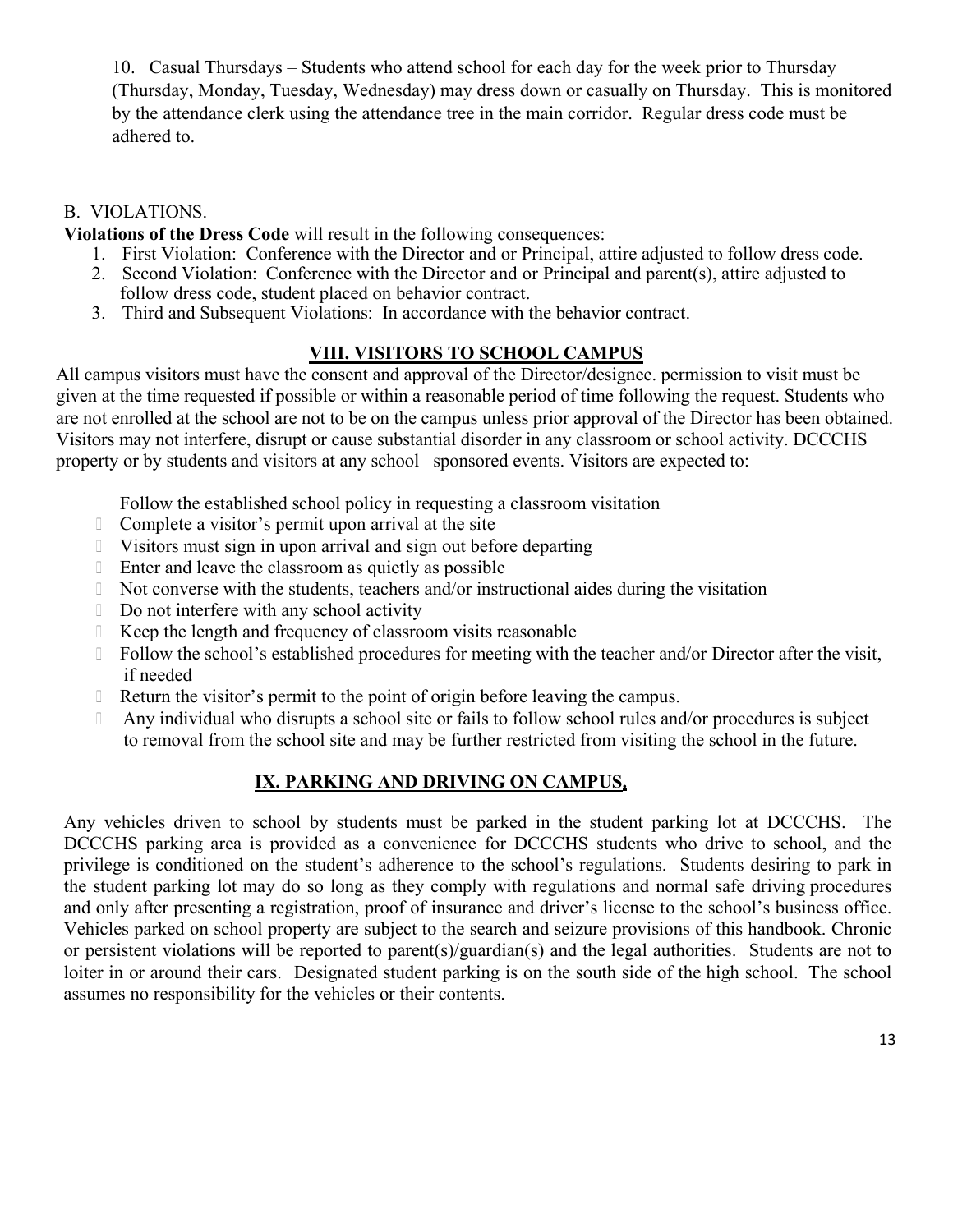# **X. FOUR-YEAR PLANS AND GRADUATION REQUIREMENTS**

The New Mexico law requires that every New Mexico high school student complete a "next step plan". Next Step plans begin at the end of the eighth grade as students are registering for the ninth grade. The plan lays out the courses that the student plans to take over the next four years to reach graduation requirements and college entrance requirements, if applicable.

The focus for all of these required activities is to help the student prepare for graduation and a successful life after graduation. The school will assist students in preparing next-step plans. Below are the minimum graduation unit requirements prescribed by the New Mexico Public Education Department:

2020-2021 *incoming ninth graders*. Successful completion of the requirements of the New Mexico diploma of excellence shall be required for graduation for students entering the ninth grade beginning in the 2020-2021 school year. Successful completion of a minimum of twenty-six units aligned to the state academic content and performance standards shall be required to earn a New Mexico diploma of excellence at Deming Cesar Chavez Charter High School. These units shall be as follows:

- 4 units in English, with major emphasis on grammar, nonfiction writing and literature;
- <sup>1</sup> 4 units in mathematics, of which one shall be the equivalent to or higher than the level of Algebra  $2:$
- 3 units in science, two of which shall have a laboratory component;
- 1 3.5 units in social studies, which shall include United States history and geography, world history and geography and government and economics, and one-half unit of New Mexico history;
- 1 unit in physical education:
- 8 elective units that meet department content and performance standards. Work Study opportunities shall be offered as an elective.
- **2** unit of Career Cluster or Work Readiness
- .5 unit of Health
- 1 unit of Advanced Placement, Distance Learning, or Dual Enrollment
	- To graduate, students must pass all subject areas of the SAT for Reading, Writing, and Math, the New Mexico Assessment of Science Readiness (NM-ASR), and a History End of Course (EOC) Exam, or the NM Alternative Demonstration of Competency Rubric.

There will be one commencement for all semesters in May of each school year. Students must have passed all competency exam subject areas and must have completed all credits to participate in the graduation ceremony.

# **XI. ANTI BULLYING/HAZING AND HARASSMENT POLICY**

Effective education of our students requires a school environment in which students feel safe and secure. DCCCHS is committed to maintaining an environment conducive to learning in which students are safe from violence, threats, name-calling, intimidation, and unlawful harassment. DCCCHS will not tolerate bullying or any behavior that infringes on the safety or well-being of students, employees, or any other persons within the school's jurisdiction; and will not tolerate retaliation in any form when bullying or harassment has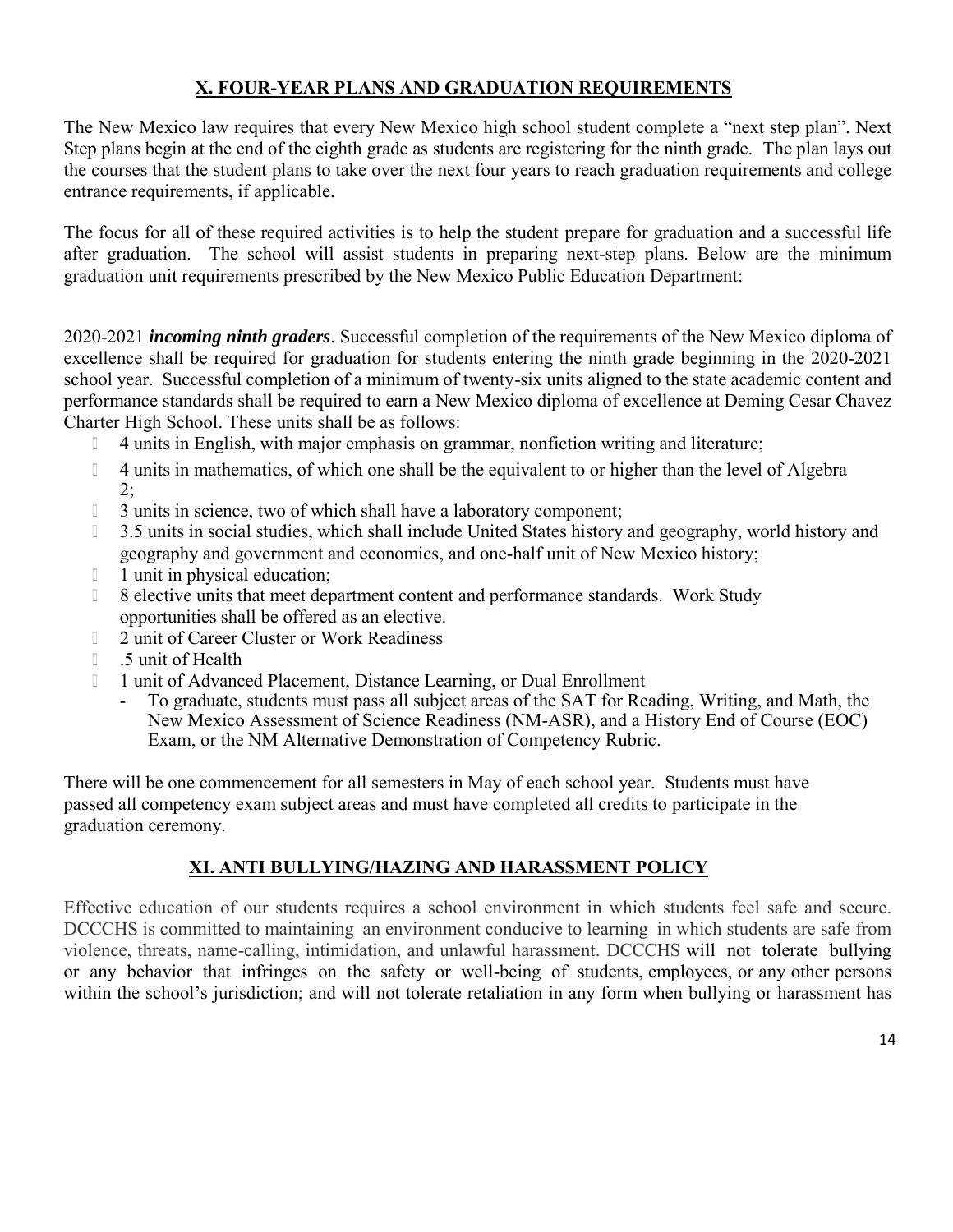been reported. This rule governs conduct while in school, at school related events, and traveling to and from school.

# ►►BULLYING and HARASSMENT◄◄

### **A. Definitions**

1. "Harassment" means knowingly pursuing a pattern of conduct that is intended to annoy, alarm or terrorize another person, and can include but is not limited to verbal or physical conduct based on a student's actual or perceived race, color, national origin, gender, religion, disability, age or sexual orientation and any other protected class which has the purpose or effect of substantially interfering with a student's educational performance or creating an intimidating, hostile or offensive environment. Sexual harassment of students and hazing are further addressed below.

Examples of harassing behavior (not a complete list):

- Telling, passing around or forwarding by technology; offensive jokes, stories, etc.
- Teasing or kidding with sexual, racist or bigoted overtones or innuendo.
- Use of offensive, coarse language, including slurs, slang and vulgarity; or
- Displaying offensive or suggestive objects or pictures, cartoons, calendars, etc.
- Inappropriate physical contact
- 2. "Bullying" Bullying is an aggressive behavior that involves an imbalance of real or perceived physical or psychological power among those involved. Bulling behavior includes any repeated and pervasive written, verbal or electronic expression, physical act or gesture. Typically, the behavior is repeated over time and includes the use of hurtful words and/or acts.

Examples of bullying behaviors are:

- Verbal: Hurtful name-calling, teasing, gossiping, making threats, making rude noises, or spreading hurtful rumors.
- Nonverbal: Posturing, making gang signs, leering, staring, stalking, destroying property, using graffiti or graphic images, or exhibiting inappropriate and/or threatening gestures or actions.
- Physical: Hitting, punching, pushing, shoving, poking, kicking, tripping, strangling, hair pulling, fighting, beating, biting, spitting, or destroying property.
- Emotional (Psychological): Rejecting, terrorizing, extorting, defaming, intimidating, humiliating, blackmailing, manipulating friendships, isolating, ostracizing, using peer pressure, or rating or ranking personal characteristics.
- Cyber bullying: Sending insulting or threatening messages by phone, e-mail, web sites or any other electronic or written communication.
- 3. "Name-calling" means the chronic, habitual, or recurring use of names or comments to or about a student regarding the student's actual or perceived physical or personal characteristics when the student has indicated by his or her conduct that the names or comments are unwelcomed, or when the names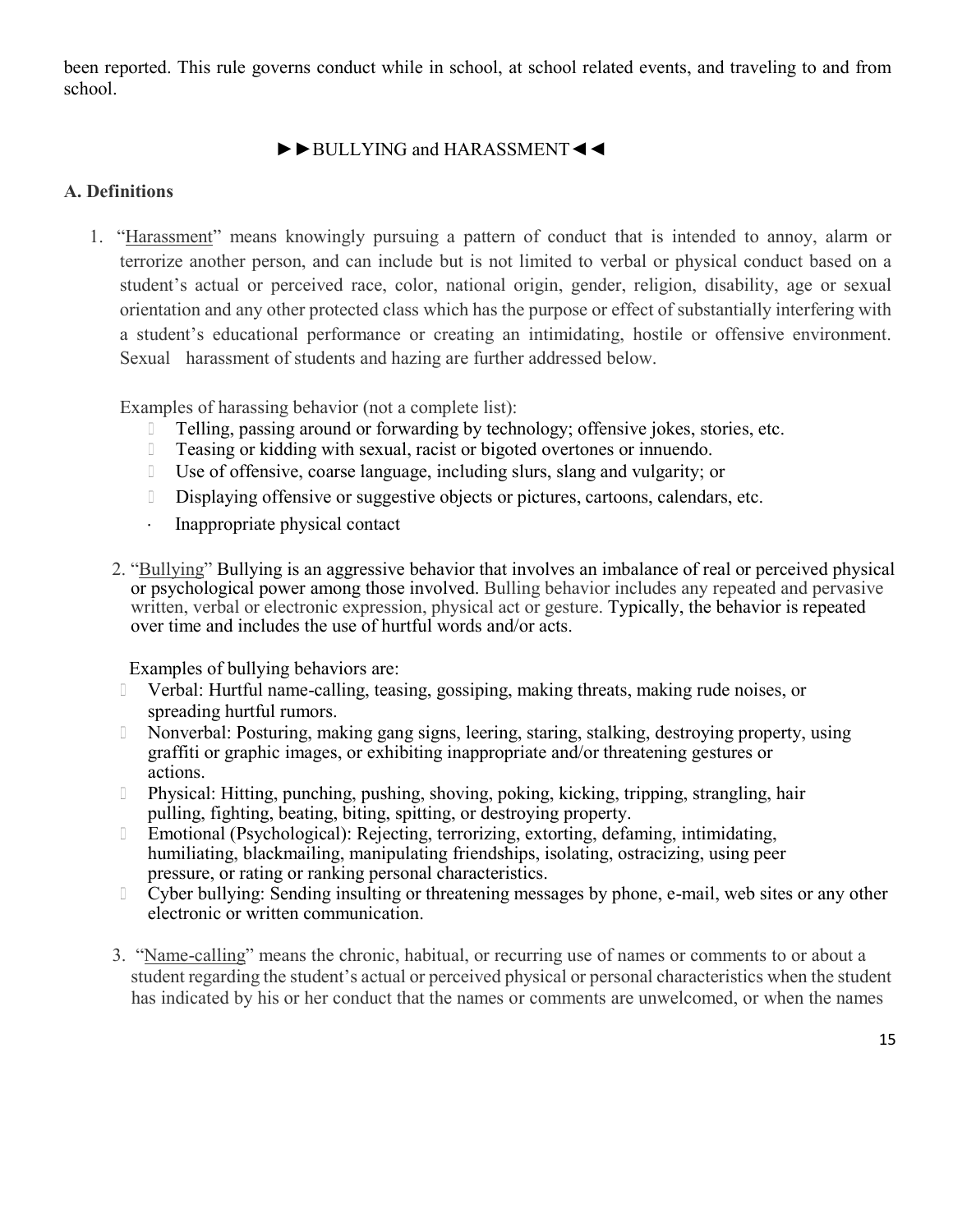or comments are clearly unwelcome, inappropriate or offensive.

### **B. Prohibitions**

- 1. It is the policy of DCCCHS to prohibit violence, threats, name-calling, bullying, unlawful harassment, intimidation, assault, battery, extortion, robbery, vandalism, and other victim-based misconduct that creates an intimidating, hostile or offensive environment, regardless of motive or reason. DCCCHS will not tolerate such victim-based misconduct by students or staff.
- 2. No person shall be subject to reprisals for good faith reporting, or participating in the investigation, of a potential violation of this policy.
- 3. No employee or student may knowingly give false reports or information under this policy.

### **C. Reporting**

- 1. It is the express policy of the Board to encourage students who are victims of or witnesses to such physical or verbal misconduct to report such claims. Students or their parents may report such conduct to the Director, the school's counselor or any teacher if a representative of the administration is not available.
- 2. Any person (student, staff, or faculty) who, as a result of personal observation or a report, has reason to believe that a student is a victim of bullying, harassment or other conduct prohibited by this policy, whether the conduct is by another student or by an employee, shall notify the Director of such observation immediately.

### **D. Investigation**

- 1. Any Staff Member who receives complaints of conduct which violates this policy shall report the complaints to the Director.
- 2. All reports of misconduct in violation of this policy shall be promptly investigated by the Director or his/her designee.
- 3 In assessing the existence of a violation of this policy and the appropriate discipline, the Director or designee shall consider the nature and extent of the conduct, the age of the student(s) involved, the context in which the alleged conduct occurred, and any prior history of conduct prohibited by this policy on the part of the violator.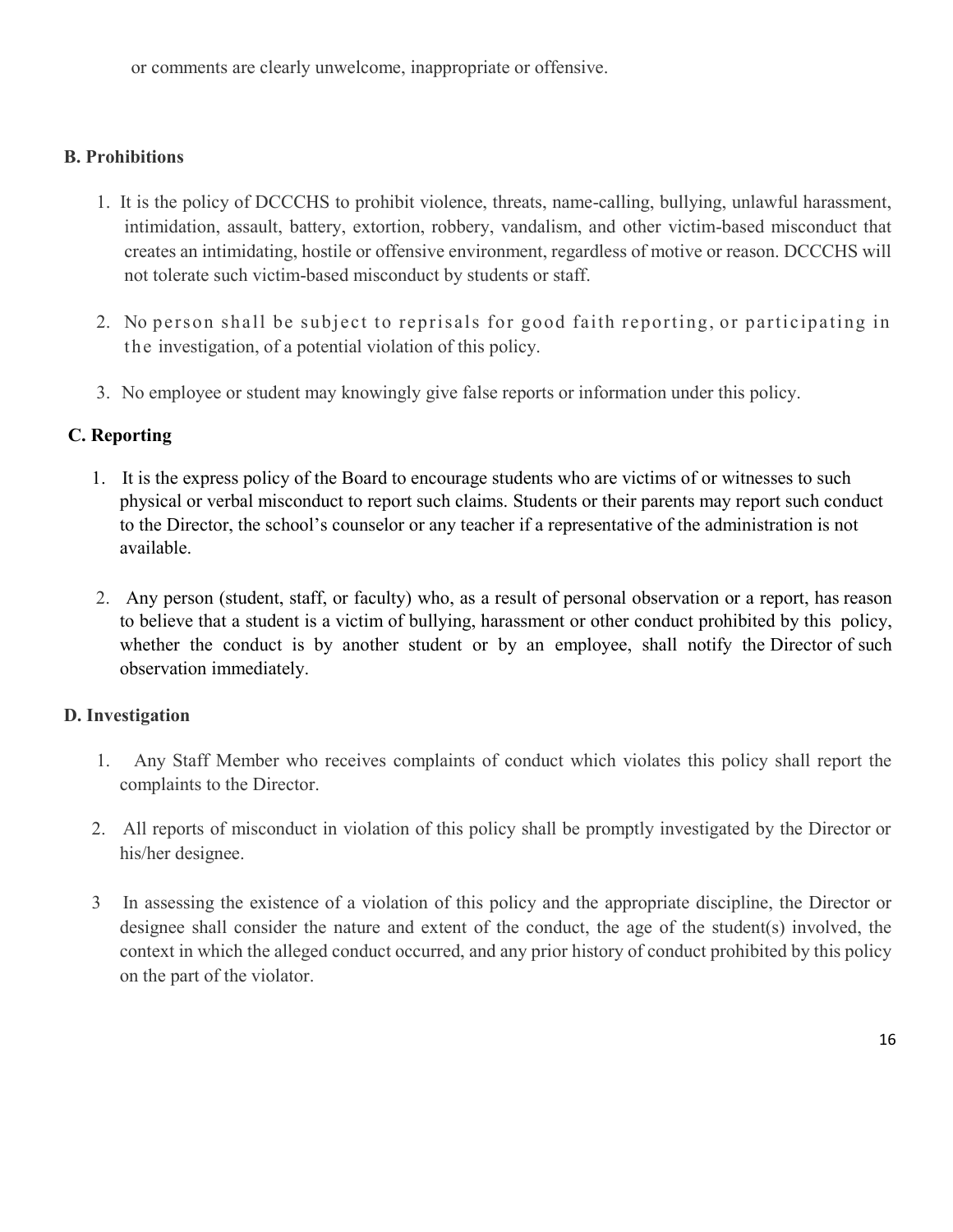- 4. If crimes/delinquent acts are suspected or discovered, the Director shall notify law enforcement authorities.
- 5. Retaliation against someone who reports bullying/harassment or who cooperates with an investigation is prohibited.

### **E. Confidentiality**

The identities of those reporting violations of this policy and those cooperating in the investigation of alleged violations shall be kept confidential to the extent consistent with the requirements of a full and fair investigation, the due process rights of persons charged with violations, and state and federal law.

### **F. Sanctions**

1. Any student who is found to have engaged in conduct prohibited by this policy shall be subject to discipline, including, but not limited to, suspension or expulsion, subject to applicable procedural requirements, and to any applicable limitations imposed by state and federal disabilities law.

2. Knowingly making false reports shall also be regarded as a serious offense and will result in disciplinary action or other appropriate sanctions

# **►►HAZING◄◄**

"Hazing" is dangerous to the physical and psychological welfare of students and is prohibited.

### **A. Definition.**

Hazing includes, but is not limited to:

Engaging in offensive or dangerous physical contact, restraint, abduction, isolation, or subjecting a student to any dangerous, painful, offensive or demeaning conduct, or conduct likely to terrorize or create extreme mental distress, for any purpose, including as a condition of membership or initiation into any class team, group, or organization, sponsored by, or permitted to operate under the auspices of, the school.

### **B . Prohibition.**

Hazing is prohibited at DCCCHS at any time and any place while on DCCCHS campus. Any conduct that could be construed as hazing is prohibited during school, during all school sponsored activities and events, whether held on or off school property.

# **C. Enforcement and Reporting.**

1. School officials, employees, and volunteers

- Shall not permit or tolerate hazing, and
- Shall intervene to stop hazing that is threatened, found, or is reasonably known or suspected to be occurring, and
- Shall report known or suspected hazing to the school Director.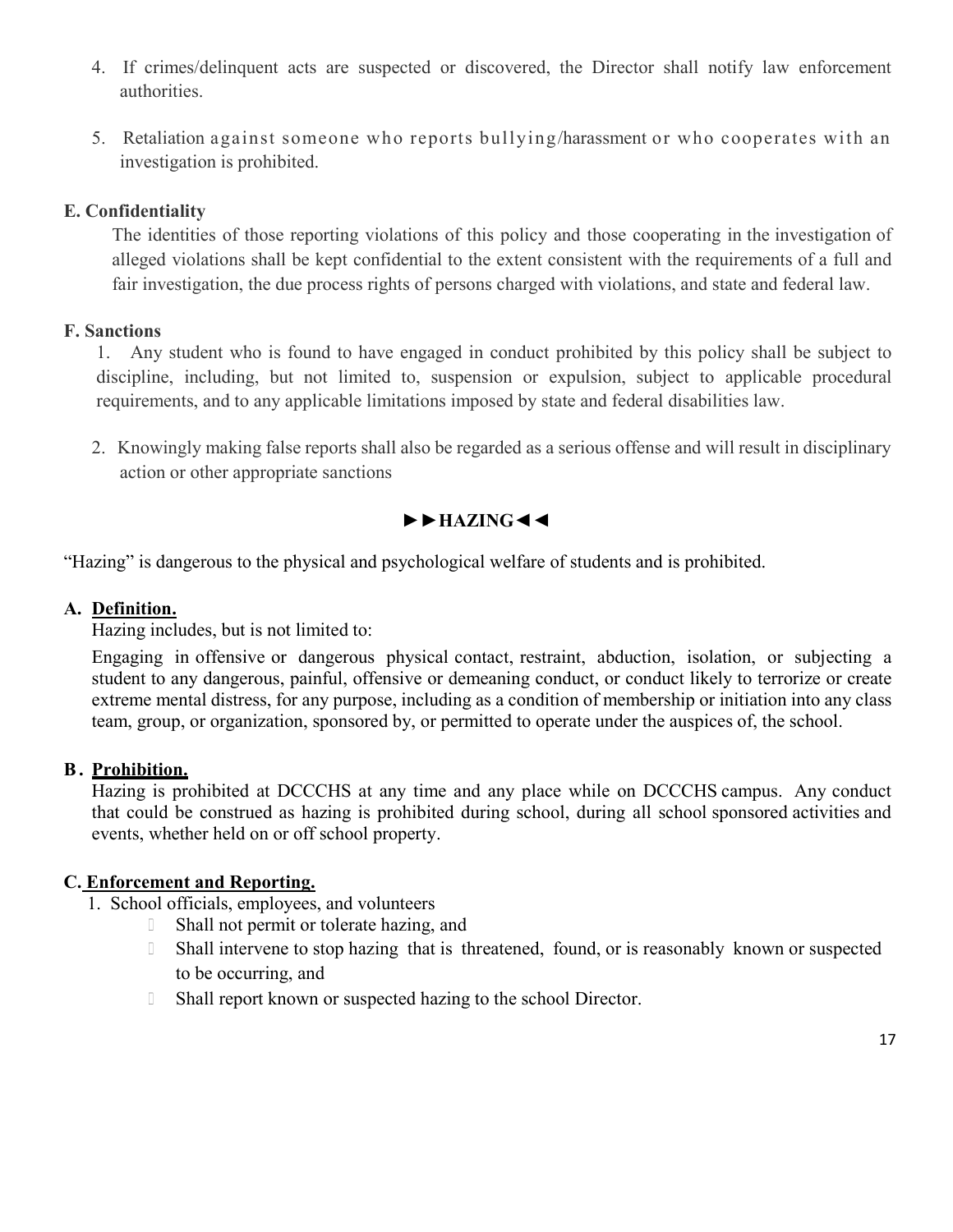2. Any student who believes he or she or another person has been the victim of hazing shall report the matter to the school Director.

### **D**. **Investigation.**

- **1.** All reports of hazing shall be investigated by the school Director or his/her designee.
- **2.** Upon completion of the investigation, the Director shall prepare a written report and make a decision regarding student discipline. Where violations of law may have occurred, the Director shall notify the appropriate law enforcement agency.
- **3.** Retaliation against someone who reports hazing or who cooperates with an investigation is prohibited.

# **E. Discipline**

Students found to have engaged in hazing shall be subject to discipline by the Director according to applicable procedural requirements. Such discipline may include suspension or expulsion

# **►►SEXUAL HARASSMENT◄◄**

### **A. Definitions.**

Sexual Harassment is inappropriate or unwelcome conduct of sexual nature.

Conduct of a sexual nature may include, but is not limited to:

- Verbal or physical sexual advances, including subtle pressure for sexual activity;
- Repeated or persistent requests for dates, meetings and other social interactions;
- Repeated or persistent use of obscene, profane or words having sexual connotations after beings asked to stop such conduct including but without limitation, writing or drawing graffiti on school property containing sexual content;
- I Sexually oriented touching, pinching, patting, staring, pulling at  $\text{cl}$  o t h i n g, o r intentionally brushing against another;
- Taking, showing or giving sexual pictures, photographs, illustrations, messages, or notes, this includes but is not limited to "sexting" (the act of sending a nude or sexually suggestive photo or video of oneself or an explicit text message to another person's cell phone);
- Comments or name calling to, or about a student regarding alleged physical or personal characteristics of a sexual nature;
- Sexually oriented kidding, teasing, double-entendres, and jokes and
- Any harassing conduct to which a student is subjected because of or regarding the student's sex.

# **B . Reporting.**

Students who feel they have been sexually harassed by a school employee or by another student or students should report such claims.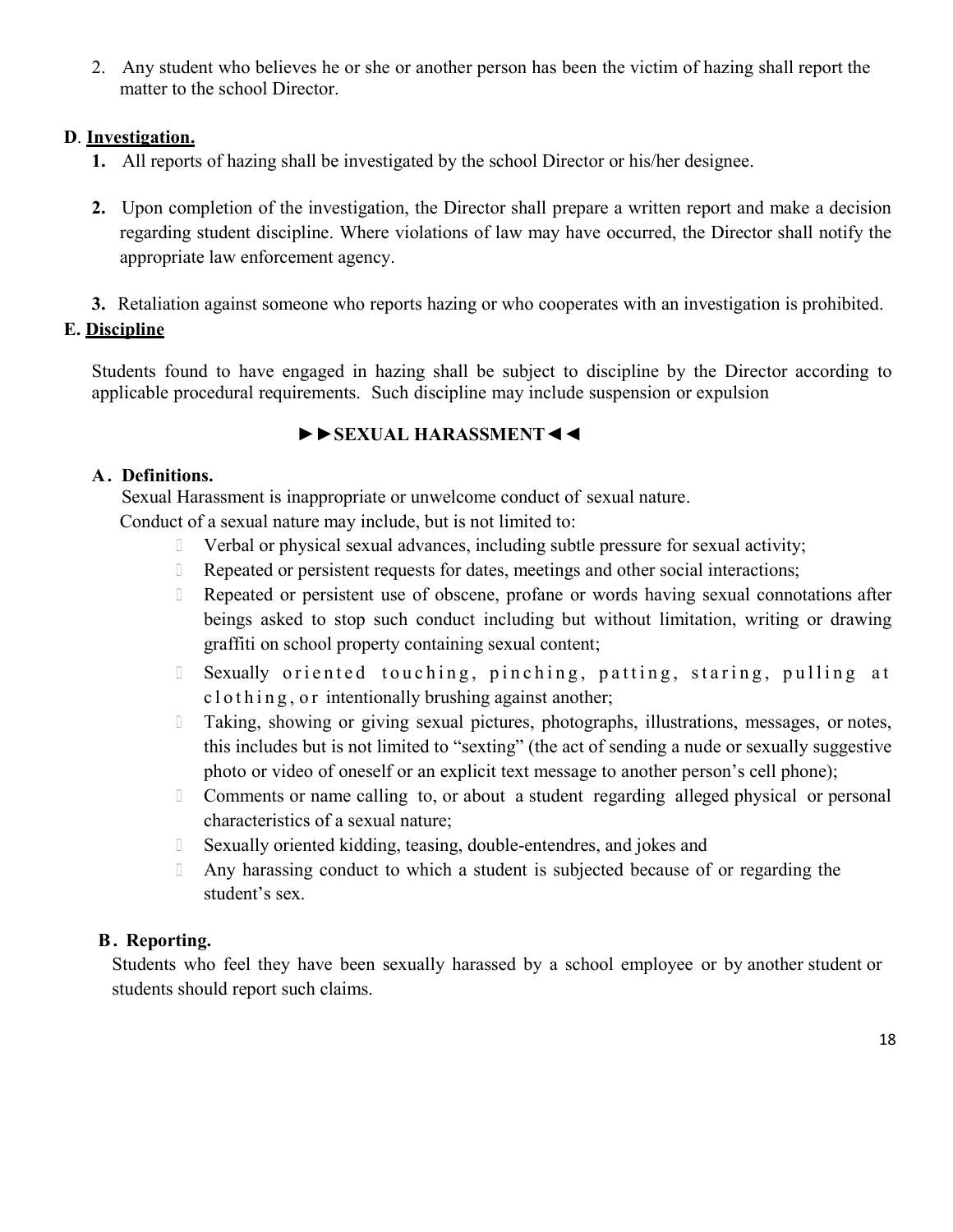- 1. Reporting Sexual Harassment by a School Employee:
	- Any student who believes he/she has been subjected to sexual harassment/ conduct of a sexual nature by a school employee should tell a counselor or the Director.
	- If a student believes he/she has been sexually harassed by a school employee feels uncertain about who to tell, or feels uncomfortable telling any counselor, Director, or Principal, the student should tell his/her parent(s) about the problem and ask for the parent(s) help in reporting the sexual harassment to appropriate school personnel.
	- If a student believes he/she has been sexually harassed by a counselor or the Director, or by any other administrator, the student should report the conduct to the Governing Board or seek the assistance of his/her parent(s) in reporting such harassment to the Governing Board.
- 2. Reporting Sexual Harassment by a Student or Students:
	- Any student who believes he/she has been subjected to sexual harassment/conduct of a sexual nature by another student or other students should report the conduct to a teacher, counselor, or Director.
	- If a student believes he/she has been sexually harassed by another student or students, and feels uncertain about who to tell, or feels uncomfortable telling any counselor or Director, the student should tell his/her parent(s) about the problem and ask for the parent(s) help in reporting the sexual harassment to appropriate school personnel.

### **C. Investigation.**

All reports of sexual harassment of students will be appropriately and promptly investigated by the Director or his/her designee. In determining whether alleged conduct constitutes sexual harassment, the totality of the circumstances, the nature of the conduct and the context in which the alleged conduct occurred will be investigated. Retaliation against anyone who reports harassment or cooperates with an investigation is prohibited.

D. **Sanctions.** Any student found to have engaged in sexual harassment will be subject to discipline, including but not limited to, suspension or expulsion. If crimes/delinquent acts are suspected or discovered, the Director shall notify law enforcement authorities.

# X. **Drug and Alcohol-Free Campus**

### **A. Deming Cesar Chavez Charter School is Tobacco Free.**

Possession or use of any tobacco and/or vape products or substitutes, lighters and/or matches by students is prohibited on school buses, in any school building, on school grounds or during any school-sponsored activity whether on or off campus. Consequences are as follows: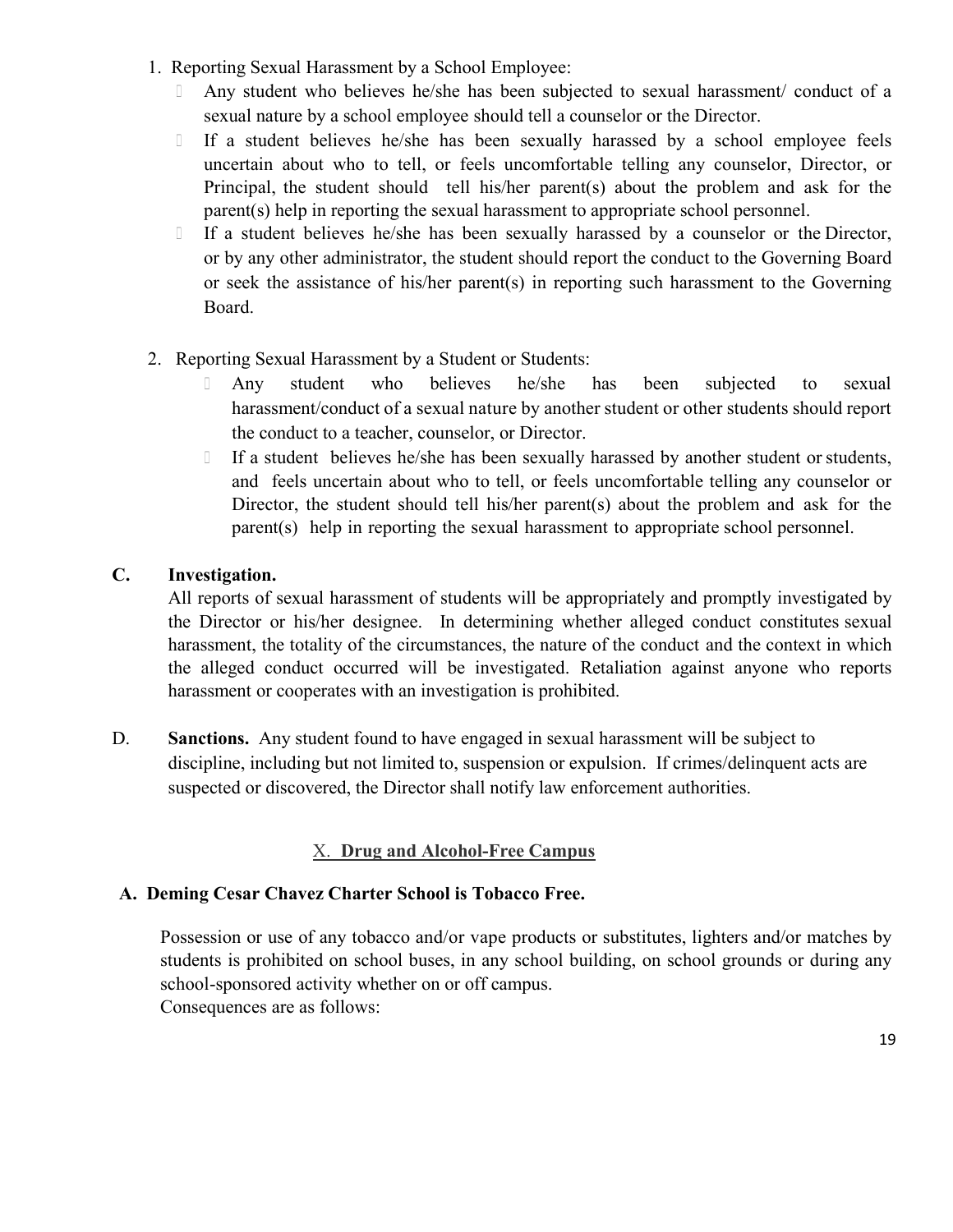1st Offense – 1-day Suspension

 $2^{nd}$  Offense – 3-day Suspension

 $3^{rd}$  Offense – 5-day Suspension

 $4^{\text{th}}$  Offense –10-day Suspension

Additional Offenses – Possible long-term Suspension

\*Discipline could be based on an individual basis dependent of severity of the offense.

# **B. Student Drug and Alcohol Abuse Policy**

- 1. DEFINITIONS. The terms used in this policy are defined as follows:
	- a. *Alcohol* Any liquor, wine, beer or other beverages containing alcohol.
	- b. *Drug* Any drug including illegal drugs, marijuana, inhalants, legal prescription and over- thecounter drugs used for unauthorized purposes and counterfeit (look-alike) substances
	- c. *Drug paraphernalia, equipment or apparatus* Any item designed for or used for the purpose of measuring, packing, distributing or facilitating the use of drugs.
- 2. USE PROHIBITED. It is a violation of the DCCCHS drug and alcohol policy to possess, sell or use or be under the influence of alcohol or drugs (except as medically prescribed), or to possess drug paraphernalia, lighters, equipment or apparatus on school property, school buses or while involved in school activities on or off campus. Drug dogs may be utilized for searches.
- 3. BASIS FOR DISCIPLINARY ACTION. A student may appropriately be disciplined by administrative authorities for violating Drug, Alcohol, and Substance Policy. The existence of a specific rule is not a prerequisite for disciplining a student for policy violations which endangers the health or safety of students, school personnel, or others for whose safety the public charter school is responsible for.

# Selection of Disciplinary Sanctions

Within legal limits, the Governance Council has the discretion to determine the appropriate consequences to be imposed for violations of rules. The Governance Council authorizes administrative authorities to make such determinations at such levels and in such decisional framework(s) as appropriate.

# SCHOOL DISCIPLINE AND CRIMINAL CHARGES

Appropriate disciplinary actions may be taken against students regardless of whether criminal charges are also filed in connection with an incident.

### NONDISCRIMINATORY ENFORCEMENT

Administrative authorities shall not enforce school disciplinary rules or impose punishments in a manner which discriminates against any student on the basis of race, color, religion, age, sex, national origin, ancestry, disability, marital status, sexual orientation, or political affiliation, except to the extent otherwise permitted or required by law or regulation. This policy shall not be construed as requiring identical treatment of students for violation of the same rule; it shall be read as prohibiting differential treatment, which is based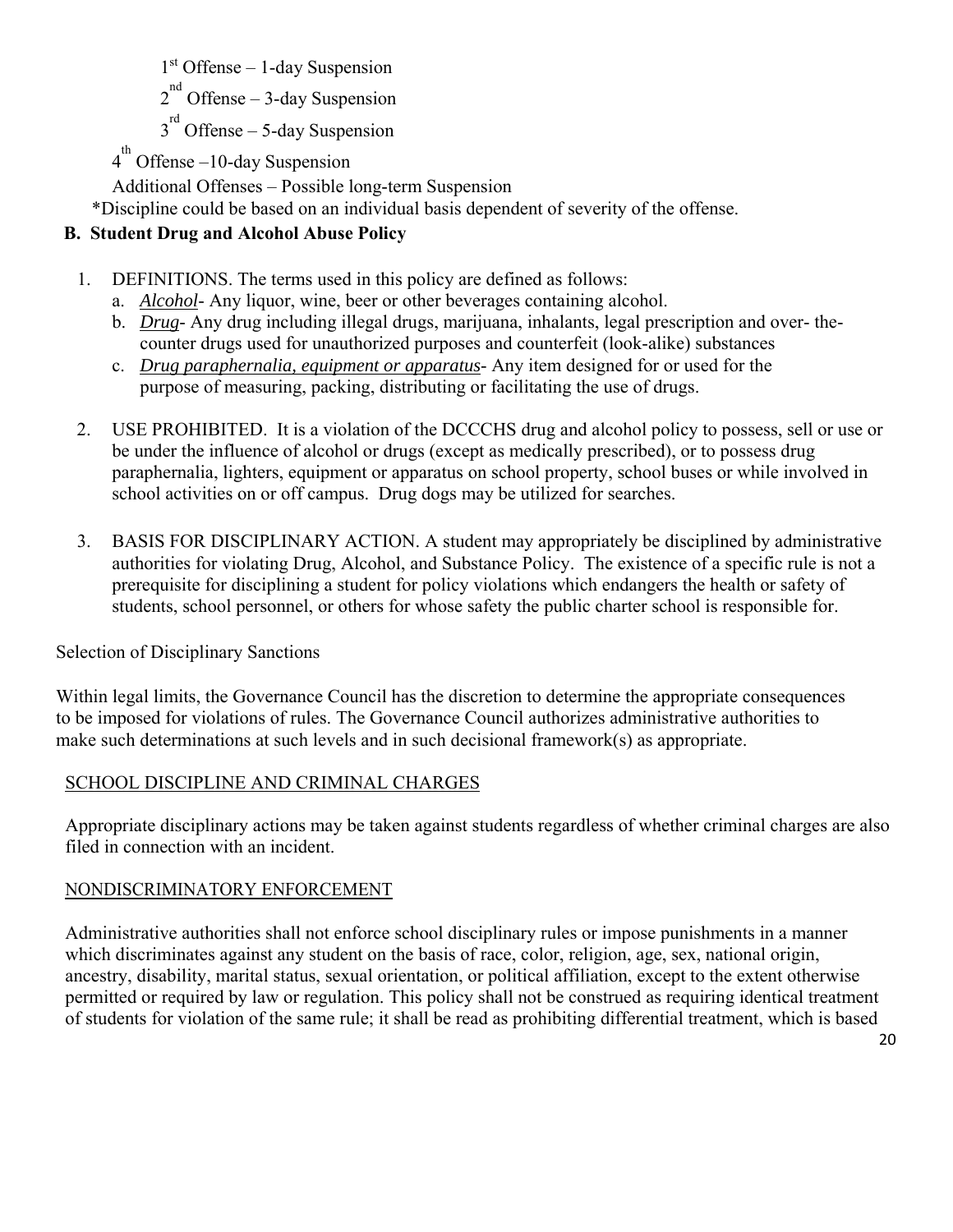on race, color, religion, age, sex, national origin, ancestry, disability, marital status, sexual orientation, or political affiliation, rather than on other differences in individual cases or students.

### DETENTION, SUSPENSION AND EXPULSION

Where detention, suspension, and/or expulsion is determined to be the appropriate penalty, it may be imposed only in accordance with procedures that provide at least the minimum safeguards prescribed below. Suspensions or expulsions of special education students shall be subject to the further requirements as required by law.

### DISCIPLINE OF SPECIAL EDUCATION STUDENTS

Special Education students are not immune from school disciplinary processes, nor are they entitled to remain in a particular educational program when their behavior substantially impairs the education of other children in the program. However, the individual educational needs of exceptional children must be met to the extent that state and federal law requires. Accordingly, before a long-term suspension or expulsion may be imposed on a special education student, school authorities shall seek to determine whether the objectionable conduct is caused by a failure to provide the student with an appropriate educational plan. It is the policy of Deming Cesar Chavez Charter High School Governance Council to comply with all state and federal regulations governing the discipline of students with disabilities, as set forth in the Code of Conduct.

- 1. PROGRAM PRESCRIPTIONS: A special education student's Individual Educational Program (IEP) need not affirmatively authorize disciplinary actions which are not otherwise in conflict with this regulation. However, the IEP Team may prescribe or prohibit specified disciplinary measures by including appropriate provisions in a student's IEP. Administrative authorities shall adhere to any such provisions contained in a special education student's IEP, except that an IEP Team may not prohibit the initiation of proceedings for long-term suspension or expulsion, which are conducted in accordance with this regulation.
- 2. IMMEDIATE REMOVAL: Nothing herein shall be construed as limiting the administrative authority's ability to remove a special education student from school immediately under emergency conditions. However, an IEP Team meeting shall be held within ten (10) days of removal to determine whether the misconduct is part of the student's handicapping condition. If the behavior is due to the handicapping condition, an alternative placement must be implemented prior to accumulation of ten (10) days of suspension.

# **Enforcing Consequences\* for Violation of Student Drug, Alcohol, and Substance Policy:**

CONSEQUENCES and ACTIONS may include, but not limited to, one or more of the following:

- 1. Investigation of violation by Administrative staff.
- 2. Student conference and monitoring.
- 3. Parent/Student Conference.
- 4. Referral to Counseling.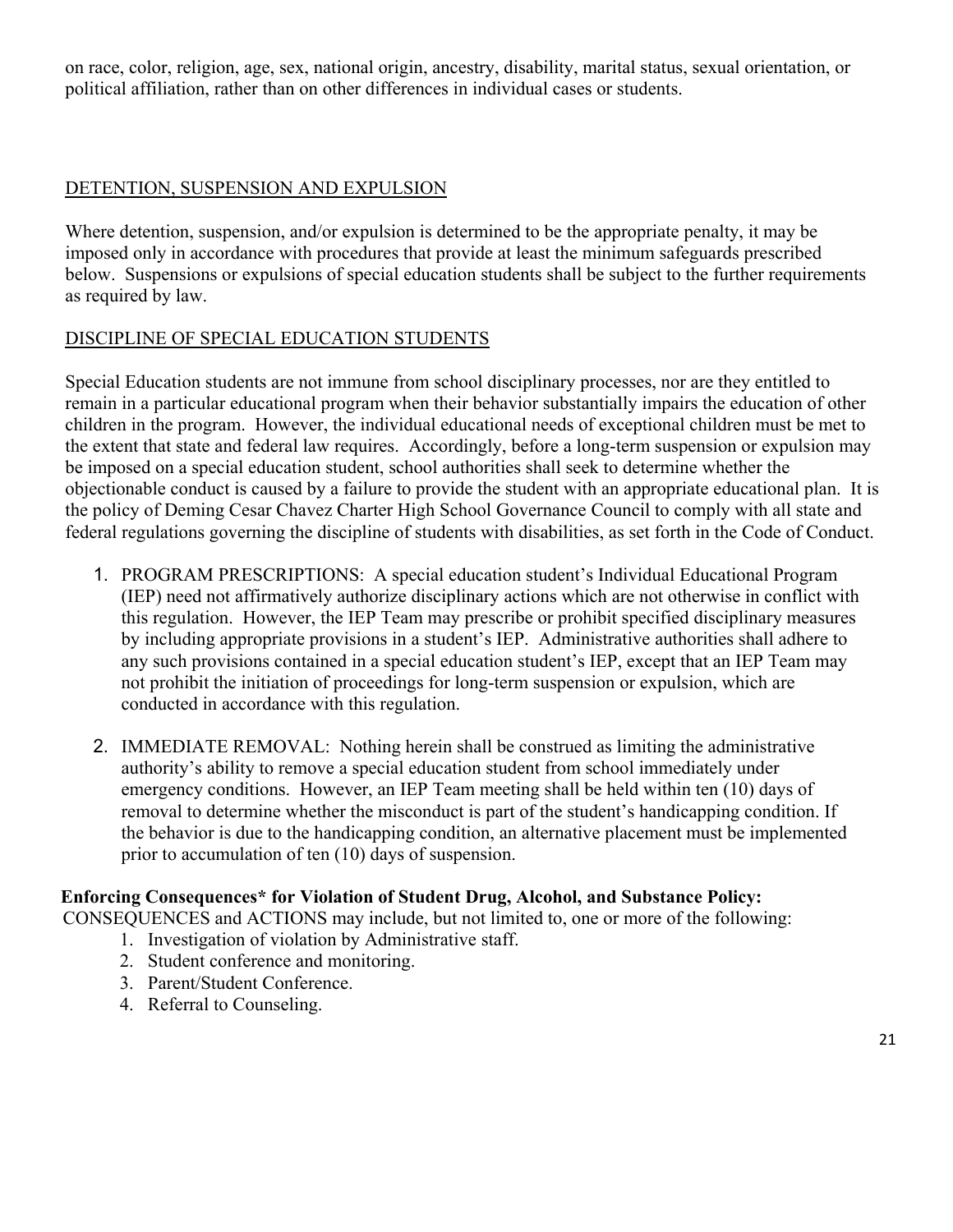- 5. Referral for needed student support.
- 6. In School Suspension.
- 7. Short term suspension (1-10 days).
- 8. Long term suspension (11 days to one semester).
- 9. Expulsion (suspension for more than one semester).
- 10. Alternative educational program offered.
- 11. Document actions and supports offered by school and/or outside agency.

\*It is important to note that students suspended long term (up to one semester) or expelled (suspended for more than one semester, not allowed to return to DCCCHS) will be provided an appeal hearing. This due process policy will be given to parent (hard copy) and explained to the parent and student during conference with school official.

### **PROHIBITED CONDUCT/STUDENT ITEMS AT SCHOOL**

A. PROHIBITED CONDUCT. Any student found to have committed any of the acts below will be subject to a full investigation and, if applicable, all appropriate disciplinary actions, which may include detention, suspension, expulsion, and/or referral to law enforcement. The following acts are not permitted:

- 1. Weapon Possession. "Weapon" means: (1) any firearm that is designed to, may readily be converted to or will expel a projectile by the action of an explosion; and (2) any destructive device that is an explosive or incendiary device, bomb, grenade, rocket having a propellant charge of more than four ounces, missile having an explosive or incendiary charge of more than one-quarter-ounce, mine or similar device.
- 2. Assault or Threat of Assault against Teachers, Employees or Other Students. A threatened assault is any willful attempt or threat to inflict injury, coupled with an apparent present ability to do so, such as would give the victim reason to fear or expect bodily harm. A physical assault is the willful use of actual force or physical violence against a teacher, school employee or other student.
- 3. EXTORTION. Using intimidation or the threat of violence to obtain money, information, or anything else of value from another person.
- 4. GRAFFITI. Gang, drug, weapon symbols or vulgar pictures in writing or other markings in student possession including notebooks, clothing, lockers and other items can result in disciplinary action. If school property such as desks or books is defaced, students should notify their teachers immediately.
- 5. VANDALISM AND PROPERTY DAMAGE. STUDENTS WHO DESTROY OR VANDALIZE SCHOOL PROPERTY WILL BE REQUIRED TO PAY FOR LOSSES OR DAMAGES. Parent(s)/guardian(s) will be held responsible for losses. In addition, students' who willfully destroy school property will be subjected to disciplinary action. If something is damaged by accident, it should be reported to a teacher or the office immediately.
- 6. THEFT. Students will respect the property rights of others. Those students who take property belonging to others without owner(s) permission are subject to disciplinary action.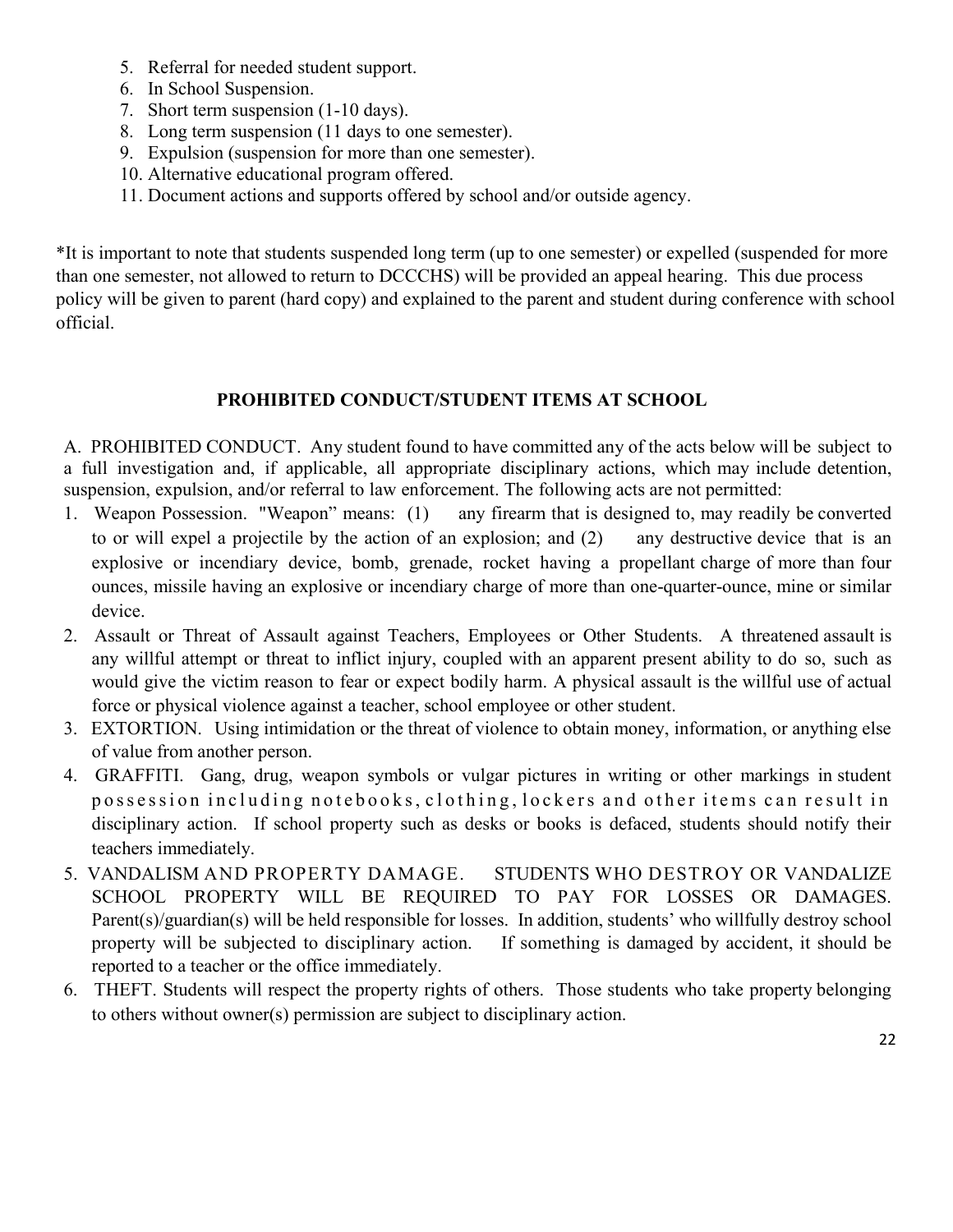- 7. FIGHTING. Students who are involved in fighting on school grounds, on the bus for school related activities, or at school activities may be suspended from school immediately. Students who instigate or promote the start or continuation of a fight by spreading rumors, carrying messages, crowding around, cheering, or other means are also subject to disciplinary action.
- 8. CHEATING OR PLAGIARISM. Students shall receive a zero (0) for the work on which they were found cheating or plagiarizing. Teachers shall notify the student's parent(s)/guardian(s). Cheating can be cause for further disciplinary action. Plagiarism is the unauthorized use or close imitation of the language and thoughts of another author and the representation of them as one's own original work.
- 9. PUBLIC DISPLAYS OF AFFECTION: Students may not display affectionate behaviors such as kissing, hugging and other physical contact. Parent(s)/guardian(s) will be notified when the administration determines that disciplinary action is implemented.
- 10. GANG ACTIVITY, see section C., below
- 11. INTIMIDATION AND/OR HARASSMENT, See Section IX above.
- 12. REFUSAL TO COOPERATE WITH SCHOOL PERSONNEL
- 13. REFUSAL TO COOPERATE WITH EMERGENCY PROCEDURES
- 14. GIVING SCHOOL PERSONNEL FALSE INFORMATION
- 15. ALTERING SCHOOL DOCUMENTS PROVIDING A FALSE SIGNATURE ON DOCUMENTS, OR USING ANOTHER STUDENT PASSWORD OR I.D.
- 16. REFUSAL TO ADHERE TO THE DRESS CODE
- 17. REFUSAL TO IDENTIFY ONESELF OR FALSELY IDENTIFYING ONESELF
- 18. FAILURE TO CARRY A SCHOOL ISSUED IDENTIFICATION CARD
- 19. ACADEMIC DISHONESTY
- 20. OBSCENITY, PROFANITY, LIBEL, SLANDER, AND "FIGHTING" WORDS OR SYMBOLS
- 21. SEXUAL HARRASMENT, See Section IX, above.
- 22. INTERFERING WITH THE EDUCATIONAL PROCESS
- 23. THROWING OBJECTS AT OTHER PERSONS OR PROPERTY

B. WEAPON FREE SAFE SCHOOL**.** Any student who is determined to have knowingly have possession of a weapon while on school premises or to a school sponsored activity shall be subject to expulsion from school, for a period of not less than one year. "Possession" includes, but is not limited to, storage in lockers, purses, backpacks, automobiles. The DCCCHS Governing Board or Director may modify the expulsion requirement on a case-by-case basis; the special rule provisions of set forth below apply to students with disabilities.

C. GANG ACTIVITIES PROHIBITED. DCCCHS recognizes that a school must create and maintain a safe and orderly environment in which learning can take place. The presence of gangs, gang affiliations and gang related activities within a school disrupts that learning environment by threatening the safety of students, staff and parents in the school building and causing a disruption to and interference with the academic process. As a result of those beliefs, DCCCHS hereby bars all gangs, gang affiliations and gang related activities from school buildings, school related activities and school property at all times.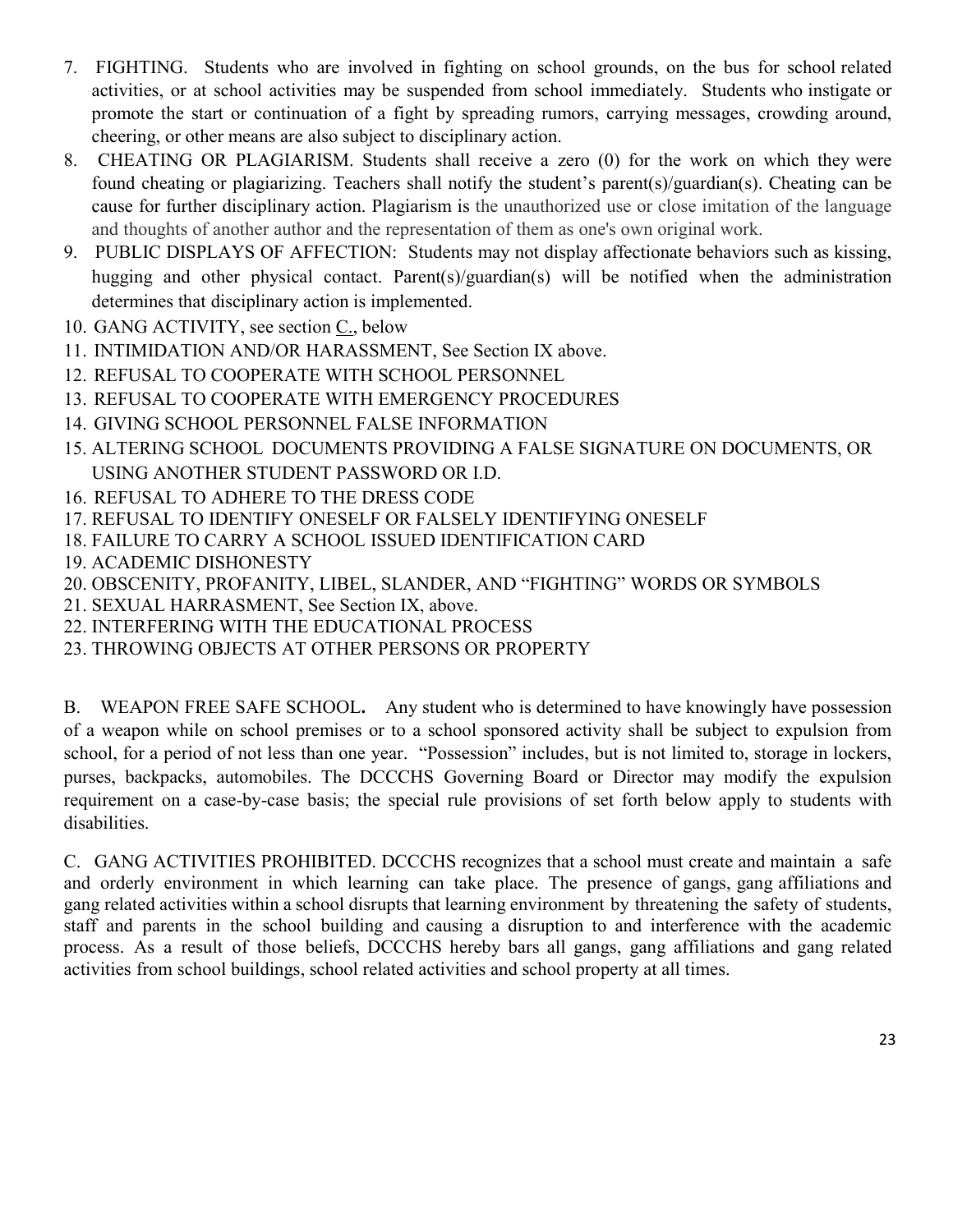A "Gang" is defined as: A formal or informal ongoing organization, association or group of three or more individuals or persons who:

- 1. Have a common name or common identifying signs, colors or symbols;
- 2. Have a common interest and/or activity characterized by the commission o f o r involvement in, a pattern of criminal or delinquent conduct;
- 3. Are generally perceived by others or themselves as being a denotable group, association or organization.

### Prohibited Gang – Related Activities

- No gang insignia may be worn, possessed, used, distributed, displayed, carried or sold by any student on school grounds or at school related activities at any time. This includes, but is not limited to: literature, photographs, hats, caps, jackets, headbands, shirts or other clothing that have come to be identified with a gang.
- Tattoos or other material imprinted on the body which are either intended to be permanent or are easily removed will not be allowed to be displayed by any student on school grounds or at school related activities at any time.
- Medallions or other jewelry which identify gang members or gang affiliation or which have come to represent a gang may not be worn, possessed, used, distributed, displayed, carried or sold by any student on school grounds or a school related activities at any time.
- Students are not permitted to send gang signs either through their body language or in the manner in which they wear their clothing.
- Gangs are not permitted to meet or congregate on school premises or at school related activities at any time. Such meeting or congregation is contrary to, disrupts and interferes with the purpose of an educational institution and will be considered trespassing. Trespassers will be prosecuted to the fullest extent of the law.
- Activities including recruitment, initiations, hazing, intimidation, retaliation and/or related activities which could potentially cause bodily danger, physical harm, personal degradation or disgrace and result in physical or mental harm to students will not be allowed on school grounds or at school related activities at any time.
- Any other attributes that lead school officials to reasonably believe that such behavior, apparel, activities, acts or other attributes are association related and would disrupt or interfere with the school environment or activity and/or education objectives will not be allowed on school grounds or at school related activities at any time.
- **Employee Reports.** All employees have the responsibility to report to their immediate supervisor any suspected gang related activities. Furthermore, the reporting employee shall be without fear of reprisal from the administrator as a result of such reporting.
- Reporting of Gang Affiliation. If an administrator verifies a student's involvement in gang activity, the parent or guardian will be informed and referred to an appropriate social service agency, or other community resource. A record of all known gang activity on school grounds or at school related activities will be compiled and held by school personnel. This record will contain the names of all those involved in known gang activity. These records will be maintained by the administrator as confidential behavioral records pursuant to FERPA and state law and shall only be disclosed as authorized by law. Nothing in this policy prevents school personnel from contacting appropriate law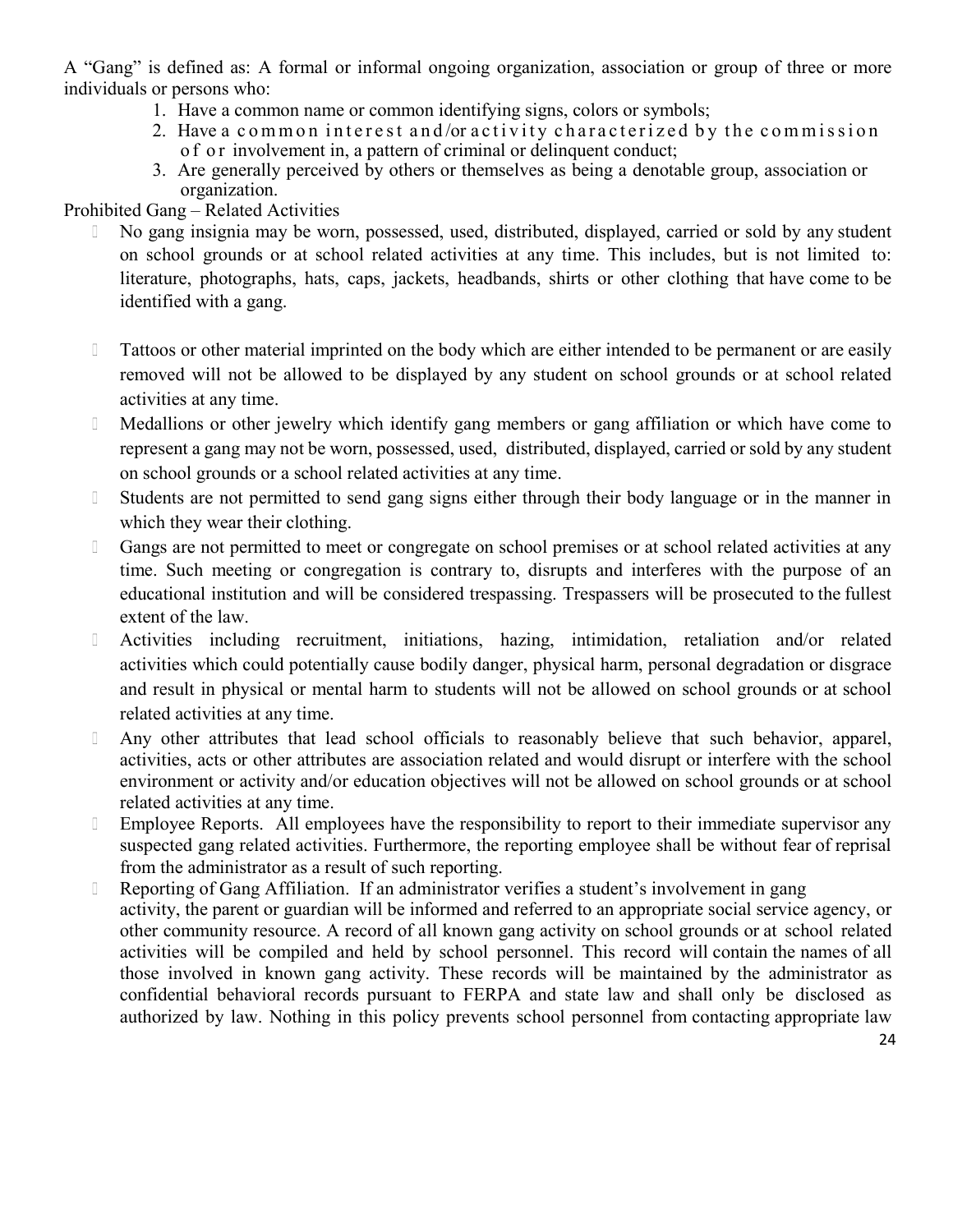enforcement officials to investigate a violation of or enforce any local, state, or federal law on school grounds or at district sponsored activities.

Consequences for gang related activities. Students violating this policy may be subject to appropriate disciplinary action, including suspension and/or recommendation for expulsion review.

D. USE OF CELL PHONES, IPODS, EARPHONES, EAR BUDS, HEADPHONES, AND OTHER ELECTRONIC DEVICES. Use of cell phones, iPods, any listening device, and other electronic devices is prohibited in ALL classrooms at all times, as they disrupt the learning environment and distract students from the primary purpose of education. Therefore, cell phones, iPods, listening devices, and other electronic devices may only be used during lunch and must be docked in the phone dock in the front office. If cell phones, iPods, listening devices, or other electronic devices are used by the student during class, the item(s) will be confiscated for the remainder of the day and returned at the end of the day. Continued violation of this policy will result in a suspension and/or expulsion from school. Information stored in a student's cell phone/electronic device shall not be accessed by the school absent reasonable suspicion necessitating search/seizure. See Search/seizure policy.

E. SCHOOL COMPUTER AND TECHNOLOGY USE. Students will use school computers for educational purposes **ONLY**, any access to unauthorized websites is prohibited. Students violating this policy may be subject to appropriate disciplinary action, including suspension and/or recommendation for expulsion review.

F. PERSONAL ITEMS AT SCHOOL. DO NOT BRING VALUABLE PERSONAL ITEMS TO SCHOOL. The school is not responsible for a student's personal items if lost, stolen or damaged on school property or during a school sponsored event. Items that are not permitted in class include, weapon look alike including squirt guns, fireworks, lasers, stink bombs, stereos, headphones, two-way radios, paintballs, MP3/4 players, iPod, DVD players, and similar electronic devices.

G. LOST AND FOUND. Articles found in the school should be turned in to the "lost and found" at the Front Office.

# **XII. CONSEQUENCES FOR VIOLATING SCHOOL RULES**

A. SEARCH AND SEIZURE.

1. Who may search: An "Authorized Person" (defined as the Director, Principal, Social Services Coordinator, Administrative Assistant, or any designated staff member by Director) may conduct a search of a student, student property located on school property, school property assigned to a student, or property under the authority of the school when:

a. there is a reasonable suspicion that a crime or other breach of disciplinary rules is occurring or has occurred; or

b. there is reasonable cause to believe that a search is necessary to help maintain school discipline.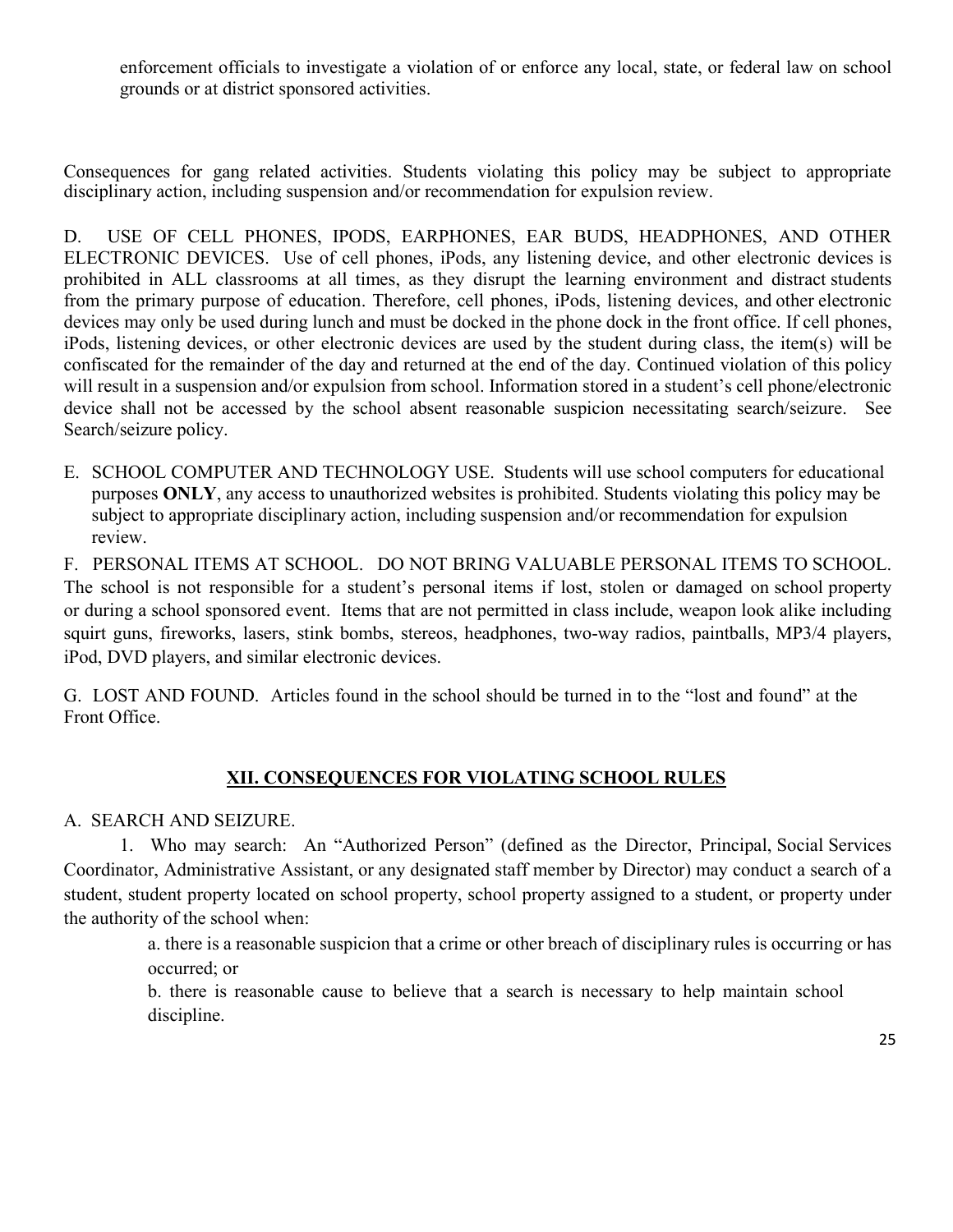2. Conduct of searches; witnesses. The following requirements govern the conduct of permissible searches by authorized persons:

a. School property, including desks and school buses, may be searched with or without students present. When students are not present for locker or desk searches, another authorized person shall serve as a witness whenever possible. Locks furnished by students should not be destroyed unless a student refuses to open one or circumstances otherwise render such action necessary in the judgment of the administrative authority.

b. Student vehicles when on campus or otherwise under school control and students' personal effects which are not within their immediate physical possession may be searched in accordance with the requirements for locker and desk searches.

Illegal items, legal items which threaten the safety or security of others and items which are used to disrupt or interfere with the educational process may be seized by authorized persons. Seized items shall be released to appropriate authorities or a student's parent or returned to the student when and if the administrative authority deems appropriate.

The administrative authority shall have discretion to notify the local district attorney or other law enforcement officers when a search discloses illegally possessed contraband material or evidence of some other crime or delinquent act.

B. STUDENT MISCONDUCT. Any student who engages in conduct that is in conflict with school policies or directives, who engages in behavior which disrupts or has the potential to disrupt the educational process, who engages in conduct prohibited by law or regulation, who refuses to cooperate with school personnel, and/or who engages in conduct which endangers or reasonably threatens to endanger the health and safety of students, school personnel, or others for whose safety the school is responsible, will be subject to disciplinary action.

C. CONSEQUENCES FOR MISCONDUCT. DCCCHS will impose discipline in accordance with state regulations. Administrative response to misconduct/unacceptable behavior may vary, depending upon the circumstances: however, every effort shall be made to respond consistently and appropriately to each infraction. DCCCHS will make a good faith effort to notify the parents or legal guardian of the student in any circumstances where the school's disciplinary response will exceed administrator/student contact, e.g. when making a report to the authorities.

At the discretion of DCCCHS administration the following sanctions may be imposed: including, confiscation of prohibited item(s), exclusion from class/school, parent notification/conference, removal from school, suspension (in-school or out-of-school), police notification, verbal reprimand, detention, loss of privileges, suspension of bus privileges, loss of parking spot, legal action (referral to city/district attorney), expulsion.

D. SUSPENSION/EXPULSION. Suspension is the removal of a student from a class or classes and all schoolrelated activities for any period of time and includes long-term removals up to one year or longer.

 The school administration will provide verbal and/or written notification to each of a student's teachers and to the student's parents/legal guardians within one (1) school day of imposing any form of suspension.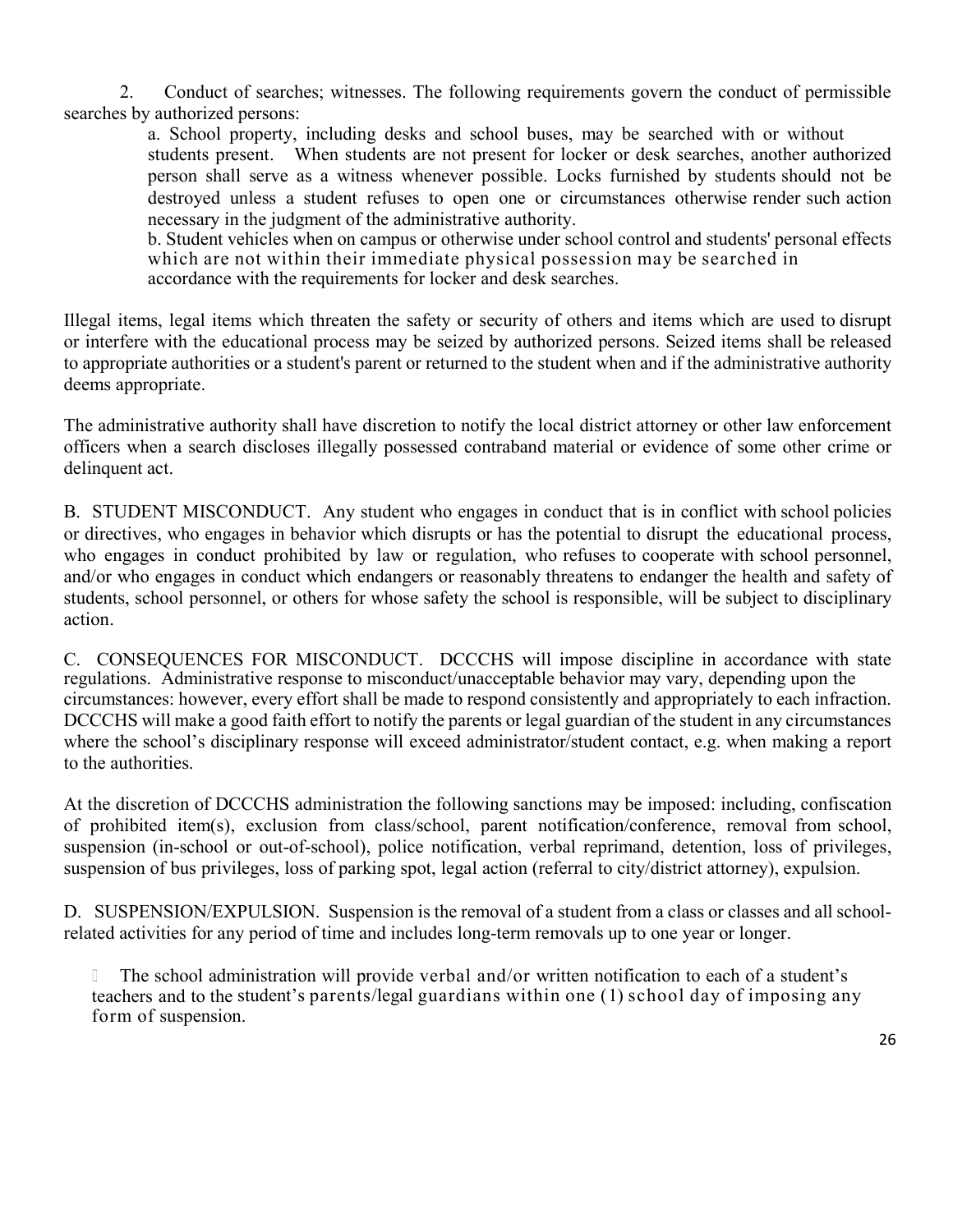- The school administration will keep on file a copy of the notification for any suspension occurring during a school year.
- The school administrator is responsible for notification, compliance and documentation.
- Any student suspended from school shall be delivered directly by a school official to the student's parent/guardian or an adult designated by the parent/guardian, or kept on school grounds until the usual end of the school day if a parent/guardian cannot be reached.
- 1. Short-term suspensions. Short-term suspension will be at the discretion of the school's administrator and will address unsafe behaviors and those that disrupt the educational process. Only a rudimentary hearing (notice of violation and opportunity to state his/her side of the matter) to a school administrator is required and will be given prior to imposing short-term suspension. Short-term suspension will be limited to no more than ten (10) days.
- 2. Immediate removal. Students whose presence poses a continuing danger to persons or property or an ongoing threat of interfering with the educational process may be immediately removed from school. A rudimentary hearing with the Administrator shall follow within one day, after which the student shall either be reinstated or short-term suspended. The school shall make reasonable efforts to inform the parent/guardian of the charges against the student and the action taken as soon as practicable. If the school has not communicated with the parent/guardian by telephone or in person by the end of the school day following the immediate removal, the school shall on that day mail a written notice with the required information to the parent/guardian's address of record.
- 3. Long-Term Suspension. Long-term suspension is defined as the removal of a student from instruction and all school-related activities for more than ten (10) days and up to the balance of the semester or longer in cases which are near the end of a given semester.
	- A student receiving a long-term suspension will lose credit for the semester.
	- A student may be given the opportunity for a due process hearing prior to suspension. See Article XIII below.
		- The student may, at his/her expense, choose to be represented by an attorney at the hearing.
	- At the Director's discretion, students may be suspended pending a due process hearing for up to 10 days.

4. Expulsion. Expulsion is the removal of a student from the school for a period exceeding one (1) semester. In some cases, expulsion may be a permanent removal from the school.

- A student receiving an expulsion will lose credit for the semester in which the expulsion occurs.
- A student must be given a hearing prior to expulsion. See Article XIII below.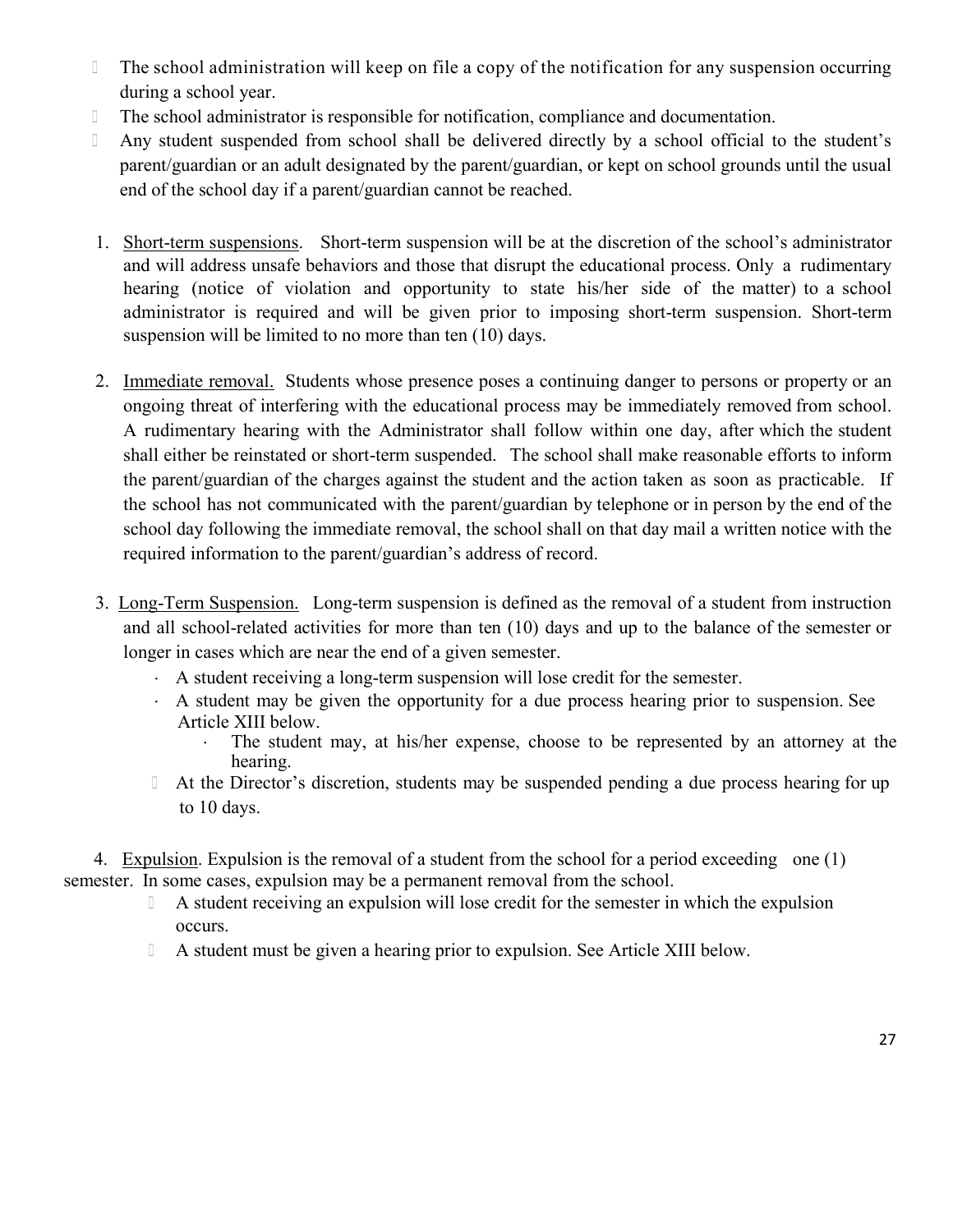E. REFERRAL FOR LEGAL ACTION. Any illegal action by a student taking place at school or a schoolsponsored or school-related activity will be referred to the appropriate authorities or law enforcement agency.

F. SUSPENSION FROM EXTRA-CURRICULAR PRIVILEGES. Students may be removed, at the discretion of the administrator, from any part or all extra-curricular privileges for time periods up to one (1) semester.

- D Participation in extra-curricular activities is a privilege offered to and earned by students.
- Student conduct is expected to exemplify high standards at all times.

Participation in extra-curricular activities is not a student right, and suspension of such privileges for one semester or less does not require a hearing or review procedure. Removals for longer than one semester are subject to the long-term suspension procedure and review process described below.

# **XIII. PROCESS FOR SUSPENSION AND EXPULSION**

- A. SHORT-TERM SUSPENSION. A student facing in-school or out-of-school suspension for fewer than ten (10) days is not entitled to a formal hearing, but is entitled to notice and an opportunity to be heard as follows:
	- 1. Before the student is placed on short-term suspension, the student shall meet with the Administrator or designee and shall be informed of the charges against him or her and, if (s) he denies them, shall be told what evidence supports the charge(s). The student shall be given an opportunity to present his or her version of the facts and refute the charges in that meeting. The administrative authority is not required to divulge the identity of informants, although (s) he should not withhold such information without good cause. The Administrator or designee shall disclose the substance of all evidence on which (s) he proposes to base a decision in the matter. The meeting may be an informal discussion and may follow immediately after the notice of charges is given.
	- 2. If the student denies the charge(s), the Administrator or designee may delay the suspension in order to conduct further investigation but is not required to. The discussion with the student may take place and a temporary suspension may be imposed within minutes after the alleged misconduct has occurred.
	- 3. The school shall make reasonable efforts to inform the student's parent or guardian of the charges against the student and the possible or actual consequence as soon as practicable. If the school has not communicated with the parent/guardian by telephone or in person by the end of the first full day of suspension, the school shall on that day mail a written notice with the required information to the parent/guardian's address of record.

B. IN-SCHOOL SUSPENSIONS. Of any length shall be accomplished in the same manner as short-term suspensions, provided that in-school suspensions exceeding one semester may be appealed to the Governing Council Due Process Committee pursuant to the process described in subsection of the Long-Term Suspension section below. Any student placed in an in-school suspension which exceeds ten (10) school days must be provided with an instructional program that meets both state and local educational requirements.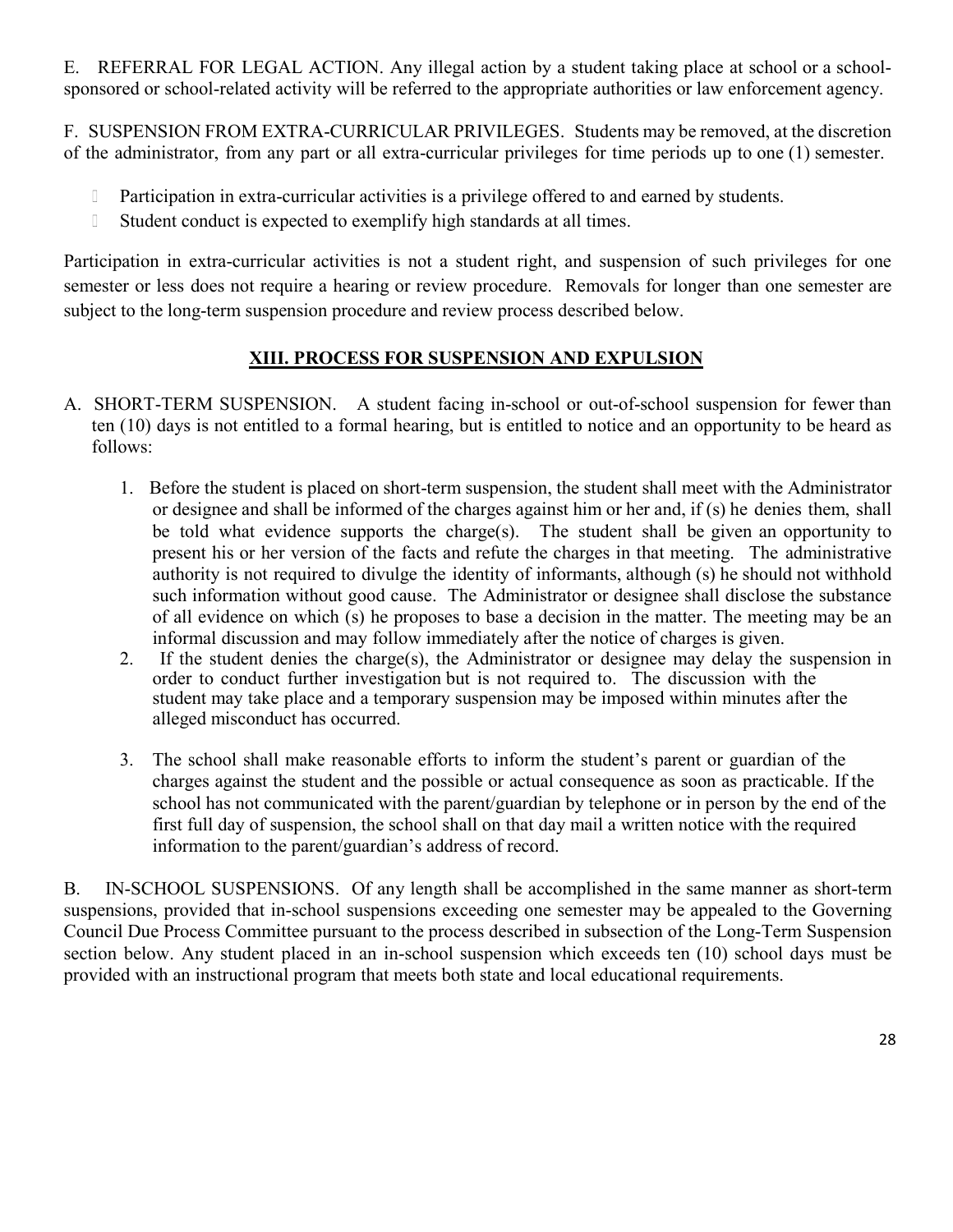C. INTERIM PLACEMENT. Where prompt action to suspend a student long-term is deemed appropriate, a short-term suspension may be imposed while the procedures for long-term suspension or expulsion are activated. However, where a decision following the required formal long-term suspension hearing is delayed beyond the end of the short-term suspension, the student must be returned to school pending the final outcome unless waived by the parent/guardian.

### APPEAL PROCESS FOR SUSPENSION AND EXPLUSION

A. SHORT TERM SUSPENSION. Decisions to impose a short-term suspension may be are a final decision made by the Director. No appeals may be made.

B. LONG-TERM SUSPENSION OR EXPULSIONS. A student recommended for longterm suspension (more than ten (10) days) suspension shall be scheduled by the school for a hearing before a third-party Hearing Officer designated by the Governing Council. The Hearing Officer hears the matter and makes binding factual findings, and, if appropriate, recommends sanctions to the Administrator. The Administrator may accept or reject any sanction recommended by the Hearing Officer.

1. Waiver of Formal Hearing: A student may waive his or her right to a long-term suspension hearing, or the parent/guardian may choose to waive the student's right to a hearing before the Hearing Officer, and comply voluntarily with the proposed penalty, or they may waive the hearing and review and negotiate a mutually acceptable penalty with the Administrator. Such a waiver and compliance agreement shall be made voluntarily, with knowledge of the rights being relinquished, and shall be in writing signed by the student, the parent/guardian and the Administrator.

### *Expulsion hearings are required and cannot be waived*.

3. Hearing Officer.

a. The Hearing Officer is the person designated by the school Governing Council to hear recommendations for long-term suspensions and expulsions. No person shall act as Hearing Officer or reviewing authority in cases where he/she was directly involved or witnessed the incident(s) in question, or if he/she has prejudged disputed facts or is biased for or against any person who will actively participate in the hearing.

b. Transcript. A tape recording or transcript of the proceedings before the Hearing Officer shall be recorded and kept at the school for a period of one year, after which the recording/transcript will be destroyed, except in cases of expulsion where records are kept for longer periods.

3. Hearing Officer Procedure.

a. Notice. School authorities shall prepare and serve the student and his/her parents or legal guardian with a written notice of the long-term suspension or expulsion, and the date, time, and place of the hearing thereon, hand-delivered or by certified mail, return receipt requested. The notice shall contain notice of the school rule(s) alleged to have been violated, a concise statement of the alleged acts of the student, a statement of the possible penalty,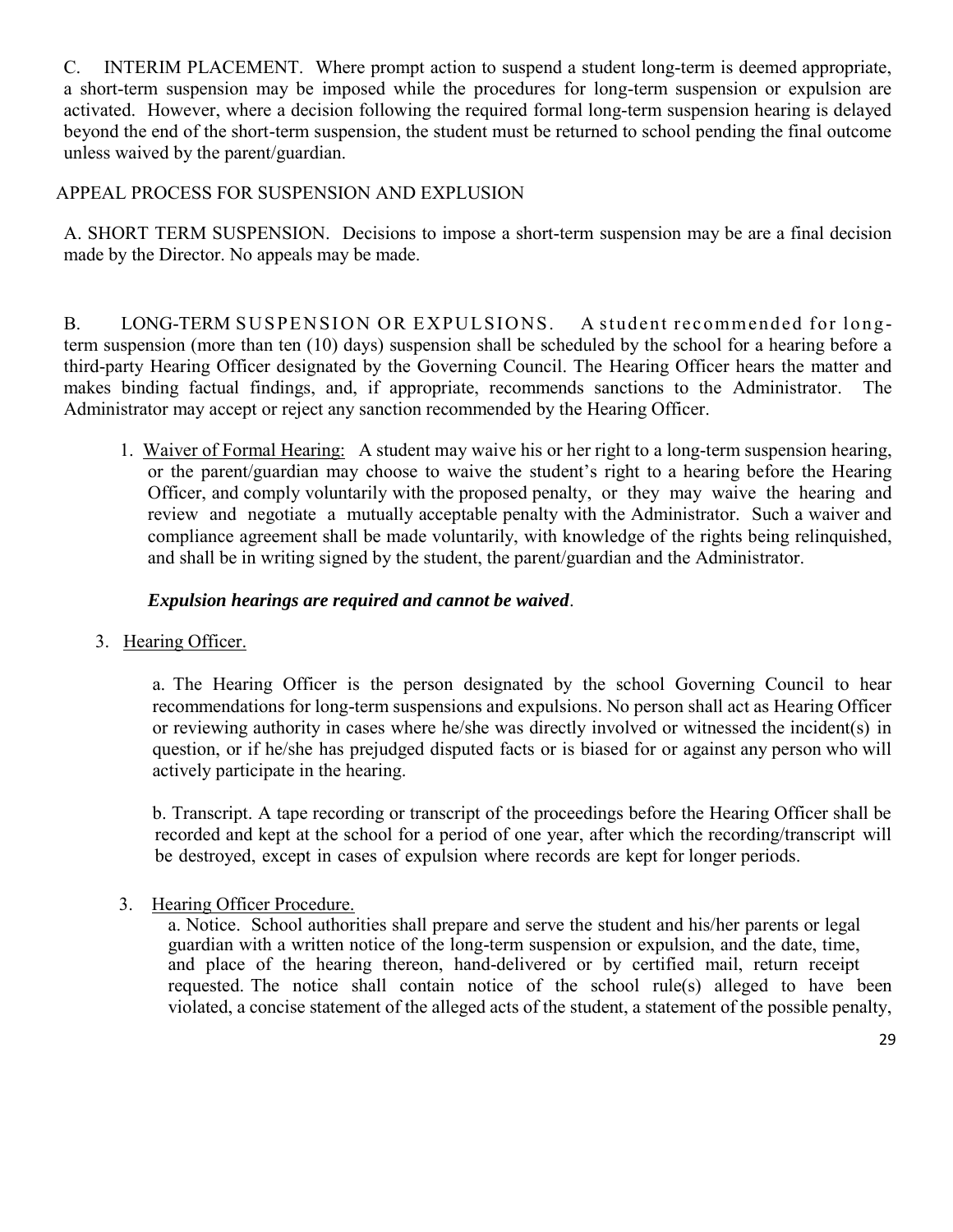the date/time/place of the hearing, a statement that both student and parent are entitled and/or urged to be present, a clear statement that the hearing will take place as scheduled unless the Hearing Officer grants a delay, a clear and conspicuous warning that a failure to appear will not delay the hearing and may lead to the imposition of the proposed penalty by default, a statement that the student has the right to be represented at the hearing by legal counsel, a parent or some other representative designated in a written notice filed at least 72 hours before the hearing, a description of the procedures governing the hearing, the name/business address/telephone number of a contact person through whom the student/parent/representative may request a delay or seek further information, and any other information/materials/instruction deemed appropriate by the administrative authority preparing the notice. The school shall provide copies of documents supporting its actions and a list of its witnesses to the student and his/her parents/legal guardians at least two (2) working days in advance of the hearing.

b. Scheduling. The hearing shall be scheduled no sooner than five (5) days and no later than ten (10) school days from the date of receipt of notice by the parents or legal guardians. The Hearing Officer shall have discretion to grant or deny a request by the student or the school to postpone the hearing for valid reasons given.

a. Burden of Proof.

- The hearing is an administrative hearing, not a trial, and formal rules of evidence shall not govern the conduct of the hearing.
- The burden of proof of misconduct is on the school authorities.
- b. Witness and Time Limits.
- The student may, at his/her own expense, choose to be represented by legal counsel or other designated representative during the hearing.
- The student or his/her counsel may present evidence and shall have the right to call witnesses on his/her behalf and to question witnesses against him/her, subject to exclusion of evidence/testimony deemed irrelevant or redundant by the Hearing Officer.
- $\Box$  The school authorities including legal counsel, shall have the right to call witnesses and to question any witnesses who testify.
- The Hearing Officer must schedule adequate time to hear the matter but may impose reasonable time limits on the parties' presentations.
- **c.** Failure to Appear. If no one has appeared on the student's behalf within a reasonable time after the announced time for the hearing, the Hearing Officer shall determine whether the student, through the parent, received notice of the hearing. If so, the Hearing Officer shall review the school's evidence to determine whether it is sufficient to support the charge(s) of misconduct.
- d. The school's Administrator may observe but may not participate in the proceedings at a formal hearing.

#### 4. Decision of Hearing Officer.

a. The Hearing Officer shall determine first whether the alleged act(s) of misconduct have been proved by a preponderance of the evidence presented at the hearing. If the misconduct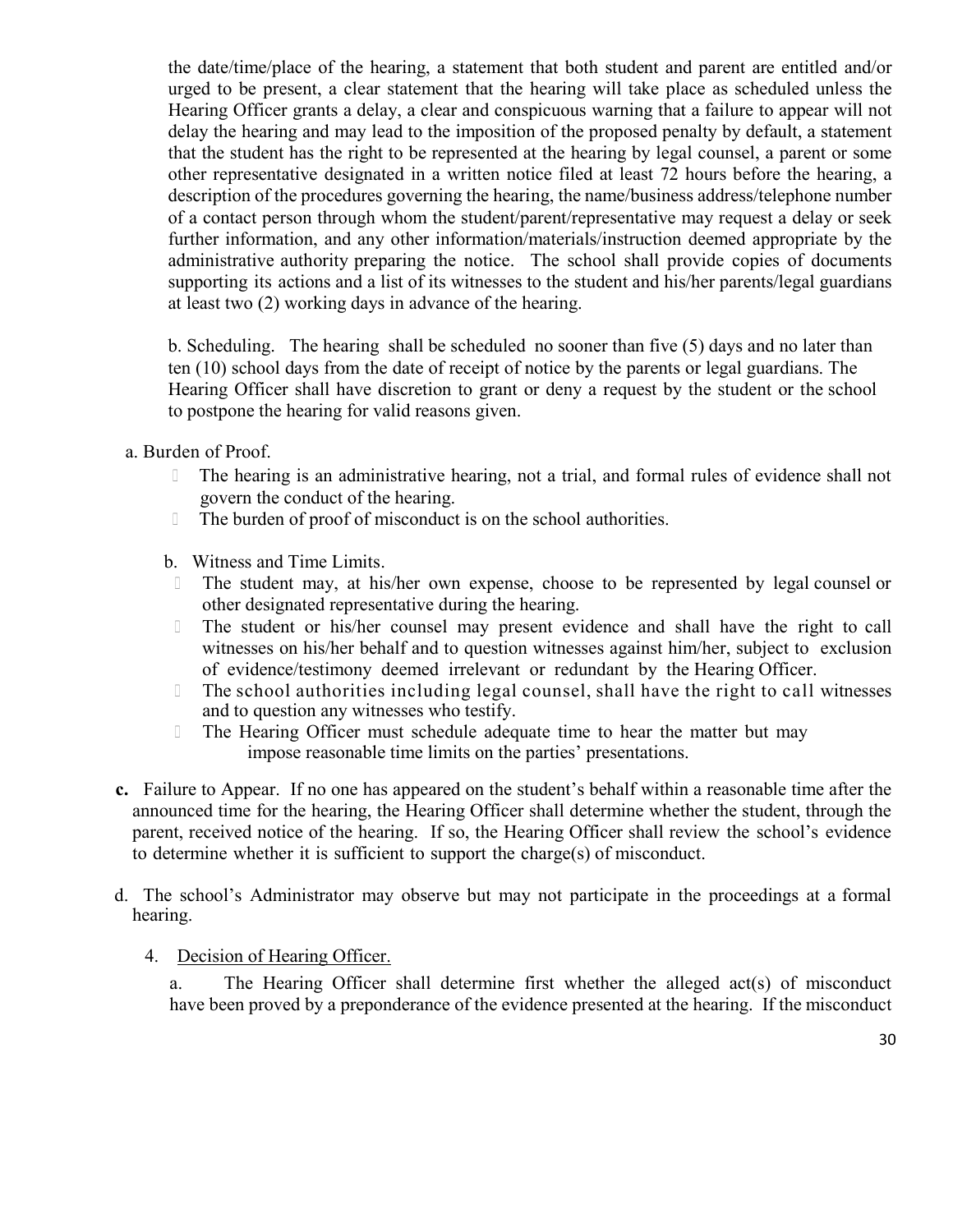is so proved, the Hearing Officer then shall decide upon the appropriateness of the disciplinary action taken, or in the case of a proposed expulsion, whether expulsion is appropriate. The decision shall be based solely on the evidence presented at the hearing and the applicable legal rules, including the student handbook.

- b. The Hearing Officer shall report its findings, together with any recommended sanction, to the Administrator promptly after the hearing. The Hearing Officer may announce a decision on the question of whether the allegations of misconduct have been proved at the close of the hearing. The Administrator may thereupon also announce his/her decision at that time.
- c. The Hearing Officer shall serve its written decision on the parties stating a summary of the evidence upon which the Hearing Officer based its factual findings, and its findings, conclusions and recommended sanctions, by certified mail, return receipt request and/or by hand-delivery, within five (5) school days after the hearing.
- d. Upon receipt of the Hearing Officer's written decision, the Administrator shall prepare a written decision, including the penalty imposed and the reasons therefore, and send via certified mail or hand deliver it to the student, through the parent/guardian, within five (5) working days of receipt of the Hearing Officer's decision.
- e. If the Hearing Officer decides that no allegations of misconduct have been proved, or if the Administrator declines to impose a penalty despite a finding that an act or acts of misconduct have been proved, the matter shall be closed.
- f. The Administrator's decision shall take effect immediately upon notification of the student and his/her parent/guardian and shall continue in force during any subsequent appeal. If the notification is by mail, the parent/guardian shall be presumed to have received the notice on the fifth calendar day after the date of mailing, unless a receipt for certified mail indicates an earlier date of receipt.
- 5. Appeal to the Governing Council Due Process Committee.
	- a. The student, parent or guardian may appeal the decision of the Hearing Officer to the school Governing Council Due Process Committee by serving a written Notice of Appeal to the Council President or designee within give (5) days after the Hearing Officer's decision has been served.
	- b. The Governing Council Due Process Committee shall be a three-member committee composed of and appointed by the members of the Governing Council to hear due process appeals.
	- c. The Due Process Committee shall then review the record of proceedings before the Hearing Officer, the decisions of the Hearing Officer, and a summary of the transcript, within ten  $(10)$ calendar days of receipt of the Notice of Appeal.
	- d. No new information shall be considered in the appeal, and the Due Process Committee shall be bound by the Hearing Officer's Findings of Fact, unless the student persuades the Governing Council Due Process Committee that a finding of fact was arbitrary, capricious or unsupported by substantial evidence, or that new evidence which has come to light since the hearing and which would not with reasonable diligence have been discovered in time for the hearing would manifestly change the factual determination. Upon any such finding, the Due Process Committee shall have the discretion to receive new evidence, reconsider evidence introduced at the hearing or conduct a de novo hearing. In the absence of such finding, the review shall be limited to an inquiry into the appropriateness of the sanction(s) imposed.
	- e. After reviewing the record and all materials presented at the hearing before the Hearing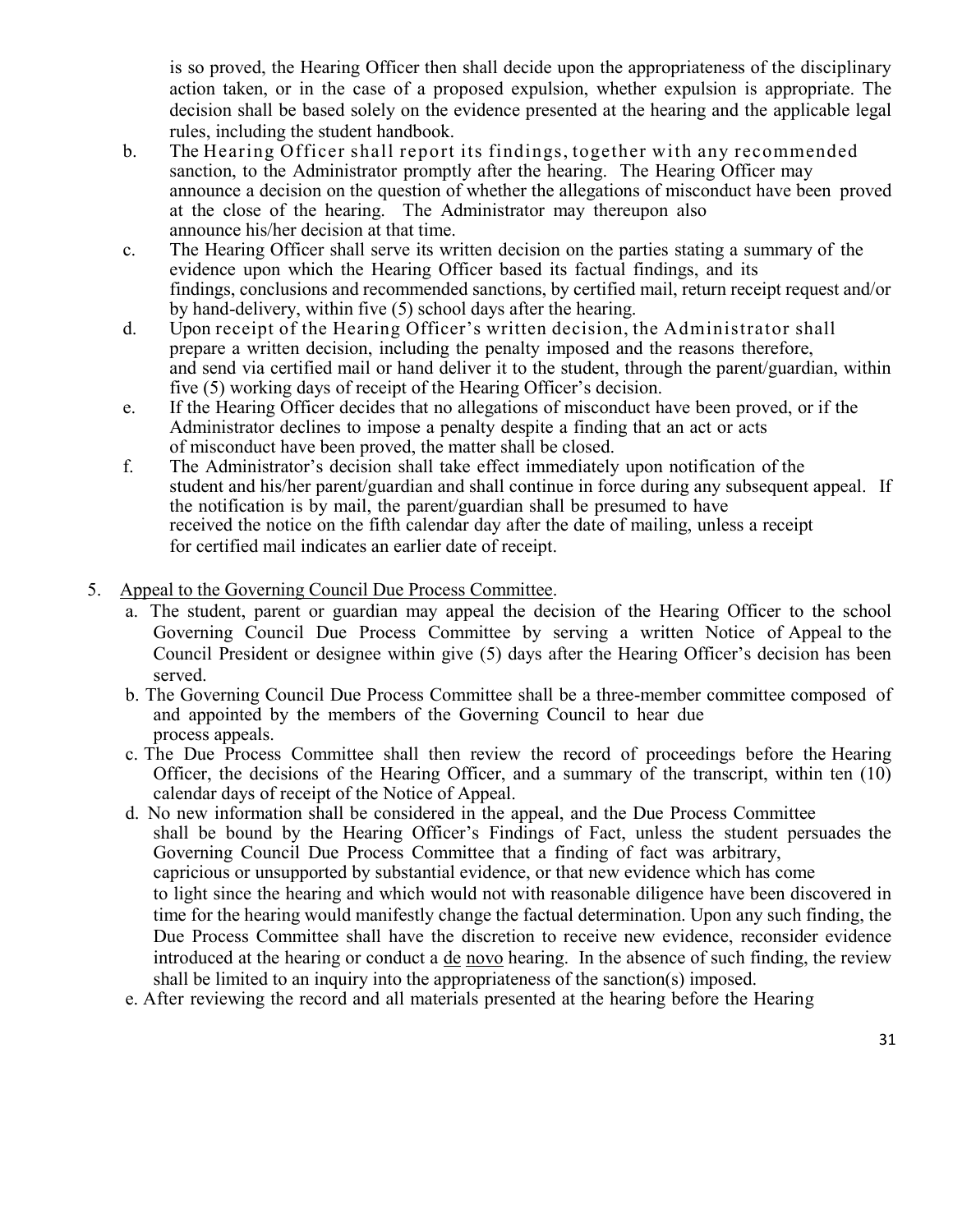Officer, the Due Process Committee shall render a decision within fifteen (15) school days after a student's written request for review is received, which affirms, overrules, or modifies the decision of the Hearing Officer.

- f. The Due Process Committee shall prepare a written decision, including concise reasons, and mail or deliver it to the Administrator, the Hearing Officer, and the student through the parent/guardian, within ten (10) working days after the review is concluded.
- g. The Due Process Committee may modify or overrule the Hearing Officer's decision, but may not impose a harsher punishment.
- h. The Due Process Committee decision is the final administrative review to which a student is entitled.

# **IX. DISCIPLINARY CONSIDERATIONS FOR STUDENTS WITH DISABILITIES**

SPECIAL EDUCATION STUDENTS. Special education students are not immune from the schools disciplinary process once placement procedures are properly followed.

1. Immediate removal. Students whose presence poses a continuing danger to persons or property or an ongoing threat of interfering with the educational process may be immediately removed from school pursuant to the process outlined above.

2. Short-term suspension. Students with disabilities may have short term suspension imposed in accordance with the "Suspension/Expulsion" section herein, provided that the student is returned to the same educational placement after the short-term suspension, and unless a short-term suspension is prohibited pursuant to the student's IEP. Students may be suspended or removed to an appropriate interim alternative educational setting or another setting for not more than 10 consecutive school days. Additional removals may occur in the same school year for separate incidents of misconduct, as long as those removals do not constitute a change in placement pursuant to 34 CFR Sec. 300.536 and 6.11.2.11(G) NMAC.

**3.** Long-term suspension/expulsion/disciplinary changes of placement**.** Since the exclusion of a student with a disability from his/her education program for more than a total of ten (10) days during a school year may constitute a significant change in placement, the following considerations must be addressed:

- Manifestation Determination: when considering long-term suspension or expulsion or disciplinary changes of placement as specified in 34 CFR 300.530 through 300.536, an Individualized Education Program (IEP) Team must first determine whether the behavior that gave rise to the violation is a manifestation of the student's disability, or whether the conduct in question was the direct result of the school's failure to implement the IEP.
- If the IEP Team determines that the behavior is related to the student's disability or was the direct result of the school's failure to implement the IEP, then no further disciplinary proceeding shall occur. Any deficiencies in IEP implementation shall immediately be remedied and the IEP Team shall comply with 34 CFR 300.530(f).
- If the IEP Team determines that the behavior is not a manifestation of the student's disability, disciplinary actions may be taken in accordance with the procedures above in the same manner and for the same duration as the procedures would be applied to students without disabilities,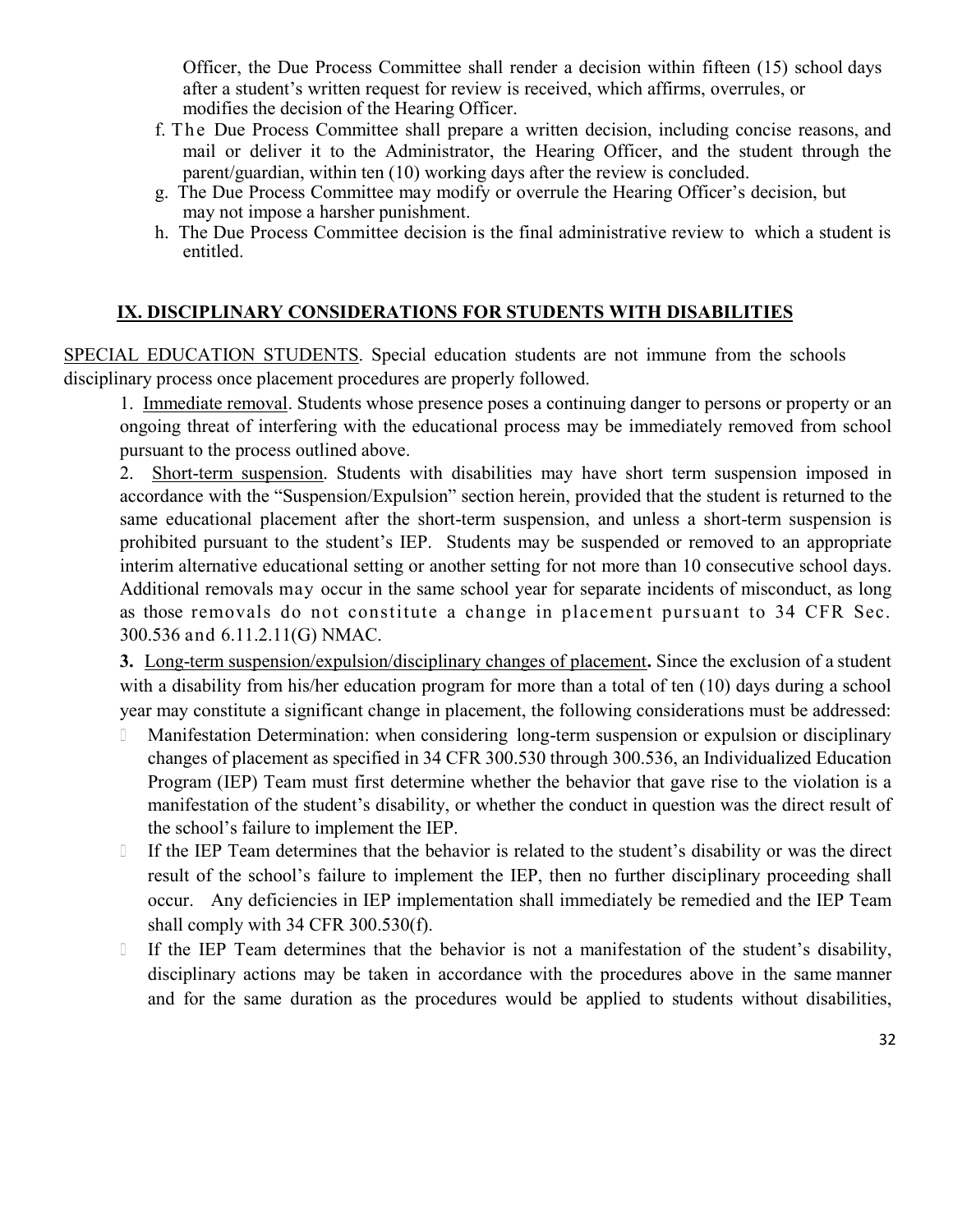provided that a student with a disability who is removed from the student's current placement continues to receive special education and related services pursuant to the provisions of 34 CFR Sec. 300.530(d).

- The decision to change a student from his/her current placement must be made on an individual basis. Changes in placement occur if the student is removed from the student's current placement for more than ten consecutive days, if the student is removed from current placement for more than ten school days in a school year, or other reason specified in 34 CFR 300.536.
- On the date on which the decision is made to make a removal that constitutes a change of placement of a student with a disability because of a violation of a code of student conduct, the school shall notify the parents of that decision, and provide the parents the procedural safeguards notice described in 34 CFR Sec. 300.504.

**4.** Removal to Interim Alternative Educational Setting without Manifestation Determination**.** In accordance with 34 CFR Sec. 300.530 $(g)$  and (i), school personnel can remove a student to an interim alternative educational setting (as determined by the student's IEP Team) for not more than 45 school days without regard to a manifestation determination (described below), if the student (1) carries a weapon to or possesses a weapon at school, on school premises, or to or at a school function; (2) knowingly possesses or uses illegal drugs, or sells them at school; (3) has inflicted serious bodily injury upon another person while at school, on school premises, or at a school function. The student's IEP team determines the interim alternative educational setting for services.

**5.** Appeals The parent/guardian of a student with a disability who disagrees with any decision regarding a disciplinary-related placement or the manifestation determination, or an administrative authority that believes that maintaining the current placement of a student is substantially likely to result in injury to the student or others, may appeal the decision by requesting a hearing pursuant to the procedures specified in 6.31.2.13 NMAC.

When an appeal has been filed by either the parent/guardian or the administrative authority, the student must remain in the interim alternative educational setting pending the decision of the hearing officer or until the expiration of the disciplinary time period, whichever occurs first, unless the parent/guardian and administrative authority agree otherwise.

**6.** Disciplinary Considerations for Students under Section 504 - Students with 504 accommodations are not immune from the school's disciplinary process once identification and placement procedures are properly followed. Students with Section 504 accommodations being considered for removal from school for 10 or more days must also receive a manifestation determination review prior to action. The committee must determine if the conduct in question was caused by or had a direct and substantial relationship to the student's disability, and whether the conduct in question the direct result of the school's failure to implement the student's 504 Plan. If the behavior is a manifestation of the disability, any disciplinary recommendation for a change of placement should be withdrawn. If the behavior is not a manifestation of the disability, the student may be disciplined in the same manner as non-disabled students.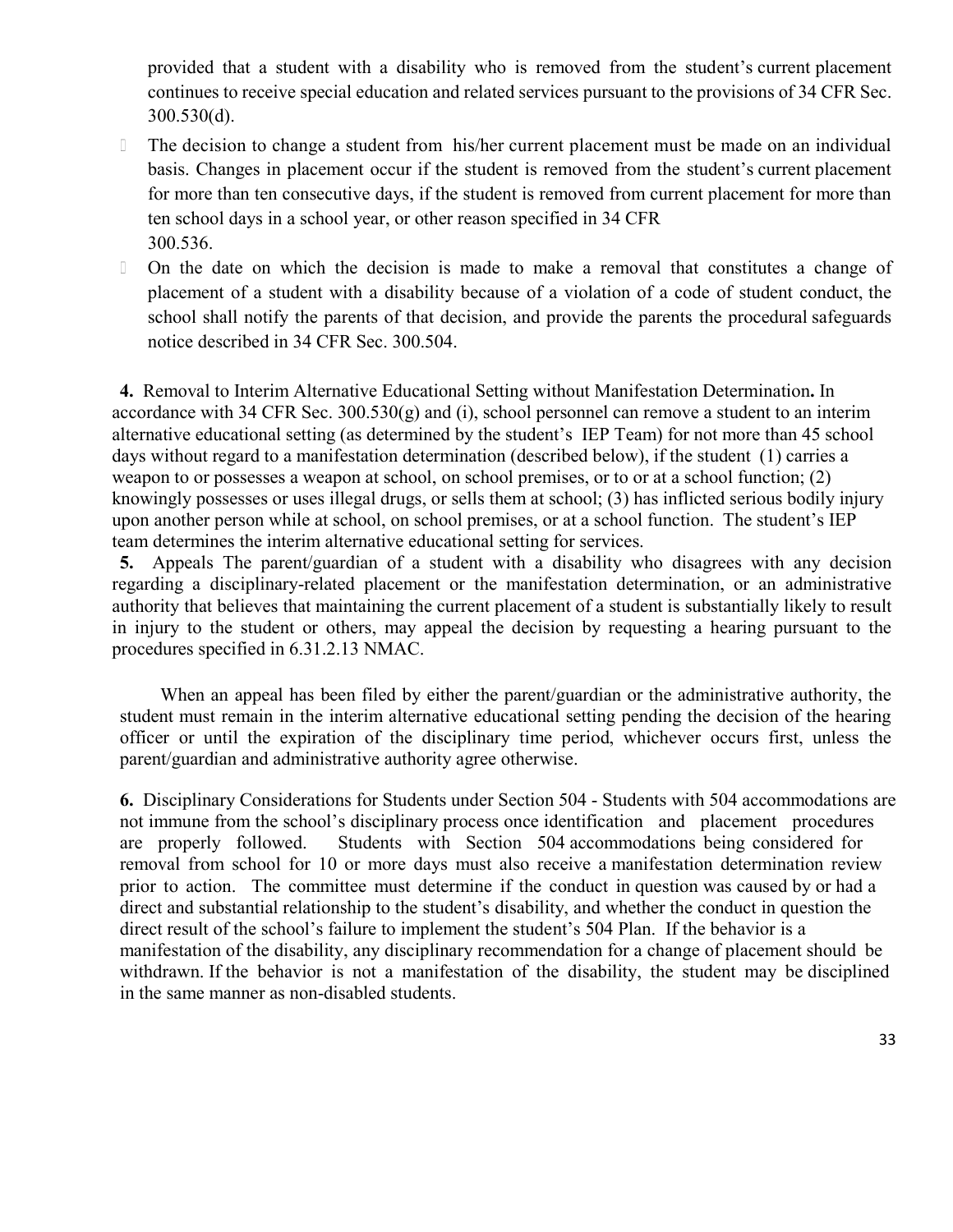# *DUE PROCESS*

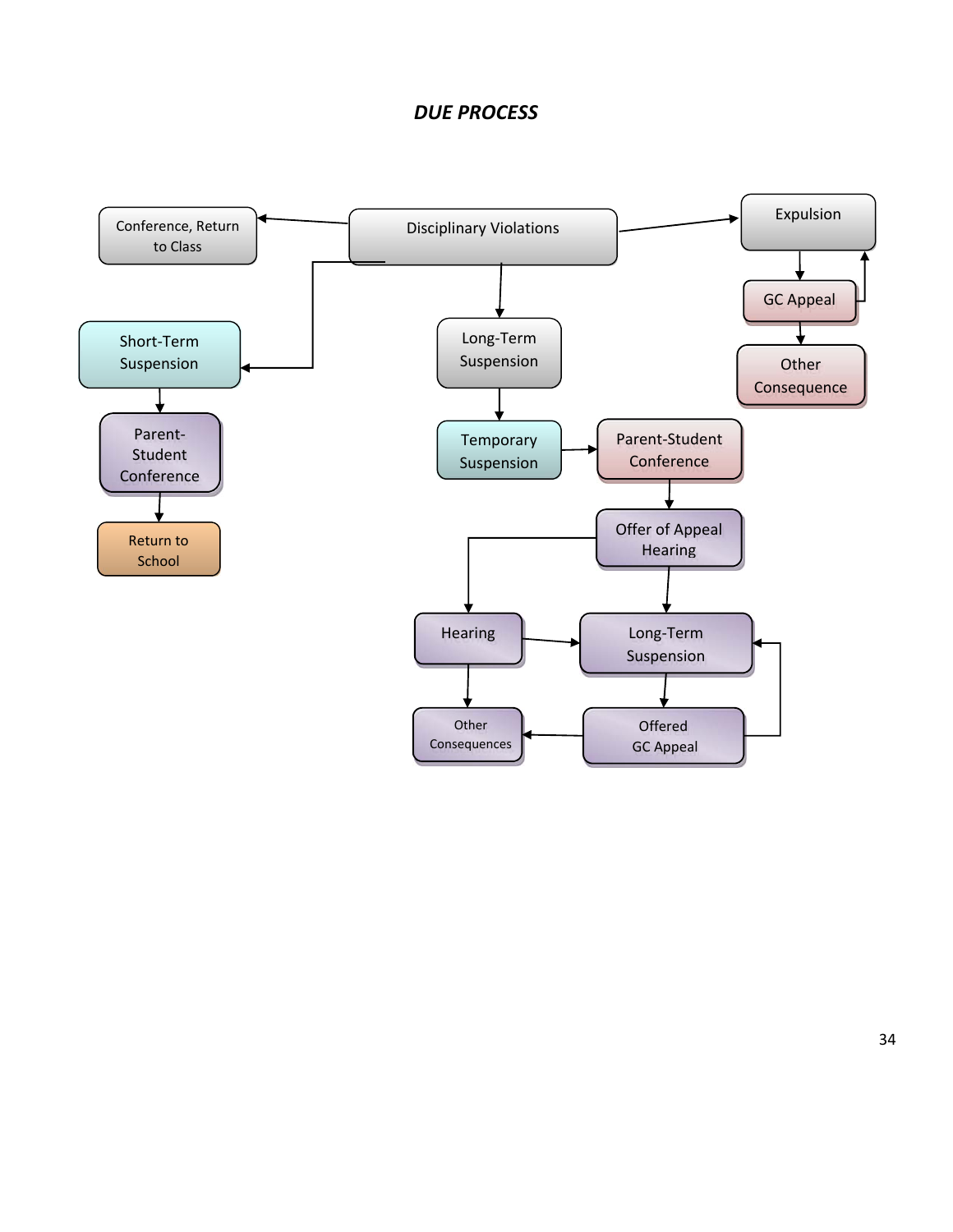### **X. COMPLAINT RESOLUTION PROCESS**

A. INFORMAL RESOLUTION. Inquiries or concerns from a parent or student regarding a specific DCCCHS staff member or program (NOT A STUDENT) should first be directed to the staff member involved or responsible for such program. If a parent or student (hereinafter "parent/student") is not sure who is the responsible staff member, or, if the parent/student has an inquiry or concern of a broad nature, the parent/student should contact the administrator for clarification on the steps to follow.

B. REFERRAL TO NEXT LEVEL. If the parent/student feels the issue has not been satisfactorily handled at the individual staff member level, the issue should be referred to the administrator. A written summary of a good faith effort between the parent/student and the administrator shall be prepared and delivered to the parent/student, if the matter is not resolved. If the parent/student feels the issue has not been satisfactorily resolved at the administrative level the parent/student may take the issue to the DCCCHS Governing Council for disposition. The Governing Council, in its sole discretion, may decide whether any particular issue submitted to them is appropriate for Governing Council intervention. Typically, the Governing Council will NOT review administrative decisions regarding the following: student discipline less than a long term suspension (10 days or more) or expulsion, student placements (in special education or regular education classes), complaints about a staff member's performance (except the Director), matters particularly within the expertise of the educational staff and administration.

### C. REVIEW BY GOVERNING COUNCIL.

- 1. The parent/student may submit his/her grievance in writing to the DCCCHS Governing Council within five days of a failed good faith effort to resolve the dispute. The letter must be in writing, signed by the parent/student and delivered to the Governing Council at the school. If the parent/student does not submit a written grievance within five days from the date the written summary prepared by the administrator is delivered to the parent/student, the complaint will be deemed "resolved."
- 2. The grievance submitted to the Governing Council should include specific reasons why the parent/student is not satisfied with the administrator's decision; any specific school policy that the member believes has been violated, and any other relevant information and documentation that supports the grievance. The written grievance must be dated and signed by the person submitted the complaint.
- 4. The Governing Council will decide at the first meeting immediately following receipt of the written grievance whether it will hear the matter, and if it agrees to hear the matter, it will schedule a time for the meeting, which shall not be unreasonably delayed. Depending on the substance of the complaint, the Governing Council will also decide whether the grievance shall be heard as an informal meeting of the concerned parties, an informal hearing with each party being allowed to present his/her side of the story or any other procedure the Governing Council deems appropriate.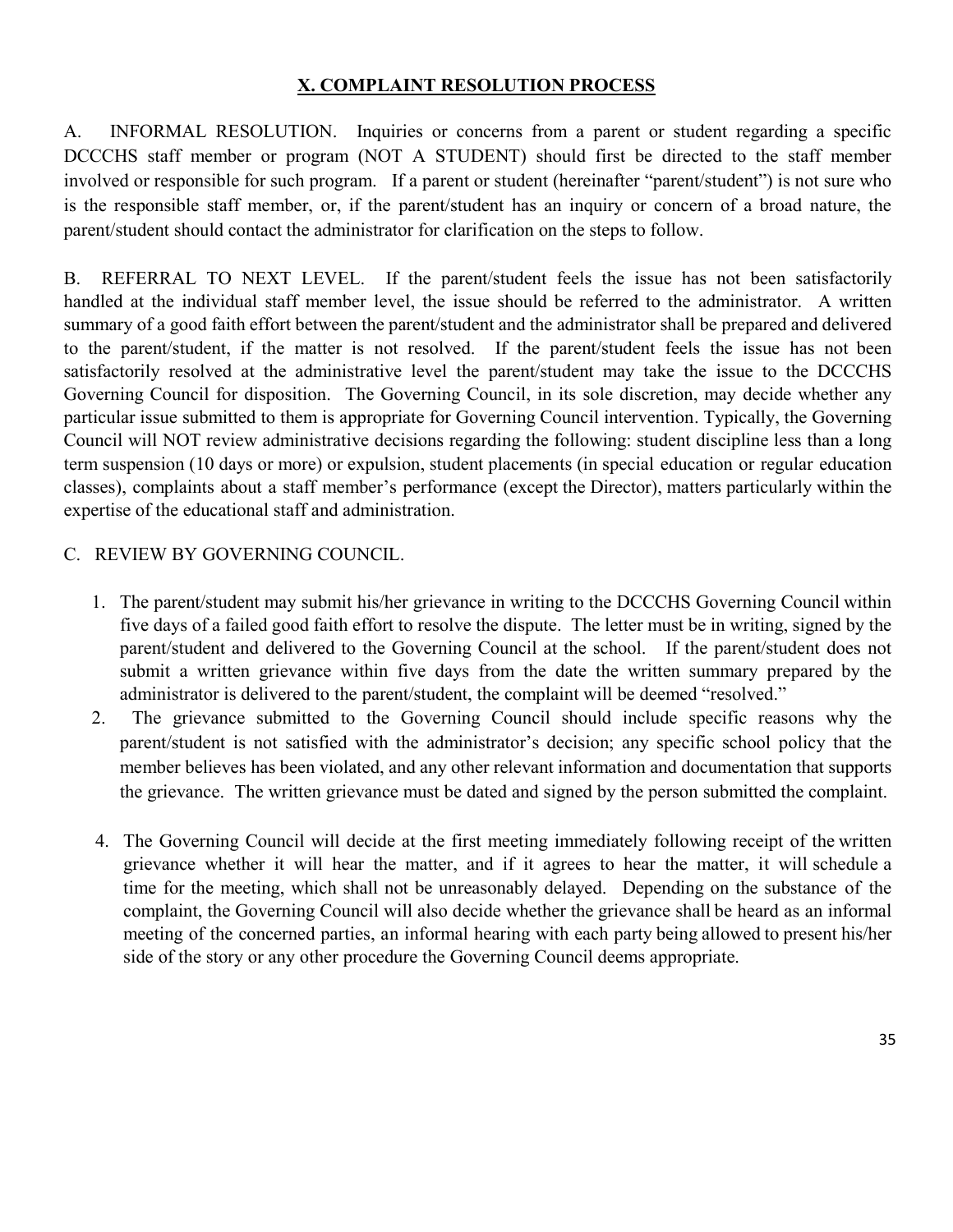- 5. DCCCHS Governing Council members who are interested parties or who may have an actual or apparent conflict of interest shall disclose such conflict and be excused from the grievance meeting if the Governing Council deems the excusal necessary to provide the complaining parent/student a fair consideration of the grievance.
- 6. Any meeting or hearing concerning a matter that relates to personnel issues, that is confidential, or that implicates an individual's privacy rights may be held in a closed meeting in accordance with the Open Meetings Act.

6. A decision will be established by a majority vote of the members of the DCCCHS Governing Council hearing the issue. The DCCCHS Governing Council may designate a committee of the Governing Council to meet with or conduct the hearing; any final action required to be taken by the Governing Council will be made after the committee's recommendation is presented to the full Governing Council.

7. If additional information or investigations are necessary after the initial meeting or hearing, the meeting or hearing may resume as soon as is practical after further information has been gathered or an investigation has been conducted. The Governing Council will issue a final written decision regarding the grievance. The decision of the Governing Council is final.

#### **Advertising/Soliciting**

DCCCHS will not be an advertising agent for outside groups. The administration must approve all activities, fundraisers, and items posted in or around the school campus. In addition, any fundraisers using the DCCCHS logo will not be permitted unless approved by the Director.

#### **F.E.R.P.A. NOTICE STUDENT RECORDS Student Records, Policies and Procedures for DEMING CESAR CHAVEZ CHARTER**

#### **SCHOOL DEFINITIONS**

#### **DEFINITIONS**

For the purposes of this policy, Deming Cesar Chavez Charter High School (DCCCHS) has uses the following definitions:

- 1. Students—any person who attends or has attended a school in DCCCHS.
- 2. Eligible student—a student or former student who has reached age 18 or is attending a postsecondary school.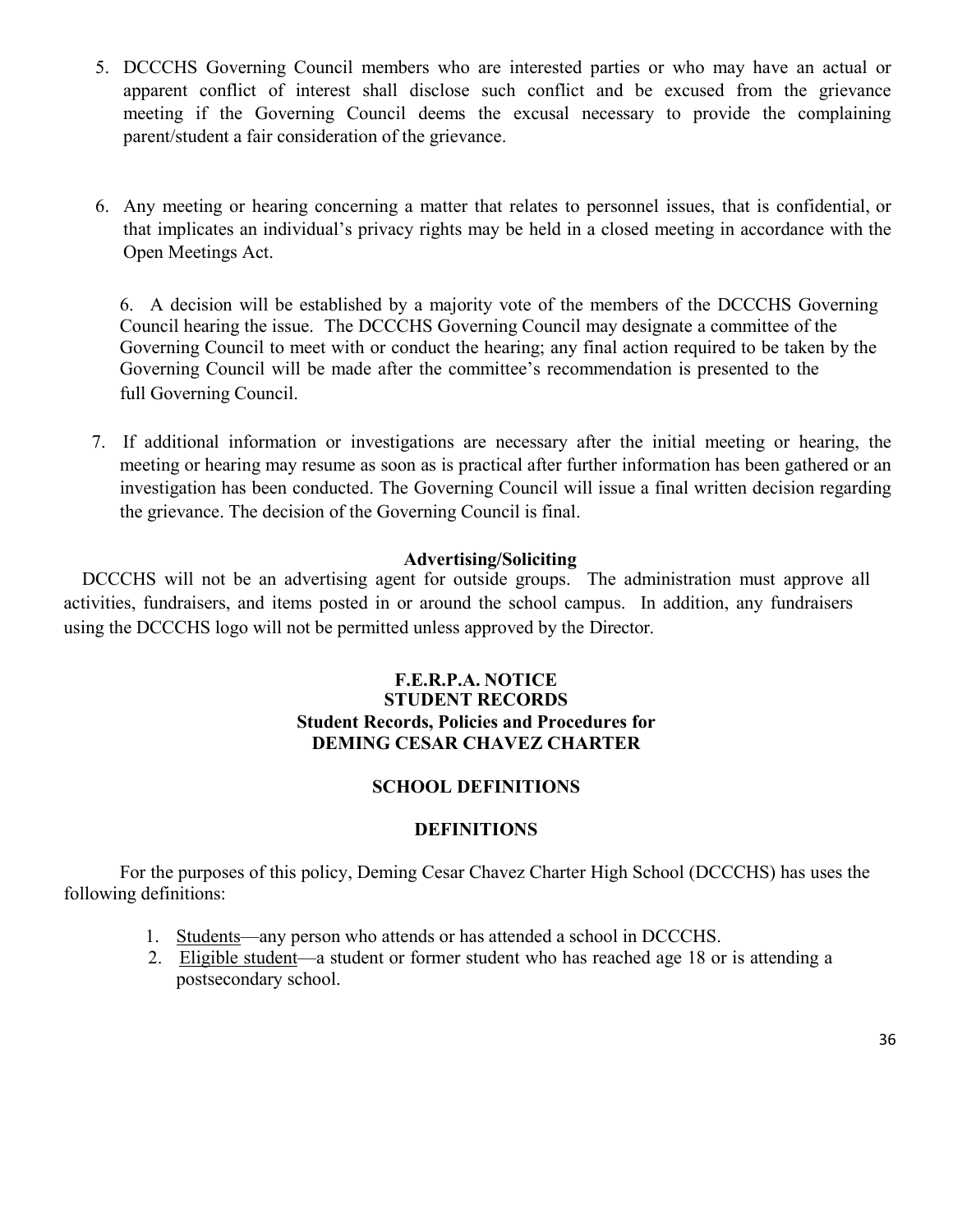- 3. Parent—either natural parent of a student, a guardian, or an individual acting as a parent or guardian in the absence of the student's parent or guardian.
- 4. Education Records—any record (in handwriting, print, tapes, film, or other medium) maintained by DCCCHS, or an agent of DCCCHS which contains information directly related a student except:

### **ANNUAL NOTIFICATION**

Parents will be notified of their FERPA rights annually by publication in their son/daughter's student handbook.

### **PROCEDURE TO INSPECT EDUCATION RECORDS**

Parents or eligible students should submit to the student's school Director a written request which identifies as precisely as possible the record or records he or she wishes to inspect.

The Director will make the needed arrangements for access as promptly as possible and notify the parent or eligible student of the time and place where the records may be inspected. Access will be given in 45 days or less from the date of receipt of the request.

When a record contains information about students other than a parent's son/daughter or the eligible student, the parent or eligible student may not inspect and review the portion of the record which pertains to other students.

### **REFUSAL TO PROVIDE COPIES**

DCCCHS reserves the right to deny a parent or eligible student a copy of the student's education records in the following circumstances, unless failure to provide a copy would effectively prevent the parent or eligible student the right to inspect and review the records:

- 1. The parent or student has an unpaid financial obligation to DCCCHS.
- 2. The education record requested is an exam or set of standardized test questions. (An exam or standardized test which is not directly related to a student is not an education record subject to FERPA's access provisions.)

### **FEES FOR COPIES OF RECORD**

The fee for copies will be \$.05 per page.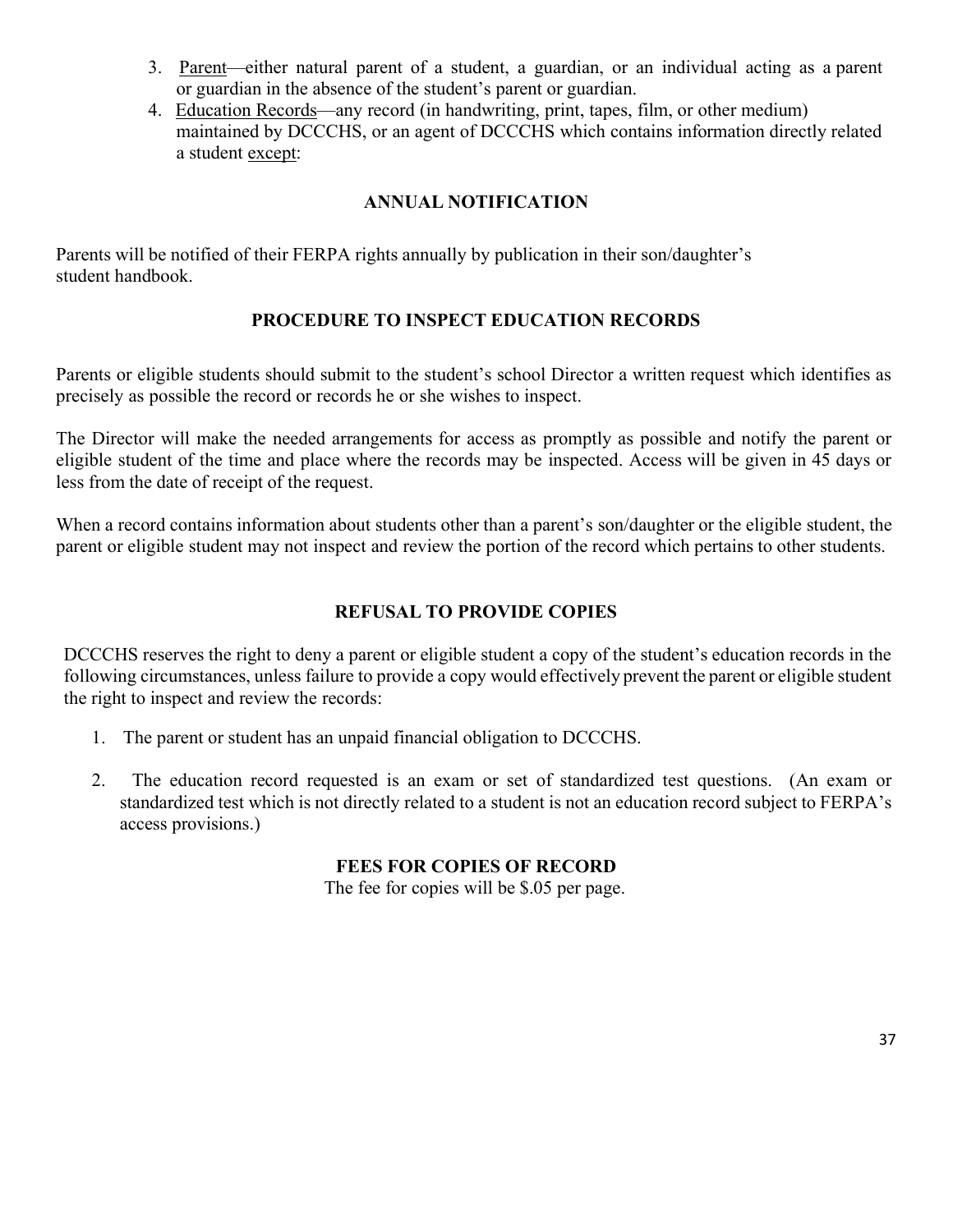### **DISCLOSURE OF EDUCATION RECORDS F.E.R.P.A. NOTICE**

DCCCHS may disclose educational records to the following individuals without prior consent of the parent or student:

1. To School officials who have a legitimate educational interest in the records.

*A school official is*:

- A person employed by the School as an administrator, supervisor, instructor, or support staff member, including health or medical staff;
- A person elected to the DCCCHS Governing Council;
- A person employed by or under contract to DCCCHS to perform a special task, such as an attorney, auditor, medical consultant, or therapist;
- A per who is employed by School Resource Officer; or
- A student serving on an official committee, such as a disciplinary or grievance committee, or who is assisting another school official in performing his or her tasks.

*A school official has a legitimate educational interest if the official is*:

- Performing a task that is specified in his or her position description or by a contract agreement;
- Performing a task related to a student's education;
- Performing a task related to the discipline of a student;
- **Providing a service or benefit relating to the student or student's family, such as healthcare,** counseling, job placement, or financial aid; or
- Maintaining the safety and security of the campus.
- 2. To officials of another school, upon request, in which a student seeks or intends to enroll.
- 3. To certain officials of the U.S. Department of Education, the Comptroller General, and State and local educational authorities, in connection with audit or evaluation of certain State or federally supported education programs.
- 4. In connection with a student's request for or receipt of financial aid to determine the eligibility, amount, or conditions of the financial aid, or to enforce the terms and conditions of the aid.
- 5. To State and local officials or authorities if specifically required by a State law that was adopted before November 19, 1974.
- 6. To organizations conducting certain studies for or on behalf of DCCCHS.
- 7. To accrediting organizations to carry out their functions.
- 8. To parents of an eligible student if the student is a dependent for income tax purposes.
- 9. To comply with a judicial order or a lawfully issued subpoena.
- 10. To appropriate parties in a health or safety emergency.
- 11. To individuals requesting directory information so designated by DCCCHS.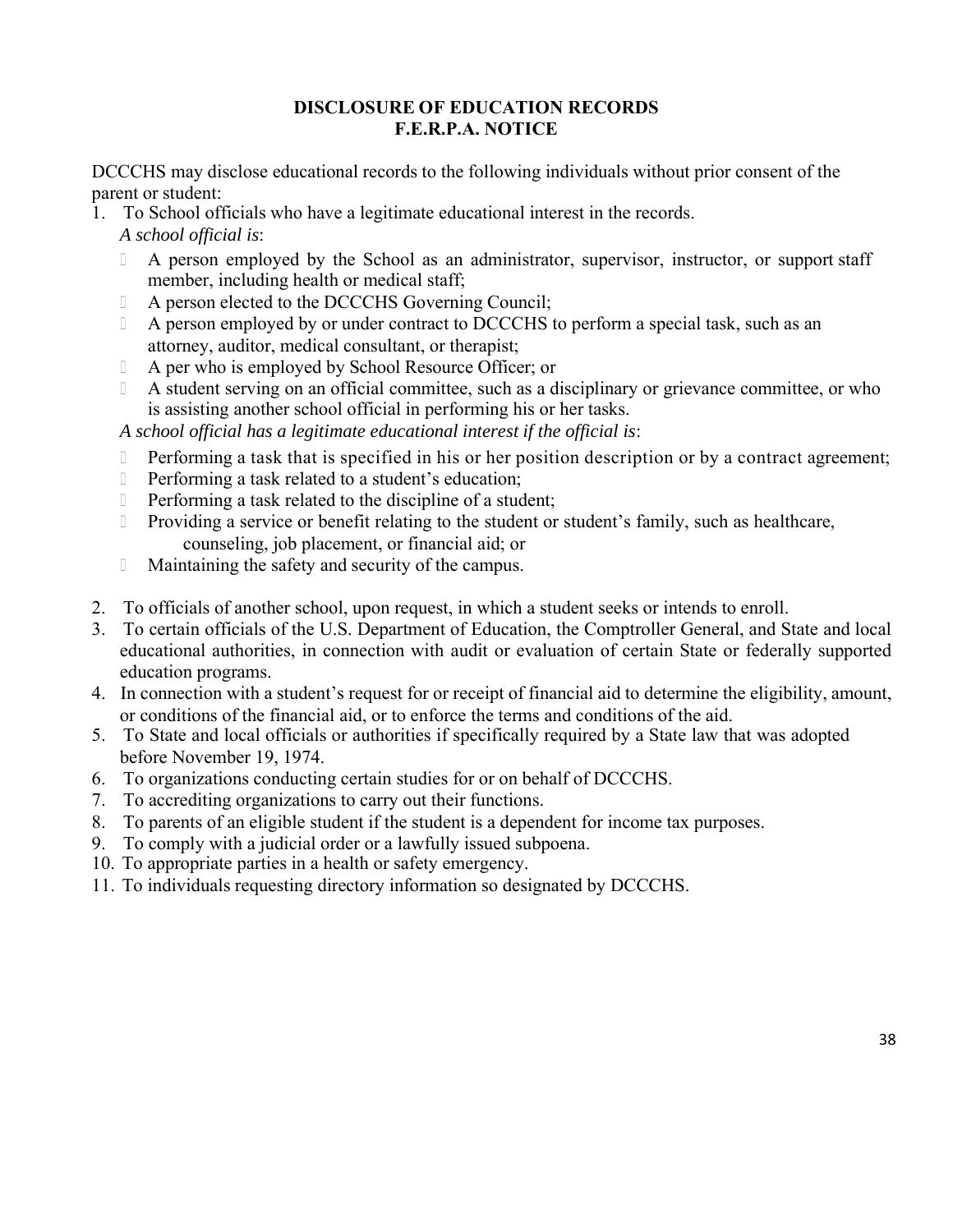#### **RECORD OF REQUESTS FOR DISCLOSURE**

DCCCHS will maintain a record of all requests for and/or disclosures of information from a student's education records. The record will indicate the name of the party making the request, any additional party to whom the information may be disclosed, and the legitimate interest the party had in requesting or obtaining the information. The record may be reviewed by the parents or eligible student.

#### **DIRECTORY INFORMATION**

DCCCHS designates the following items as Directory Information: student name, parent's name, address, telephone number, date and place of birth, major field of study, participation in officially recognized activities and sports, weight and height of member of athletic teams, dates of attendance, degrees and awards received, most recent previous school attended and photograph. DCCCHS may disclose any of those items without prior written consent, unless notified in writing to the contrary by (see form).

### **CORRECTION OF EDUCATION RECORDS**

Parents or eligible students have the right to ask to have records corrected that they believe are inaccurate, misleading, or in violation of their privacy rights. Following are the procedures for the correction of records:

- 1. Parents or the eligible student must ask DCCCHS to amend a record. In so doing, they should identify the part of the record they want changed and specify why they believe it is inaccurate, misleading or in violation of the student's privacy rights.
- 2. DCCCHS may comply with the request or it may decide not to comply. If it decides not to comply, DCCCHS will notify the parents or eligible student of the decision and advise them of their right to a hearing to challenge the information believed to be inaccurate, misleading, or in violation of the student's privacy rights.
- 3. Upon request, DCCCHS will arrange for a hearing, and notify the parent's or eligible student, reasonably in advance, of the date, place, and time of the hearing.
- 4. The hearing will be conducted by a hearing officer who is a disinterested party; however, the hearing officer may be an official of DCCCHS. The parents or eligible student shall be afforded full and fair opportunity to present evidence relevant to the issue raised in the original request to amend the student's education records. The parents or student may be assisted by one or more individuals, including an attorney.
- 5. DCCCHS decides will prepare a written decision based solely on evidence presented at the hearing. The decision will include a summary of the evidence presented and the reasons for the decision.
- 6. If DCCCHS decides that the information is inaccurate, misleading, or in violation of the student's right of privacy, it will amend the record and notify the parents or eligible student, in writing, that the record has been amended.
- 7. If DCCCHS decides that the challenges information is not inaccurate, misleading, or in violation of the student's right of privacy, it will notify the parents or eligible student that they have a right to place in the record a statement commenting on the challenged information and/or statement setting forth reasons for disagreeing with the decision.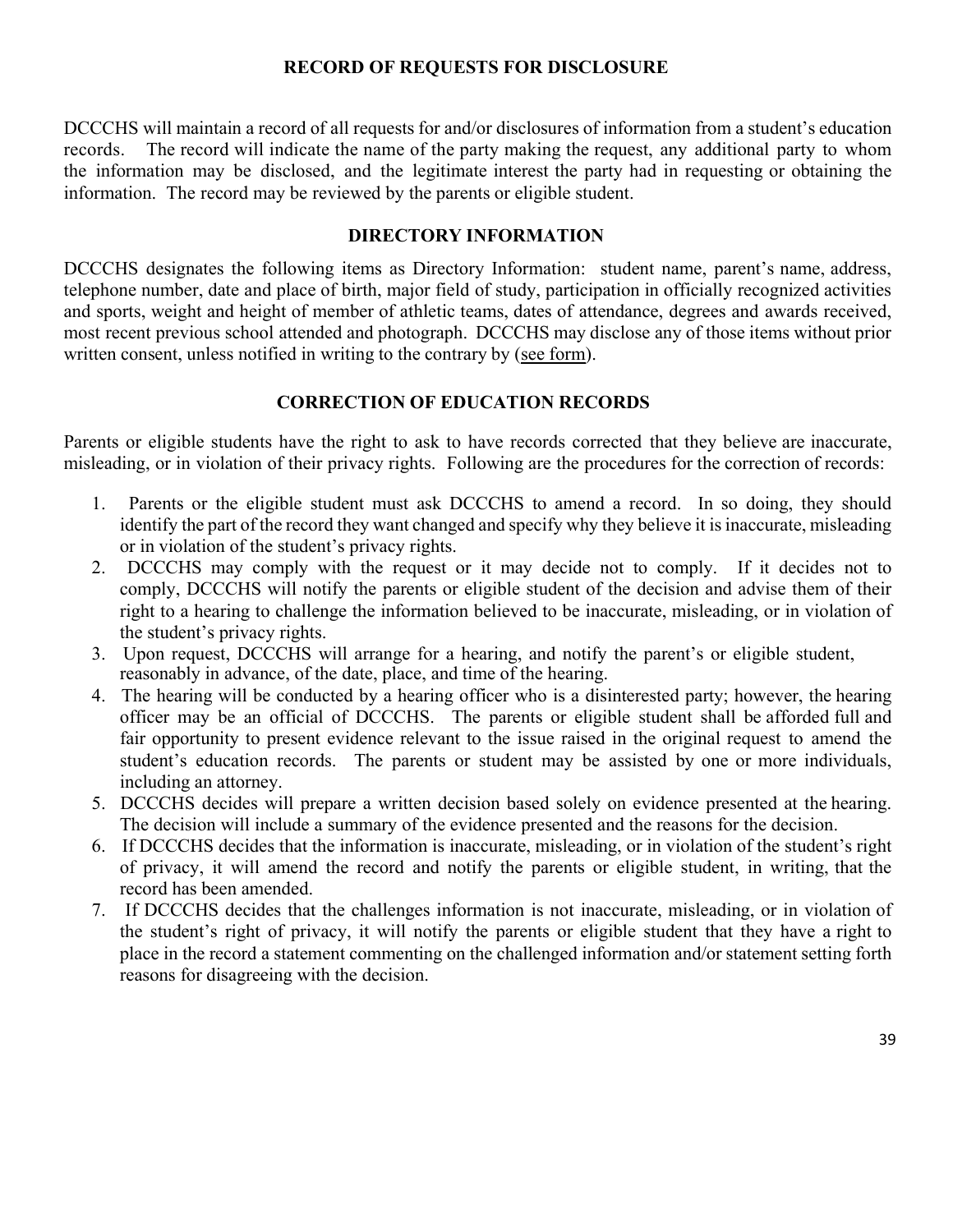8. The statement will be maintained as a part of the student's education records as long as the contested portion is maintained. If DCCCHS discloses the contested portion of the record it must also disclose the statement.